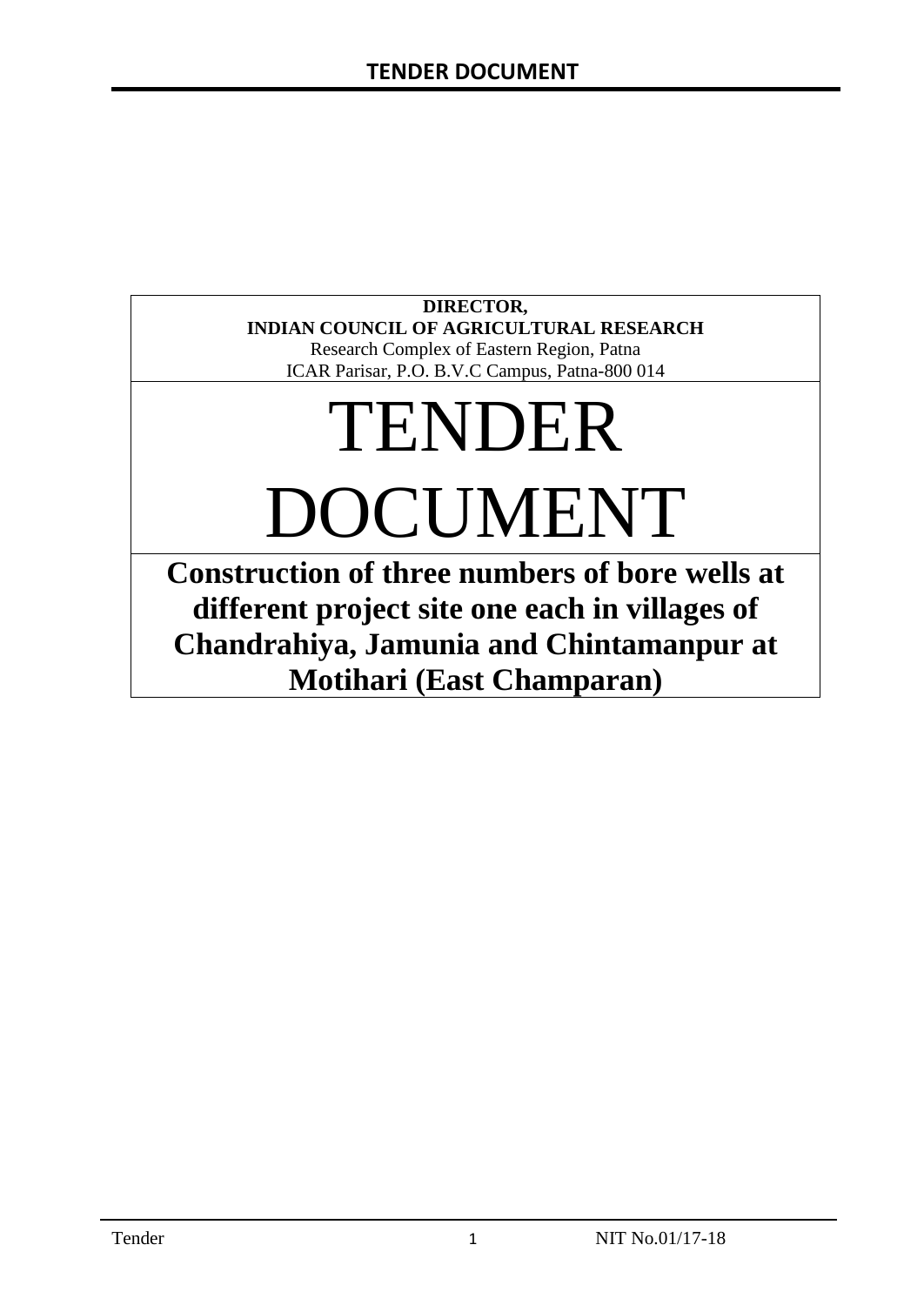# **INDIAN COUNCIL OF AGRICULTURAL RESEARCH RESEARCH COMPLEX OF EASTERN REGION PATNA**

# **TENDER DOCUMENT**

**Construction of three numbers of bore wells at different project site one each in villages of Chandrahiya, Jamunia and Chintamanpur at Motihari (East Champaran)**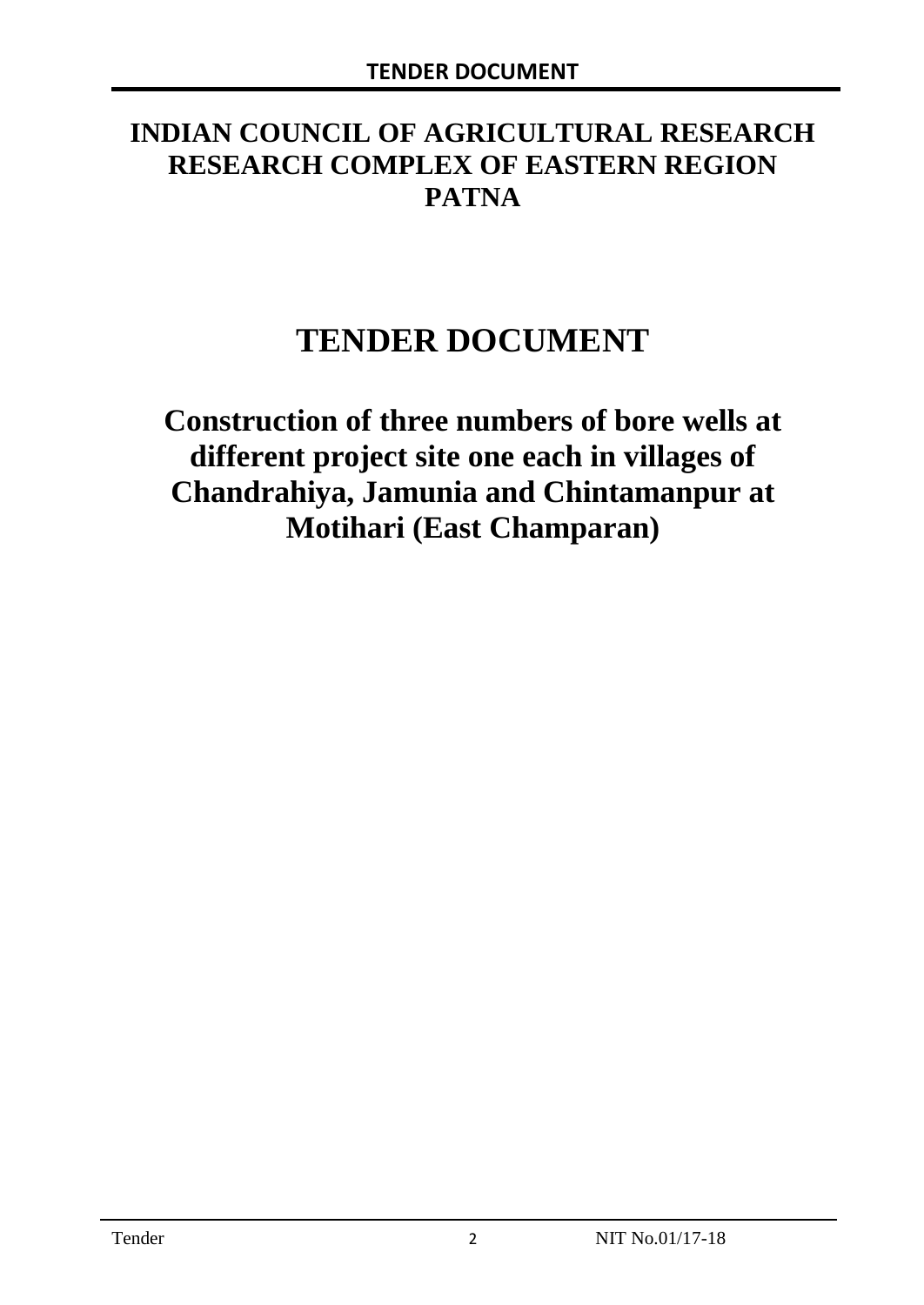# **INDEX**

| Sl. No.                 | <b>Details</b>                                               |                |
|-------------------------|--------------------------------------------------------------|----------------|
| 1.                      | <b>NOTICE INVITING TENDERS</b>                               |                |
| 2.                      | <b>INSTRUCTIONS TO TENDERERS</b>                             | 6              |
| A)                      | General                                                      | 6              |
| B)                      | Tender document                                              | $\overline{7}$ |
| $\mathcal{C}$           | Preparation of tenders                                       | 8              |
| D)                      | Submission of tenders                                        | $9-10$         |
| E)                      | Tender opening and evaluation                                | 11             |
| F)                      | Award of contract                                            | 12             |
| $\overline{\mathbf{3}}$ | <b>QUALIFICATION INFORMATION (ANNEXURE-I)</b>                | 13             |
|                         | <b>CHECKLIST TO ACOMPANY THE TENDER</b>                      |                |
| 4                       | <b>CONDITIONS OF CONTRACT</b>                                | 14             |
|                         | <b>TENDER</b>                                                | 15             |
| $\overline{A}$          | General                                                      | 17             |
| B                       | Time for completion                                          | 20             |
| $\overline{C}$          | Quality control                                              | 22             |
| D                       | Cost control                                                 | 23             |
| E                       | Finishing the contract                                       | 26             |
| $\mathbf{F}$            | Special conditions                                           | 27             |
| 5                       | <b>ADDITIONAL CONDITIONS TO TENDER NOTICE</b>                | 39             |
| 6                       | <b>GENERAL SPECIFICATIONS</b>                                | 40             |
| $\overline{7}$          | <b>DRAWINGS</b>                                              | 41             |
| 8                       | <b>BILL OF QUANTITIES</b>                                    | 42             |
| 9                       | <b>SCHEDULE - A: PRICE SCHEDULE &amp; BILL OF QUANTITIES</b> | 46             |
| A)                      | Price schedule of contract                                   | 48             |
| B)                      | Price summary                                                | 49             |
| $\mathcal{C}$           | Price schedule and Plan/Layout                               | 50             |
| 10                      | <b>Contract Form</b>                                         | 51-52          |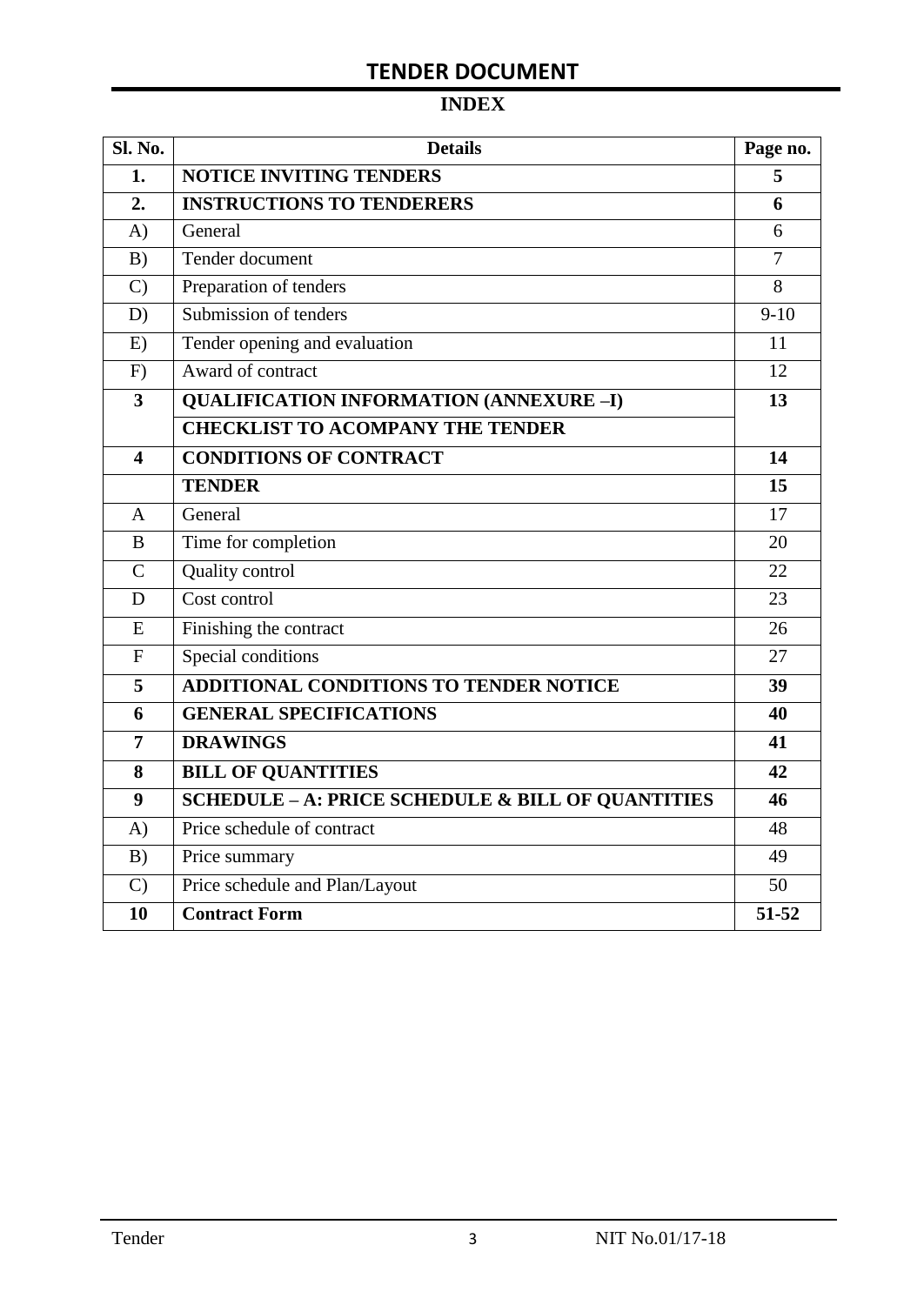# **NOTICE INVITING TENDERS**

# **No. 01/17-18**

# **INDIAN COUNCIL OF AGRICULTURAL RESEARCH RESEARCH COMPLEX OF EASTERN REGION PATNA**

**Name of Work: Construction of three numbers of bore wells at different project site one each in villages of Chandrahiya, Jamunia and Chintamanpur at Motihari (East Champaran)**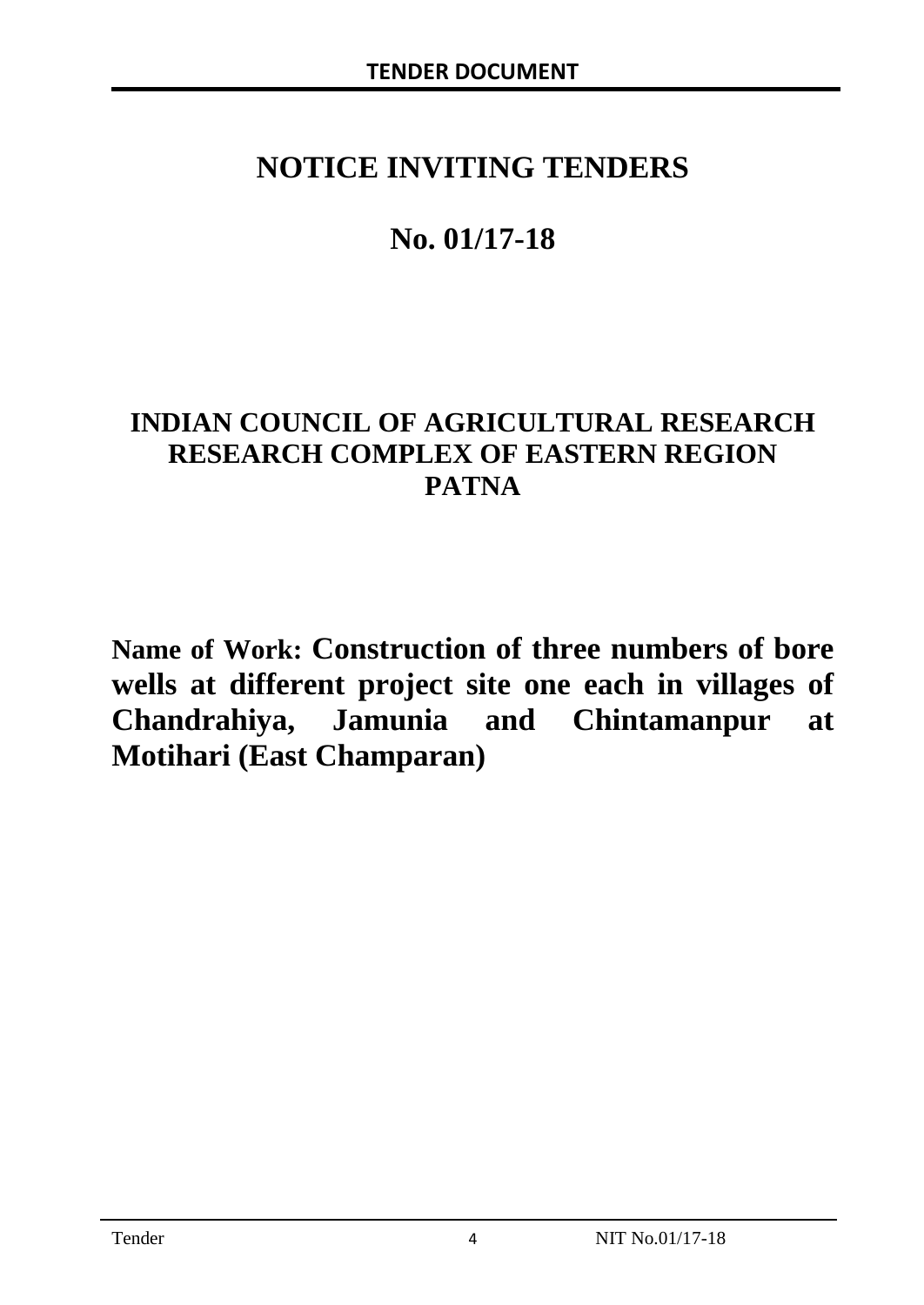# **Notice Inviting Tenders No. 01/17-18**

I) Tenders are invited from eligible Contractors for the work mentioned below:-

| 1.               | <b>of</b><br><b>Name</b><br>the                              | Construction of three numbers of bore wells at different project |  |  |
|------------------|--------------------------------------------------------------|------------------------------------------------------------------|--|--|
|                  | Work                                                         | site one each in villages of Chandrahiya, Jamunia and            |  |  |
|                  | Chintamanpur at Motihari (East Champaran)                    |                                                                  |  |  |
| 2.               | <b>Estimated cost of the work</b>                            | <b>Rs. 3.48 lakhs</b>                                            |  |  |
| 3.               | Period of completion of work                                 | 30 days from the award of the work                               |  |  |
| $\overline{4}$ . | Form of contract / class of firms                            | PWD/<br>Registered<br>CCW/<br>contractor<br>from                 |  |  |
|                  | eligible.                                                    | CPWD/RWD and similar govt. agencies.                             |  |  |
| 5.               | E.M.D to be paid in the shape of                             | Rs. 8700.00 (Rs. Eight thousand seven hundred                    |  |  |
|                  | Demand Draft obtained from                                   | only)                                                            |  |  |
|                  | Nationalized Bank only.                                      |                                                                  |  |  |
| 6.               | Issue of tender document                                     | Tender documents can be purchased on payment of                  |  |  |
|                  |                                                              | Rs. 500/- for the work which estimated cost is less than         |  |  |
|                  |                                                              | Rs.3.0 lakhs and Rs. 1000/- for the work which                   |  |  |
|                  |                                                              | estimated cost is higher than 3.0 lakhs) in shape of             |  |  |
|                  |                                                              | demand draft towards cost of tender document or                  |  |  |
|                  |                                                              | down loaded from website: www.icarrcer.in in which               |  |  |
|                  |                                                              | case, a demand draft for Rs.500/- or Rs.1000/- per               |  |  |
|                  |                                                              | work to be enclosed alongwith tender in favour of                |  |  |
|                  |                                                              | "ICAR Unit-ICAR-RCER, Patna", payable at Patna.                  |  |  |
| 7.               | date<br>time<br>Last<br>for<br>and                           | 02.06.2017 up to 11.00 A.M.                                      |  |  |
|                  | submission of tender.                                        |                                                                  |  |  |
| 8.               | Date and time of opening of $\vert 02.06.2017$ at 11.30 A.M. |                                                                  |  |  |
|                  | tender.                                                      |                                                                  |  |  |

#### II) **Eligibility criteria for tenderer.**

- a) Registered contractor from CCW/CPWD/ PWD/ RWD and similar govt. agencies.
- b) Any type of single civil work of not less than Rs.3.50 lakhs in preceding three years.
- c) Should have a net worth of at least Rs.3.50 lakhs
- d) Certificates in support of existing Commitments.
- e) Valid Labour license and Income Tax Clearance certificate for the Financial Year 2015-16 must be submitted alongwith tender document.
- III) To purchase tender documents by paying an amount of Rs. 500/- or Rs. 1000/- (as applicable) towards cost of tender document including VAT etc. Those not able to purchase tender document can down load the application from web site www.icarrcer.in and submit the D.D for Rs.500/- or Rs. 1000/- (as applicable) along with EMD in the shape of Demand Draft @ 2.5% on Tender Value issued by any Nationalized Bank/Scheduled Commercial bank in favour of "**ICAR Unit: ICAR-RCER, Patna**" to be valid for 3 months from the date of NIT along with bid. The tenderer shall invariably furnish original DD towards EMD to the tender inviting authority along with the Tender Document.
- IV) The tenders will be opened by the Tender Cum Works committee, ICAR-RCER, Patna in the presence of tenderers/or their authorized representatives on the date mentioned above.
- V) If the office happens to be closed on the dates specified above, the respective activity will be performed at the designated time on the next working day without any notification.
- VI) Any other details can be obtained from the Office of the **AAO (P), ICAR-RCER, Patna or www.icarrcer.in**.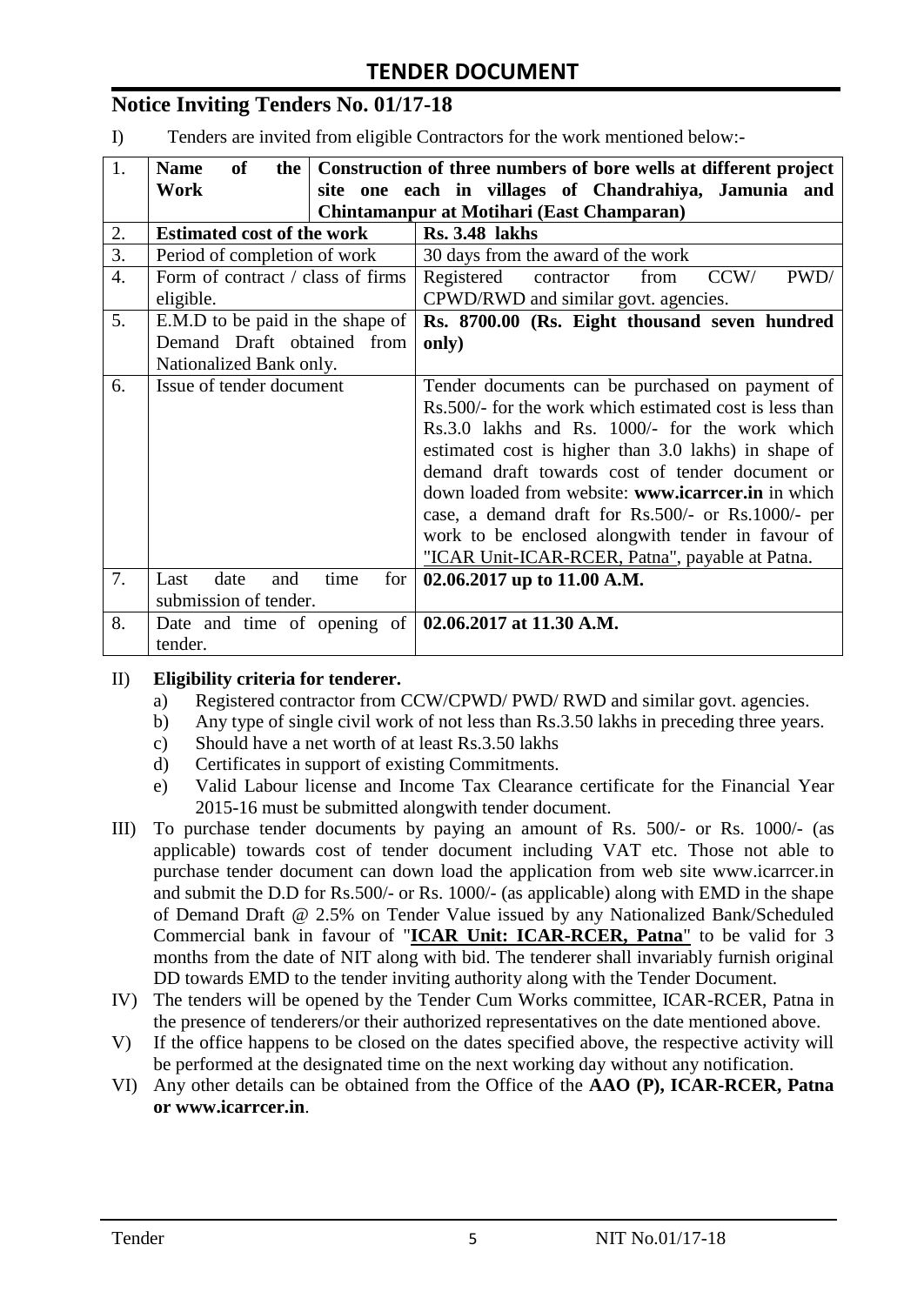#### **INSTRUCTIONS TO TENDERERS A – GENERAL**

#### **1. Name & Scope of work:**

1.1 Brief details of the work are as follows:

|               |                  | A   Brief description and   Construction of three numbers of bore wells at different |
|---------------|------------------|--------------------------------------------------------------------------------------|
|               | location of work | project site one each in villages of Chandrahiya, Jamunia and                        |
|               |                  | Chintamanpur at Motihari (East Champaran)                                            |
|               | Scope of work:   | Civil work                                                                           |
| $\mathcal{C}$ | Period           | of 30 days from the award of the work                                                |
|               | Completion       |                                                                                      |

- **1.2** The Director, ICAR-RCER, Patna invites tenders along with EMD of Rs. 8700/- in the shape of Demand Draft issued by any Nationalized Bank**, Payable at Patna** to be valid for 3 months from the date of NIT along with bid. Bids without EMD will be summarily rejected.
- **1.3** The successful tenderer is expected to complete the work within the stipulated time period, as specified in 1.1 C.

#### **2. Firms Eligible to Tender:**

- 2.1 The Firms who are having;
	- a) Registered contractor from CCW/PWD/CPWD/RWD and similar govt. agencies.
	- b) Any type of single civil work of not less than **Rs.3.50** lakhs in preceding the years.
	- c) Should have net worth of at least **Rs.3.50** Lakhs.
	- d) Experience in any type of civil work.
	- e) Certificates in support of Existing Commitments.
	- f) Valid Labour license and Income Tax Clearance certificate for the Financial Year 2015-16 must be submitted alongwith tender document.

#### **3. Qualification data of the Tenderers:**

- 3.1 The tenderer shall furnish the following particulars in the formats enclosed, supported by documentary evidence as specified in the formats.
	- a) Check slip to accompany the tender **(in Annexure-I)**.
	- b) Attested copies of documents relating to experience in the similar type of works.
- 3.2 Even though the tenderers meet the above qualifying criteria, they are liable to be disqualified / debarred / suspended / blacklisted if they have
	- Furnished false / fabricated particulars in the forms, statements and /annexure submitted in proof of the qualification requirements and/or
	- Not turned up for entering into agreement, when called upon.
	- Record of poor progress such as abandoning the work, not properly completing the contract, inordinate delays in completion, litigation history or financial failures etc. and/or
	- Participated in the previous bidding for the same work and had quoted unreasonably high tender rate and
	- Even while execution of the work, if found that the work was awarded to the Contractor based on false / fake certificates of experience, the Contractor will be blacklisted and work will be taken over invoking relevant standard rules of GOI.
- 3.3 **A tenderer submitting a Tender which the tender accepting authority considers excessive and or indicative of insufficient knowledge of current prices or definite attempt of profiteering will render him liable to be debarred permanently from tendering or for such period as the tender accepting authority may decide. The tenderer overall quote should be based on the controlled prices for the materials, if any, fixed by the Government or the reasonable prices permissible for the tenderer**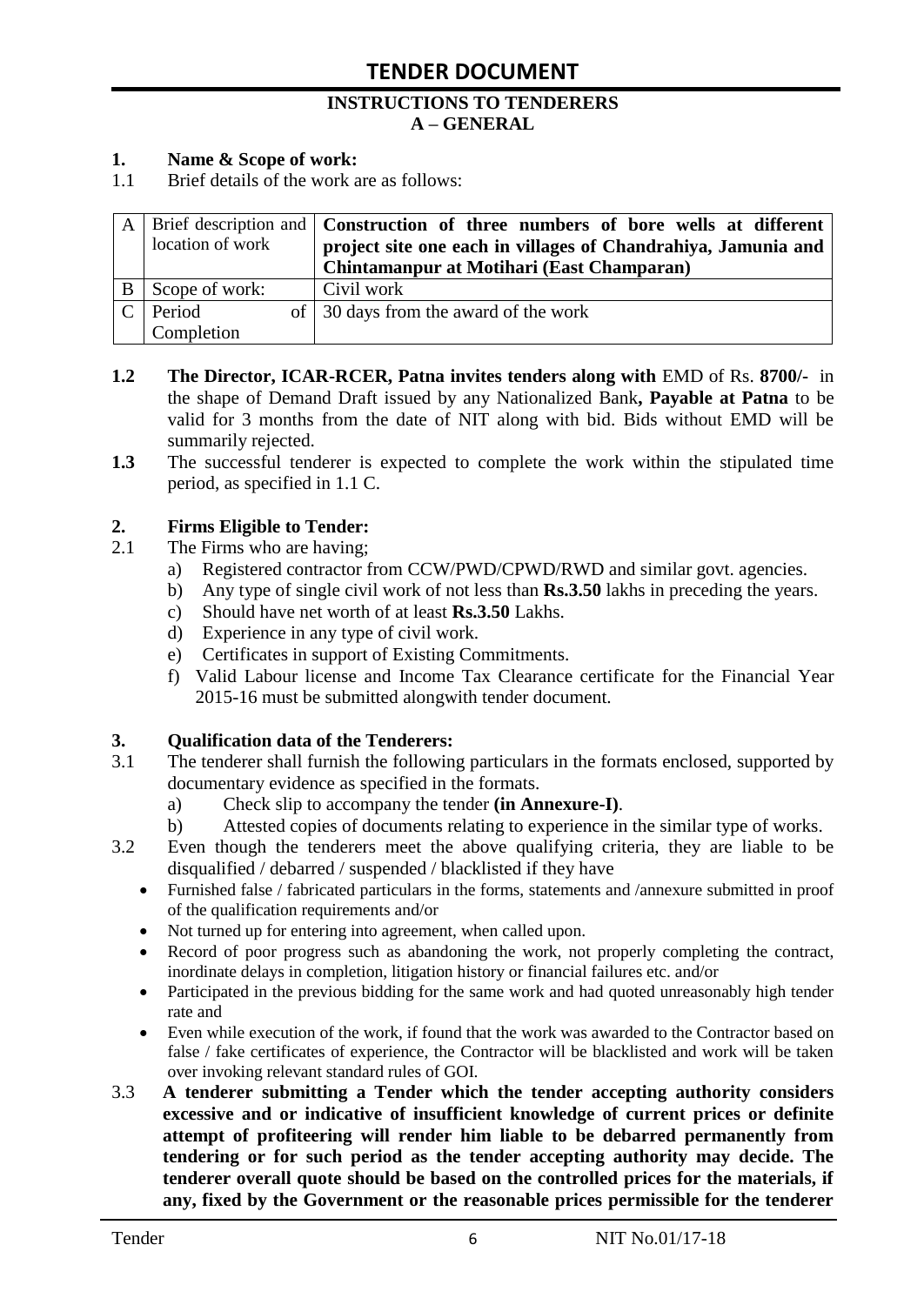**to charge a private purchaser under the provisions of clause-6 of the hoarding and profiteering prevention ordinance of 1943 as amended from time to time and on similar principle in regard to labour supervision on the construction.**

#### **4. One Tender per Tenderer:**

4.1 Each Tenderer shall submit only one Tender for the work. A Tenderer who submits more than one Tender will cause disqualification of all the Tenders submitted by the Tenderer.

#### **5. Cost of Tendering**

5.1 The Tenderer shall bear all costs associated with the preparation and submission of his Tender and the tender inviting authority will in no case be responsible and liable for those costs.

#### **6. Site Visit.**

6.1 The Tenderer, at the Tenderer"s own responsibility and risk is advised to visit and examine the Site of Work and its surroundings and obtain all information that may be necessary for preparing the Tender for entering into a contract, for construction of the work. The costs of visiting the site shall be at the Tenderer's own expenses.

### **B. TENDER DOCUMENT**

#### **7. Contents of Tender document.**

- 7.1 One set of Tender document, comprises of the following:
	- 1) **Notice Inviting Tenders (NIT)**
	- **2) Instruction to Tenderers**
	- **3) Forms of Tender and qualification information**
	- **4) Conditions of Contract.**
	- **5) Specifications.**
	- **6) Drawings.**
	- **7) Forms of Securities. i.e., EMD, Additional Security etc.**
	- **8) Bill of quantities and Price.**

#### **8. Clarification on Tender Documents.**

8.1 A prospective Tenderer requiring any clarification on Tender documents may contact the Administrative Officer at the address **indicated in the NIT**. The Administrative Officer will also respond to any request for clarification, received through post.

#### **9. Amendment to Tender Documents.**

- 9.1 Before the last date for submission of Tenders, the Tender Inviting Officer may modify any of the Contents of the Tender Notice, Tender documents by issuing amendment / Addendum.
- 9.2 Any addendum/amendments issued by the Tender Inviting Officer shall be part of the Tender Document and it shall either be communicated in writing to all the purchasers of the Tender documents or notified in the News Papers in which NIT was published.
- 9.3 To give prospective Tenderers reasonable time to take an addendum into account in preparing their bids, the Tender Inviting Officer may extend if necessary, the last date for submission of tenders.

# **C. PREPARATION OF TENDERS**

**10. Language of the Tender:** All documents relating to the tender shall be in the English Language only.

#### **11. Documents comprising of the Tender.**

- 11.1 The bidders are requested to submit a proposal as detail in this document.<br>11.2 The bidders, who are desirous of participating in the Tender, shall sign on
- The bidders, who are desirous of participating in the Tender, shall sign on all the statements, documents, certificates, tender document purchased by him, owning responsibility for their correctness/authenticity.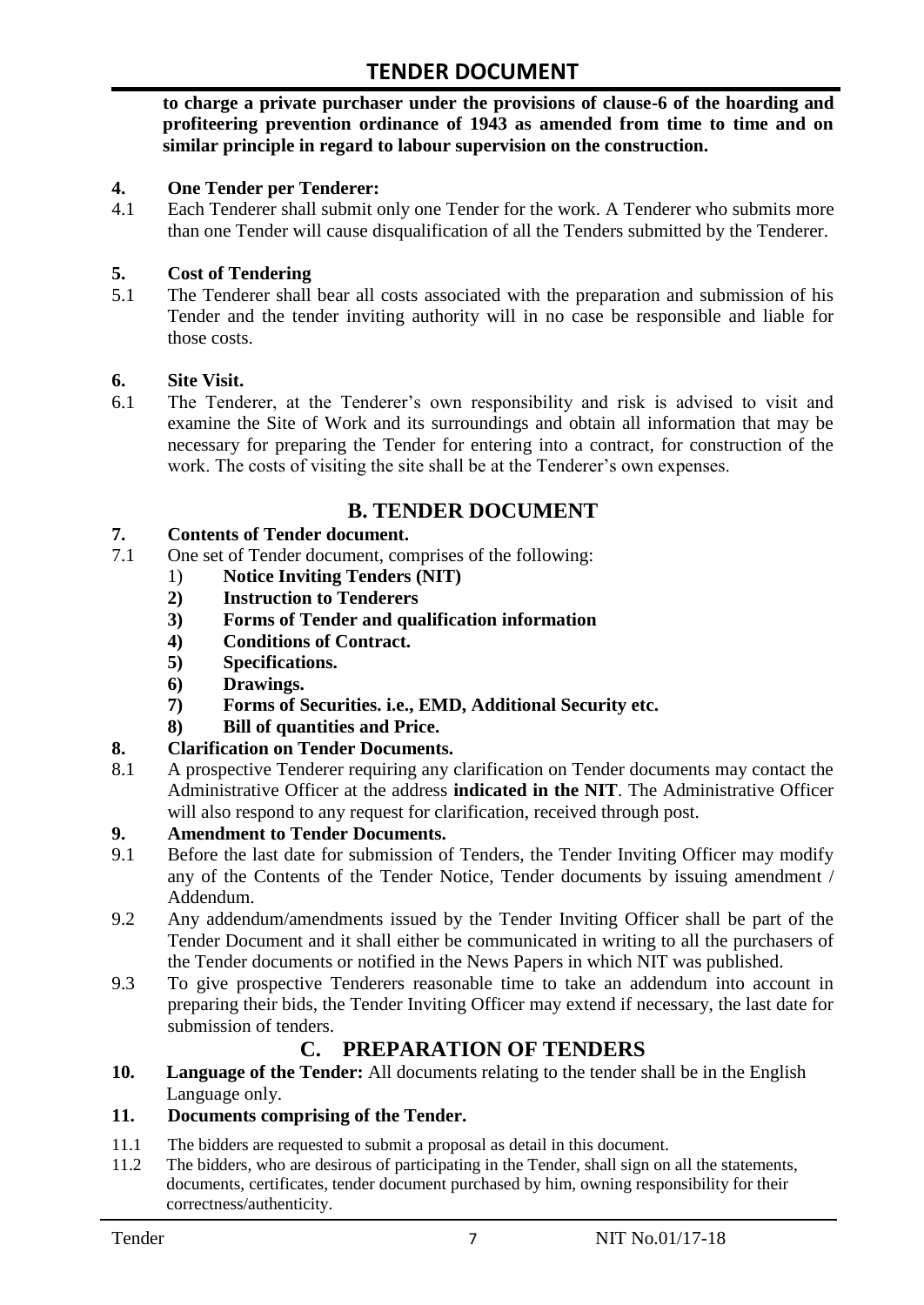- 11.3 **Earnest Money Deposit (EMD):** The bidders shall submit EMD as indicated earlier along with the Proposal. The proposals without EMD are liable for rejection.
- **11.4 The tenderer should place two bids in separate envelopes namely;**
	- **a) Technical bid**
	- **b) Financial bid or Price bid Both the envelope should clearly mention the NIT No. and type of bid i.e. technical or financial or price bid.**

#### **11.5 Proposal of Technical Bid**

- a. In preparing the Technical bid, bidders are expected to examine the documents comprising this tender document in detail. Material deficiencies in providing the information requested may result in rejection of a Proposal.
- b. While preparing the Technical bid, bidders must give particular attention to the following:
	- I) If a bidder considers that they do not have all the expertise for the Assignment, it may obtain a full range of expertise by associating with other firms as appropriate.
	- II) The Technical Proposal should provide the following information using the attached Standard Forms, where ever applicable
	- III) A brief description of the bidder organization and an outline of recent experience on assignments of a similar nature. For each assignment, the outline should indicate, inter alia, duration of the assignment, contract amount, and bidder involvement.
	- IV) List of equipment make, model etc with technical brochures, if any equipment is to be supplied.
	- V) List of personnel who will be looking after the work execution.
	- VI) Any comments or suggestions on the proposed scope of work, list of services, and any facilities expected to be provided by the **ICAR-RCER, Patna**.
	- VII) Any additional comments/ remarks.
- c. The Technical Proposal shall not include any financial information.
- **11.6** The Technical proposal will be reviewed by Tender cum Works Monitoring Committee of the **ICAR-RCER, Patna** and the clarifications, particulars if any required from the bidders will be obtained or in the conventional method by addressing the bidders.
- **11.7 The Tender Document will be opened in front of Tender cum Works Monitoring Committee of the ICAR-RCER, Patna at the time and date as specified in the tender documents.**

#### **12. Price Offer:**

- 12.1 The tenderer should however quote his lump sum tender based on this schedule of quantities. He should quote his offer as an overall tender percentage. The over all tender percentage should be written both in words and figures. The bid offers i.e., percentage shall be written both in figures and words legibly and free from erasures, over writings or corrections of figures. Corrections where unavoidable should be made by crossing out, and rewriting duly initialising with date.
- 12.2 The Schedule A contains not only the quantities but also the rates worked out by the department and the amount for each item and total value of the estimated contract. The tenderer should workout his own rates keeping in view the work, site conditions and quote his overall tender percentage with which he intends to execute the work.
- 12.3 The bid offer shall be for the whole work and not for individual items / part of the work.
- 12.4 All duties, taxes, and other levies payable by the contractor as per State / Central Government rules, shall be included in the tender percentage quoted by the tenderer.
- 12.5 **The tendered contract amount as computed based on overall tender percentage is subject to variation during the performance of the Contract in accordance with variation in quantities etc.**
- **13. Validity of Tenders:**
- 13.1 Tenders shall remain valid for a period of not less than six months from the last date for receipt of Tender.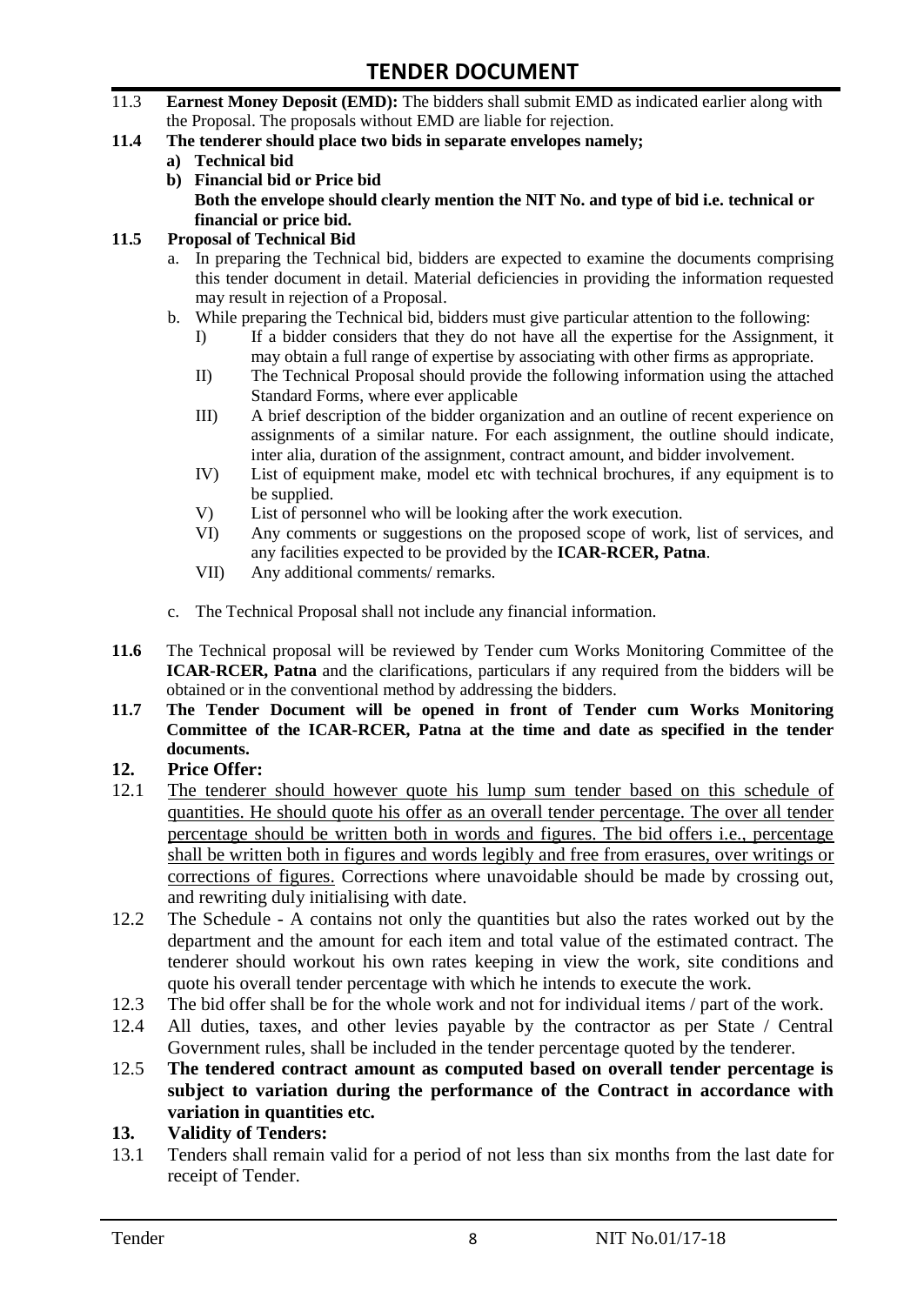- 13.2 During the above mentioned period no plea by the tenderer for any sort of modification of the tender based upon or arising out of any alleged misunderstanding or misconceptions or mistake or for any reason will be entertained.
- 13.3 In exceptional circumstances, prior to expiry of the original time limit, the Tender Inviting Officer may request the bidders to extend the period of validity for a specified additional period. Such request to the Tenderers shall be made in writing. A Tenderer may refuse the request without forfeiting his E.M.D. A tenderer agreeing to the request will not be permitted to modify his Tender, but will be required to extend the validity of his E.M.D for a period of the extension.

# 14. **Signing of Tenders**<br>14.1 If the tender is mag

- If the tender is made by an individual, it shall be signed with his full name and his address shall be given. If it is made by a firm, it shall be signed with the co-partnership name by a member of the firm, who shall also sign his own name, and the name and address of each member of the firm shall be given, if the tender is made by a corporation it shall be signed by a duly authorized officer who shall produce with his tender satisfactory evidence of his authorization. Such tendering corporation may be required before the contract is executed, to furnish evidence of its corporate existence. Tenders signed on behalf of G.P.A holder will be rejected.
- 14.2 The tender shall contain no alterations or additions, except those to comply with instructions issued by the tender inviting officer, or as necessary to correct errors made by the tenderer, in which case all such corrections shall be initialled by the person signing the tender.
- 14.3 No alteration which is made by the tenderer in the contract form, the conditions of the contract, the drawings, specifications or statements / formats or quantities accompanying the same will be recognized, and, if any such alterations are made the tender will be void.

# **D. SUBMISSION OF TENDERS.**

#### **15. Submission of Tenders:**

- 15.1 The tenderer shall invariably ensure that the following are to be submitted along with tender document.
	- **a) Check slip**
	- **b) Copy of Experience Certificate.**
	- **c) Any type of single civil work of not less than Rs.3.50 lakhs in preceding three years.**
	- **d) DD towards EMD.**
	- **e) Declaration towards the genuineness of the certificates.**
- 15.2 The successful tenderer shall furnish the original hard copies of all the documents/ EMD / certificates / statements by them before concluding the agreement.
- 15.3 Submit tenders in as explained above. The tender should be submitted in a water proof covers and duly sealed. The cover should clearly indicate the Tender Number, Name of work tendered, due date for opening, address of the bidder and the Bid schedule. The EMD should be enclosed prominently along with the BID.

# **16. Last date / time for submission of the tenders.**

- Tenders must be submitted not later than the date and time specified in NIT. In the event of the specified date / time for the submission of bids declared as holiday, the bids will be received on the next working day.
- 16.2 The Director, ICAR-RCER may extend the dates for issue and receipt of Tenders by issuing an amendment in which case all rights and obligations of the Incharge and the Tenderers will remain same as previously.

#### **17. Late tenders**

17.1 Any tender received after the last date / time prescribed will be summarily rejected.<br>18. Modification to the tender

# **18. Modification to the tender**<br>18.1 No tender shall be modified

No tender shall be modified after the last date / time of submission of tenders.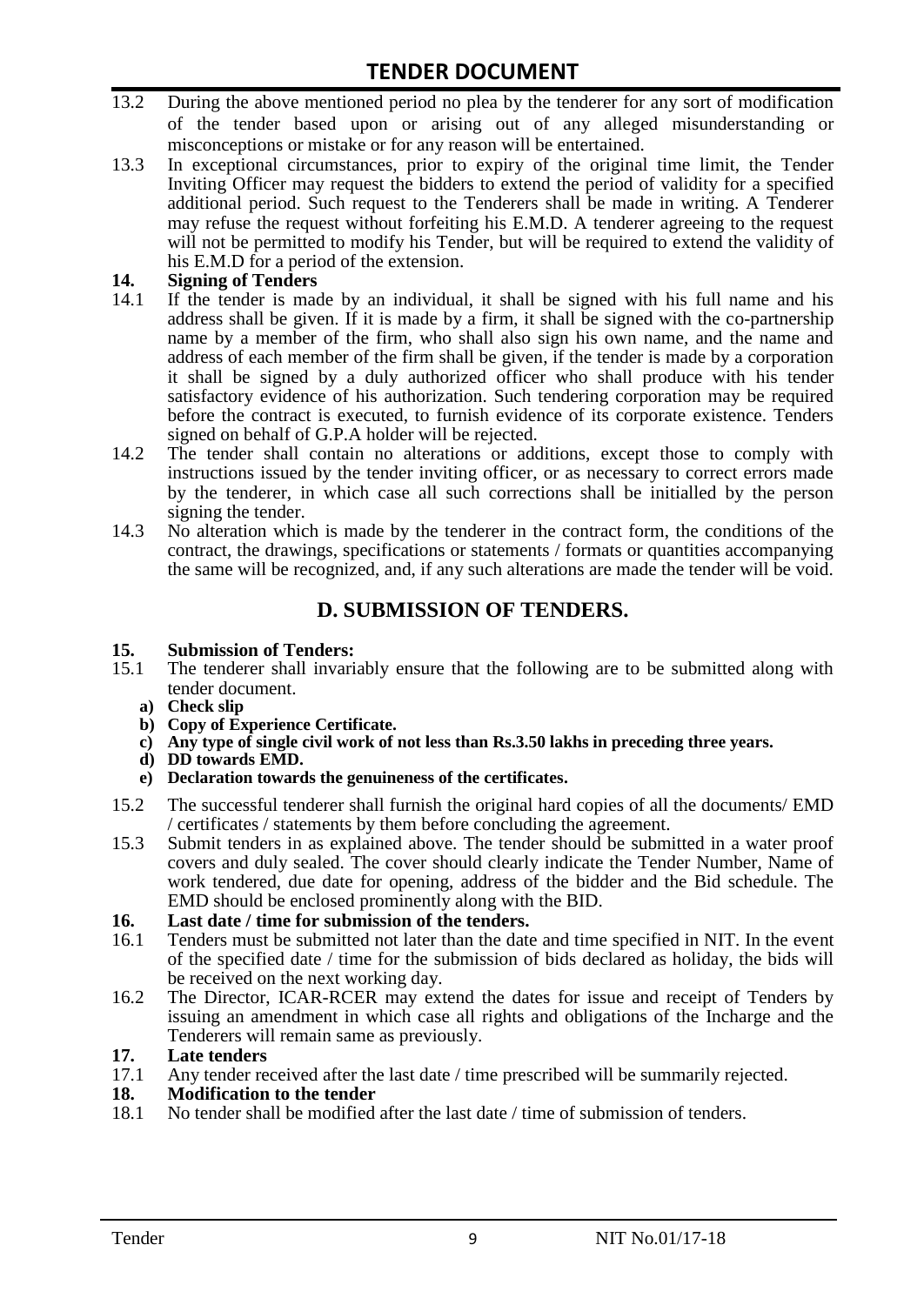### **E. TENDER OPENING AND EVALUATION**

- **19. Tender opening**
- 19.1 **The tenderers or their authorized representatives can be present at the time of opening of the tenders. Either the tenderer himself or one of his representative with proper authorization only will be allowed at the time of tender opening. If any of the tenderer is not present at the time of opening of tenders, the tender opening authority will, on opening the tender of the absentee tenderer, reads out and record the deficiencies if any, which shall be binding on the tenderer.**
- 19.2 **The technical bid containing qualification requirements as per Annexure: I and statement I to VII in 11:5 (b) will be evaluated by the tender opening authority and the minutes are recorded which will be signed by the tender opening authority as well as tenderers or their authorized representatives present.**

#### **20. Clarification of the Tender Document.**

- 20.1 The tender opening authority may call upon any tenderer for clarification on the statements, documentary proof relating to the Tender Document. The request for clarification and response thereto shall be in writing and it shall be only on the qualification information furnished by the tenderer. The clarification called for from the tenderers shall be furnished within the stipulated time, which shall not be more than a week.
- 20.2 The tenderer if so desirous, shall agree in writing to furnish the clarification called for within the stipulated time and, for disqualification and rejection of his tender in the event of failure to do so.

# **21. Examination of Tender Document and determination of responsiveness**

- 21.1 The Director, ICAR-RCER will evaluate whether each tenderer is satisfying the eligibility criteria prescribed in the tender document and declares them as a qualified tenderer.
- 21.2 If any alteration is made by the tenderer in the tender documents, the conditions of the contract, the drawings, specifications or statements / formats or quantities the tender will be rejected.
- 21.3 Tenders shall be scrutinized in accordance with the conditions stipulated in the Tender document. In case of any discrepancy of non-adherence conditions the tender accepting authority shall communicate the same which will be binding both on the tender opening authority and the tenderer. In case of any ambiguity, the decision taken by the tender accepting authority on tenders shall be final.
- 21.4 Those proposals which are found to meet the minimum standards as prescribed by the Director, ICAR-RCER will be treated as responsive bids.

# **22. Evaluation and comparison of price.**

- The committee will evaluate and compare the price of all the qualified tenderers.
- 22.2 Negotiations at any level are strictly prohibited. However, good gesture rebate, if offered by the lowest tenderer prior to finalization of tenders may be accepted by the tender accepting authority.
- 22.3 Selection of tenderer among the lowest and equally quoted tenderers will be in the following orders:
	- **a) The tenderer whose bid capacity is higher will be selected.**
	- **b) In case the bid capacity is also same the tenderer whose annual turnover is more will be preferred.**
	- **c) Even if the criteria incidentally become the same, the turnover on similar works and thereafter machinery available for the work and then the clean track record will be considered for selection.**

#### **23. Process to be confidential**

- 23.1 Information relating to the examination, clarification, evaluation and comparison of tenders and recommendations for the award of a contract shall not be disclosed to tenderers or any other persons not officially concerned with such process until the award to the successful tenderer has been announced by the tender accepting authority. Any effort by a tenderer to influence the processing of tenders or award decisions may result in the rejection of his tender.
- 23.2 No Tenderer shall contact the Director, ICAR-RCER or any authority concerned with finalisation of tenders on any matter relating to its Tender from the time of the Tender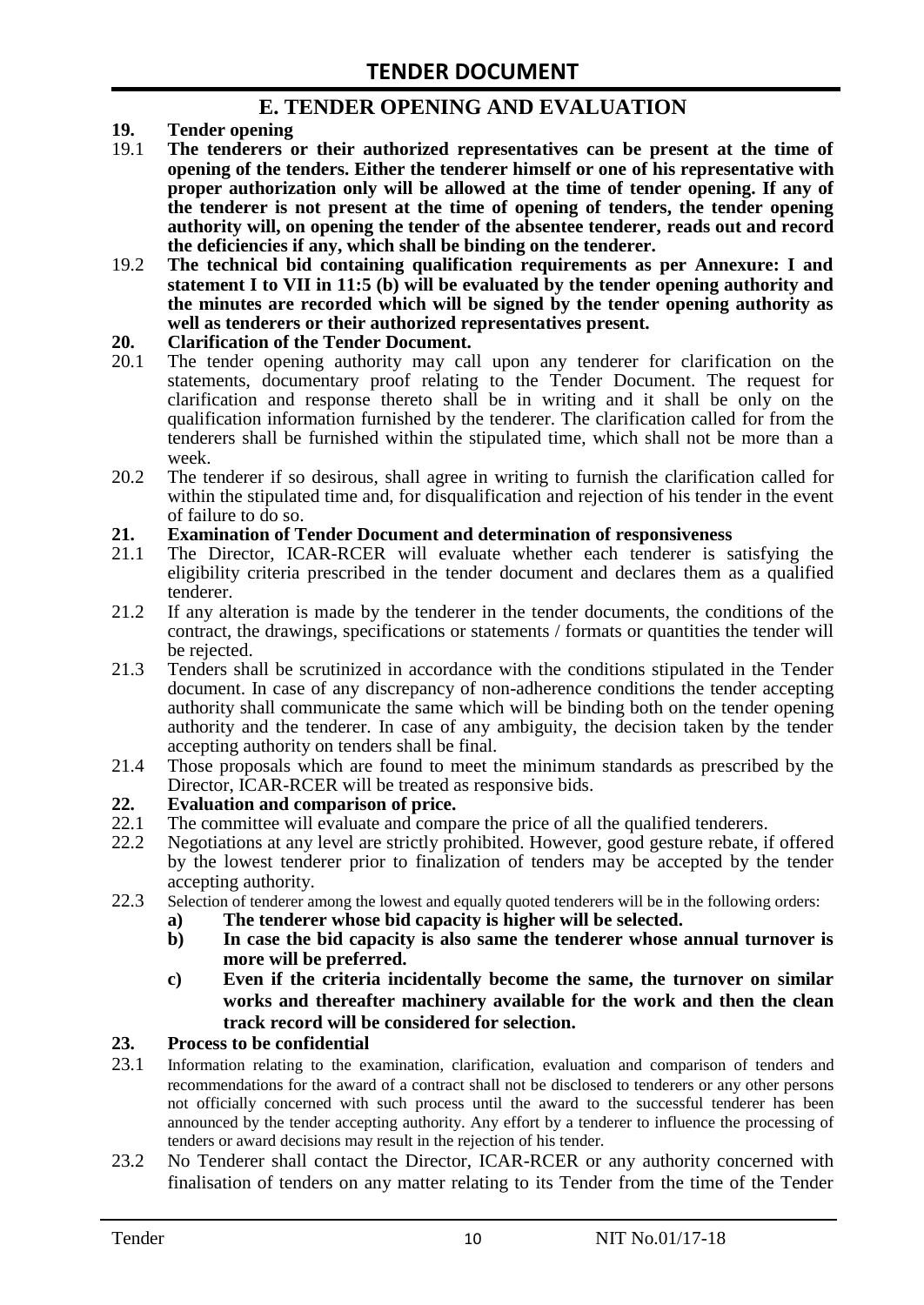opening to the time the Contract is awarded. If the Tenderer wishes to bring additional information to the notice of the Director, it should do so in writing.

23.3 Before recommending / accepting the tender, the tender recommending / accepting authority shall verify the correctness of certificates submitted to meet the eligibility criteria and specifically experience. The authenticated agreements of previous works executed by the lowest tenderer shall be called for.

# **F. AWARD OF CONTRACT**

### **24. Award Criteria**

- 24.1 The Director, ICAR-RCER will award or recommend to the competent tender accepting authority for award of the contract to the tenderer who is found technically qualified as per the tender conditions and whose price is lowest.
- 24.2 The tender accepting authority reserves the right to accept or reject any tender or all tenders and to cancel the tendering process, at any time prior to the award of contract, without thereby incurring any liability to the affected tenderer or tenderers or any obligation to inform the affected tenderer or tenderers of the reasons for such action.
- 25. Notification of award and signing of agreement
- 25.1 **The Tenderer whose Tender has been accepted will be notified of the award of the work by The Director ICAR-RCER prior to expiration of the Tender validity period by registered letter. This letter (hereinafter and in the Conditions of Contract called "Letter of Acceptance") will indicate the sum that the Government will pay the Contractor in consideration of the execution, completion, and maintenance of the Works by the Contractor as prescribed by the Contract (hereinafter and in the Contract called the "Contract Amount").**
- 25.2 The successful tenderer has to sign an agreement within a period of 15 days from the date of receipt of communication of acceptance of his tender. On failure to do so his tender will be cancelled duly forfeiting the E.M.D., paid by him without issuing any further notice and action will be initiated for black listing the tenderer.

#### **26. Corrupt or fraudulent practices**

- 26.1 The Government requires that the bidders / suppliers / contractors under Government financed contracts, observe the highest standard of ethics during the procurement and execution of such contracts. In pursuance of this policy, the Government
- (a) Define for the purposes of the provision, the terms set forth below as follows:
- (i) "corrupt practices" means the offering, giving, receiving or soliciting of anything of value to influence the action of a Government official in procurement process or in contract execution: and
- (ii) "fraudulent practice" means a misrepresentation of facts in order to influence a procurement process or the execution of a contract to the detriment of the Government and includes collusive practice among Tenderers (prior to or after Tender submission) designed to establish in Tender prices at artificial noncompetitive levels and to deprive the Government of the benefits of free and open competition.
- (b) Will reject a proposal for award if it determines that the tenderer recommended for award has engaged in corrupt or fraudulent practices in competing for the contract in question.
- (c) Will blacklist / or debar a firm, either indefinitely or for a stated period of time, if at any time determines that the firm has engaged in corrupt or fraudulent practices in competing for, or in executing a Government contract.
- (d) Further more, tenderers shall be aware of the provisions stated in the general conditions of contract.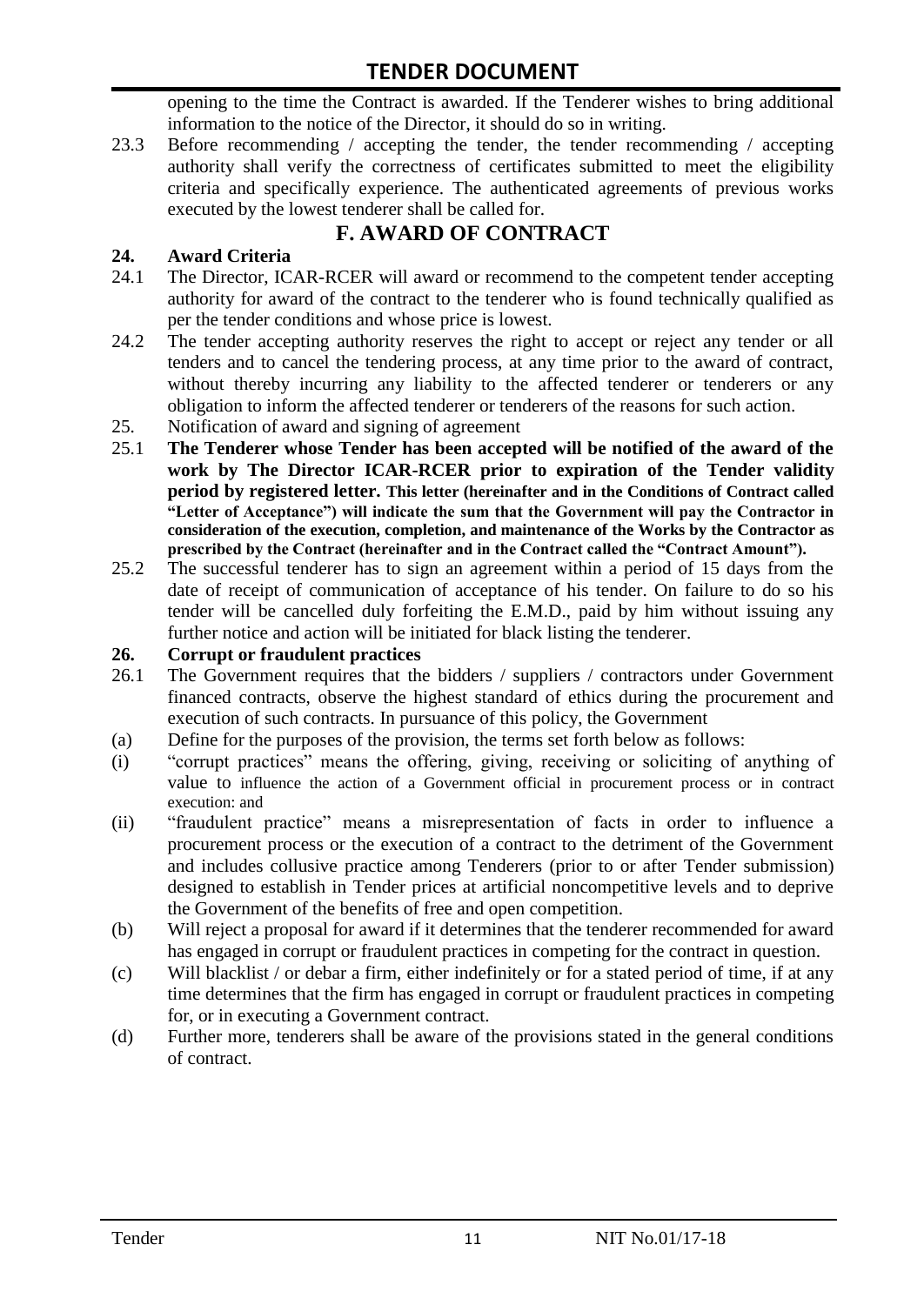#### **QUALIFICATION INFORMATION Annexure –I CHECKLIST TO ACOMPANY THE TENDER**

| Sl.<br>No.     | <b>Description</b>                                                                                                                          | <b>Submitted</b><br>Yes/No | Page No.<br>(see Note<br>below) |
|----------------|---------------------------------------------------------------------------------------------------------------------------------------------|----------------------------|---------------------------------|
| $\mathbf{1}$   | $\mathcal{D}_{\cdot}$                                                                                                                       | 3                          |                                 |
| $\mathbf{1}$   | Attested photocopy of Registered contractor from<br>CCW/CPWD/ PWD/ RWD and similar govt. agencies.                                          | Yes / No                   |                                 |
| 2              | Any type of single civil work of not less than Rs.3.50<br>lakhs in preceding three years.                                                   | Yes / No                   |                                 |
| 3              | Certificates in support of Existing Commitments.                                                                                            | Yes / No                   |                                 |
| 4              | DD towards EMD.                                                                                                                             | Yes / No                   |                                 |
| 5              | Declaration towards the genuineness of the certificates<br>Yes / No                                                                         |                            |                                 |
| 6              | <b>Experience :</b> Experience in any type of civil work<br>Yes / No                                                                        |                            |                                 |
| $\overline{7}$ | Valid Labour license and Income Tax Clearance<br>certificate for the Financial Year 2015-16 must be<br>submitted alongwith tender document. | Yes / No                   |                                 |

#### **Notes:-**

- 1) All the statements copies of the certificates, documents etc., enclosed to the Tender Document shall be given page numbers on the right corner of each certificate, which will be indicated in column (4) against each item. The statements furnished shall be in the formats appended to the tender document.
- 2) The information shall be filled-in by the Tenderer in the checklist and **statements VI & VII** of section 11.5 (b) and shall be enclosed to the Technical bid for the purposes of verification as well as evaluation of the tenderer"s Compliance to the qualification criteria as provided in the Tender document. All the Certificates, documents, statements as per check-list shall be submitted by the tenderer.
- 3) The bidder shall sign all the statements/documents/certificates received by him owing responsibility for their correctness/authenticity. The successful tenderer shall furnish the original hard copies of all the documents / certificates / statements received by them before concluding the Agreement.

#### **DECLARATION**

I / WE ………………………………………………………………. have gone through carefully all the Tender conditions and solemnly declare that the certificates or the documents uploaded by me/us are genuine and I/We will abide by any penal action such as disqualification or black listing or determination of contract or any other action deemed fit, taken by, the Institute against us, if it is found that the statements, documents, certificates produced by me/us are false/fabricated.

I / WE hereby declare that, I / WE have not been blacklisted / debarred / Suspended / demoted in any department in any State due to any reasons.

Signature of the Tenderer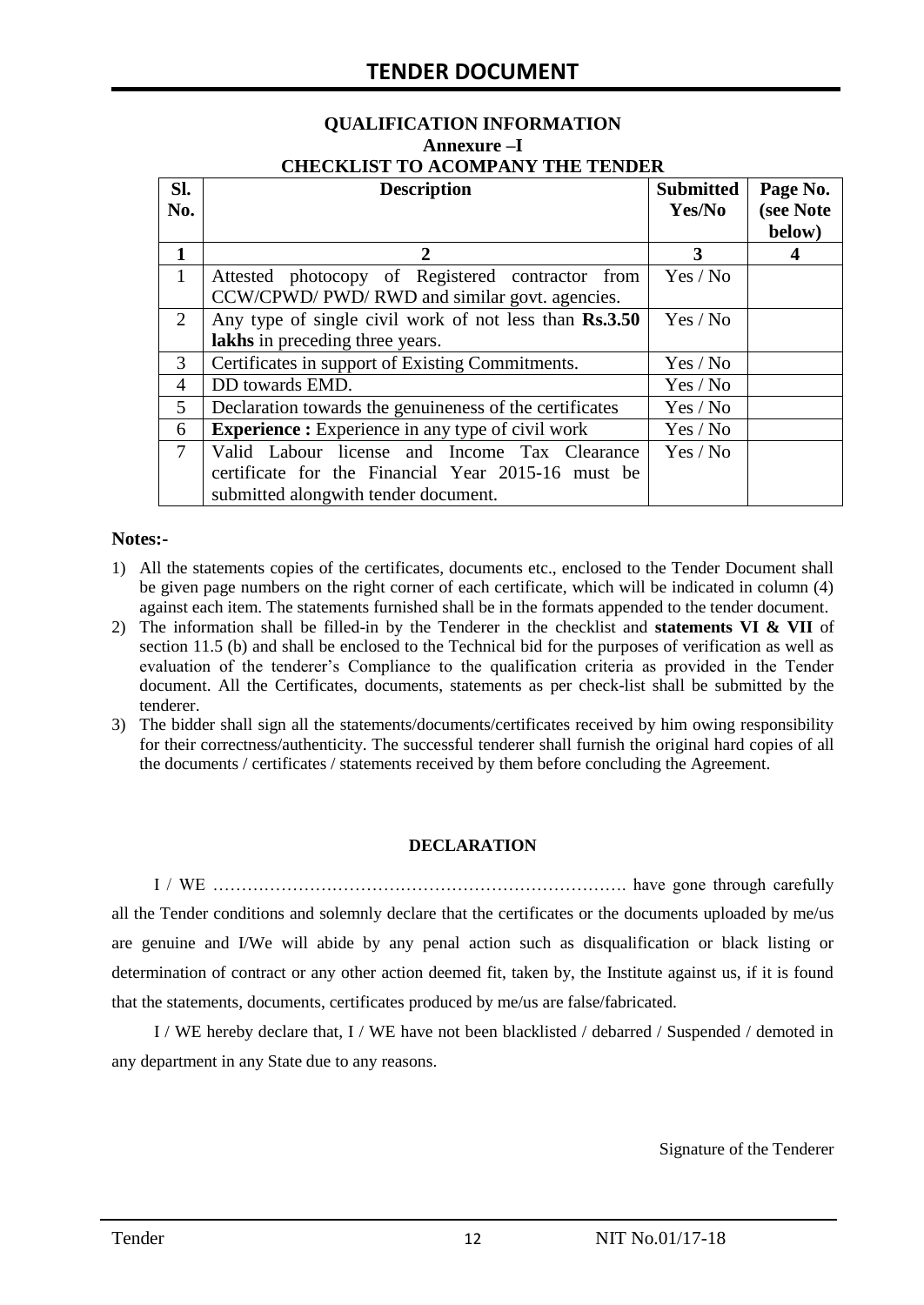### **CONDITIONS OF CONTRACT**

#### **TENDER**

Date: ……………

To The Director, ICAR-RCER, Patna

Sir,

I / We do hereby tender and if this tender be accepted, under take to execute the work entitled "**Construction of three numbers of bore wells at different project site one each in villages of Chandrahiya, Jamunia and Chintamanpur at Motihari (East Champaran)"** as shown in the drawings and as per specifications described in this document of ICAR-RCER, Patna for the sum of **Rs. 3.48 lakhs** or such other sum as may be arrived under the clause of the standard preliminary specifications relating to "Payment by final measurement at unit rates"

I/WE have also quoted rates in Schedule "A", annexed (in words and figures) for which I/We agree to execute the work when the lumpsum payment under the terms of the agreement is varied by payment on measurement quantities.

I/WE have quoted rates in Schedule "A" both in words & figures. In case of any discrepancy between the Percentage excess or less on E.C.V., in words and figures, the rates quoted words only shall prevail.

I/WE agreed to keep the offer in this tender valid a period of six month(s) mentioned in the tender notice and not to modify the whole or any part of it for any reason within above period. If the tender is withdrawn by me/us for any reasons whatsoever, the earnest money paid by me/us will be forfeited to Government

I/WE hereby distinctly and expressly, declare and acknowledge that, before the submission of my/our tender I/We have carefully followed the instructions in the tender notice and have read the preliminary specifications and that I/We have made such examination of the contract documents and the plans, specifications and quantities and of the location where the said work is to be done, and such investigation of the work required to be done, and in regard to the material required to be furnished as to enable me/us to thoroughly understand the intention of same and the requirements, covenants, agreements, stipulations and restrictions contained in the contract, and in the said plans and specifications and distinctly agree that I/We will not hereafter make any claim or demand upon the Government based upon or arising out of any alleged misunderstanding or misconception /or mistake on my/or our part of the said requirement, covenants, agreements, stipulations, restrictions and conditions.

I / WE enclosed to my/our application for tender schedule a crossed demand draft (No.

dated:  $\qquad \qquad$  ) for Rs:

as earnest money not to bear interest.

I / WE shall not assign the contractor or sublet any portion of the same. In case if it becomes necessary such subletting with the permission of the shall be limited to (1) Labour contract, (2) Material contract, (3) Transport contract and (4) Engaging specialists for special item of work.

IF MY / OUR tender is not accepted the sum shall be returned to me/us on application when intimation is sent to me/us of rejection or at the expiration of three months from last date of receipt of this tender, whichever is earlier. If my/our tender is accepted the earnest money shall be retained by the Government as security for the due fulfilment of this contract. If upon written intimation to me/us by the Office, I/We fail to attend the said office on the date herein fixed or if upon intimation being given to me/us or acceptance of my/our tender, and if I/We fail to make the additional security deposit or to enter into the required agreement as defined in tender document, then I/We agree the forfeiture of the earnest money. Any notice required to be served on me/us here under shall be sufficiently served on me/us if delivered to me/us hereunder shall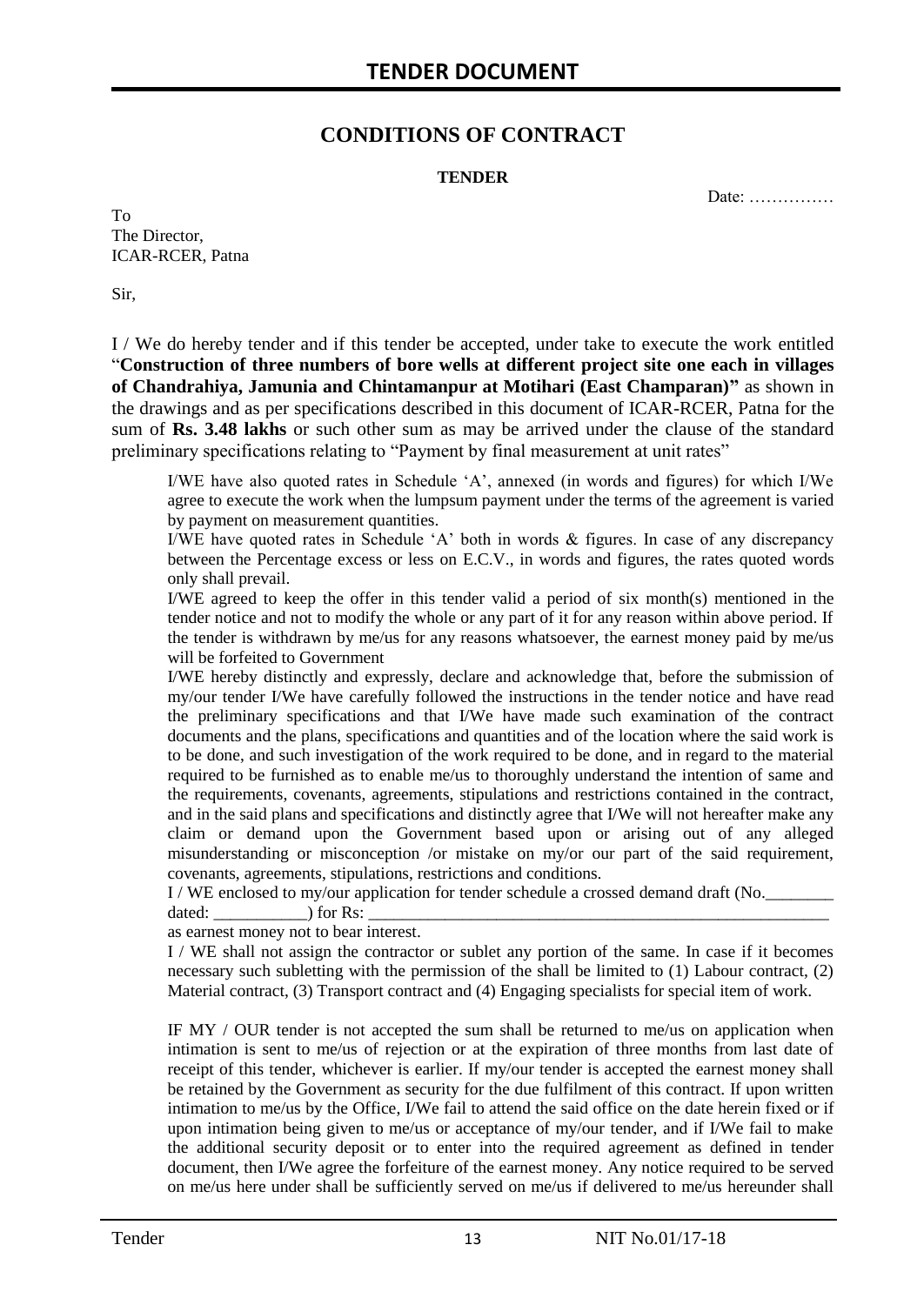be sufficiently served on me/us if delivered to me/us personally or forwarded to me/us by post to (registered or ordinary) or left at my/our address given herein. Such notice shall if sent by post be deemed to have been served on me/us at the time when in due course of post it would be delivered at the address to which it is sent.

I/WE fully understand that the written agreement to be entered into between me/us and Government shall be the foundation of the rights of the both the parties and the contract shall not be deemed to be complete until the agreement has first been signed by me/us and then by the proper officer authorized to enter into contract on behalf of Government.

I AM/WE ARE professionally qualified and my/our qualifications are given below:

| S. No. | Name | Qualification |
|--------|------|---------------|
|        |      |               |
|        |      |               |
|        |      |               |
|        |      |               |
|        |      |               |
|        |      |               |
|        |      |               |
|        |      |               |

I/WE will employ the following technical staff for supervising the work and will see that one of them is always at site during working hours, personally checking all items of works and paint extra attention to such works as required special attention (eg) Main panel boards, Cable connections etc.,

| S. No. | Name | Qualification |
|--------|------|---------------|
|        |      |               |
|        |      |               |
|        |      |               |
|        |      |               |
|        |      |               |
|        |      |               |

I / WE declare that I / WE agree to recover the salaries of the technical staff actually engaged on the work by the department, from the work bills, if I / We fail to employ technical staff as per the tender condition.

#### **TENDERERS / CONTRACTOR'S CERTIFICATE.**

- (1) I/WE hereby declare that I/We have perused in detail and examined closely the Indian Standard Specifications, all clauses of the preliminary specifications with all amendments and have either examined all the standards specifications or will examine all the standard specifications for items for which I/We tender, before I/We submit such tender and agree to be bound and comply with all such specifications for this agreement which I/We execute in the different Government Departments.
- (2)I/WE certify that I/We have inspected the site of the work before quoting my price, I /We have satisfied about the quality, availability and transport facilities for all the materials.
- (3)I / WE am/are prepared to furnish detailed data in support of all my quoted rates, if and when called upon to do so without any reservations.
- $(4)$  I / WE hereby declare that I / We will not claim any price escalation.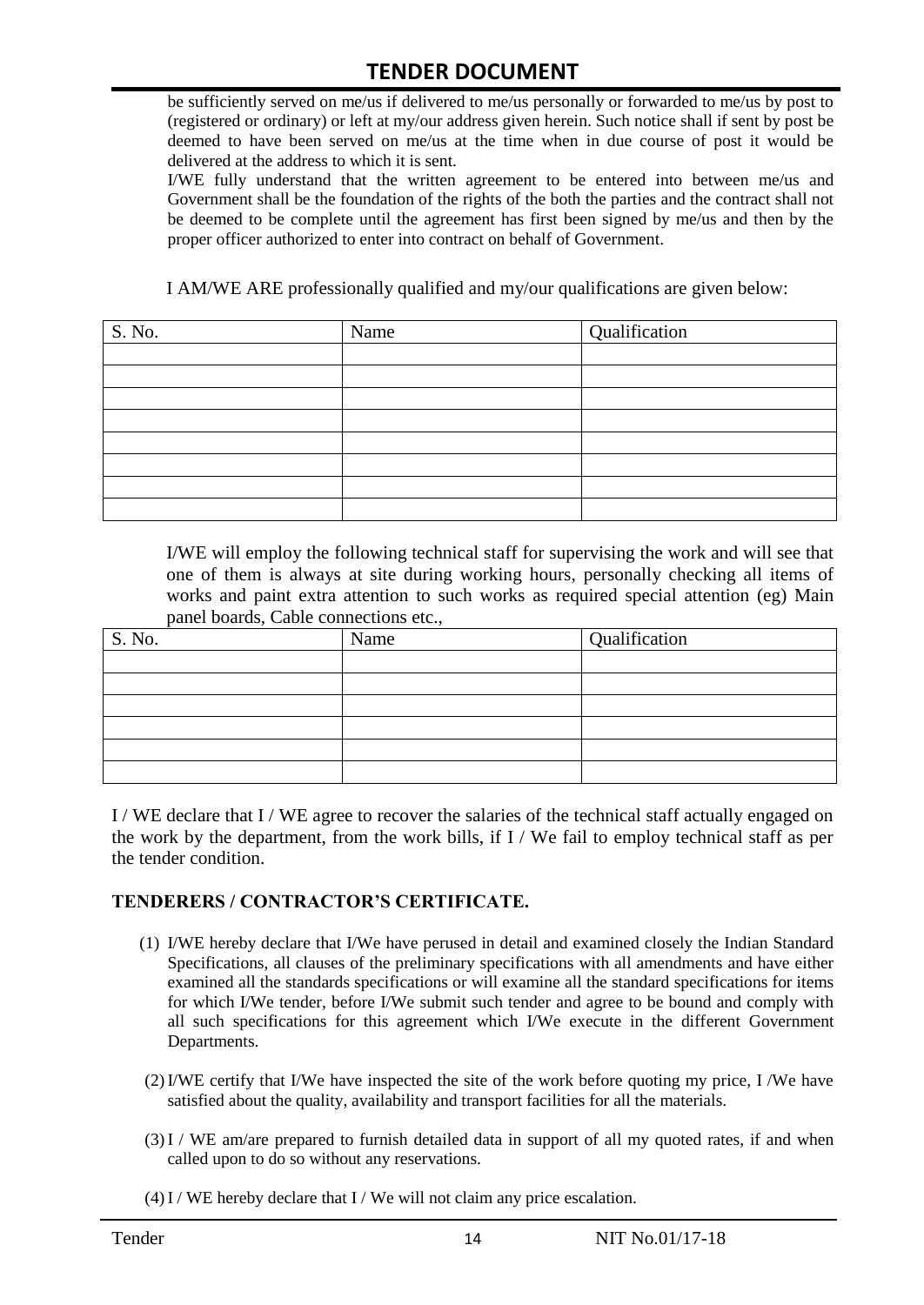- (5)I / WE hereby declare that I am / We are accepting for the defect liability period as 24 months.
- (6)I / WE declare that I / WE will not claim any extra amount towards any material used for the work other than the quoted works for respective schedule 'A' items.
- $(7)$ I / WE declare that I / WE will execute the work as per the mile stone programme, and if I / WE fail to complete the work as per the mile stone programme I abide by the condition to recover liquidated damages as per the tender conditions.
- $(8)$  I / WE declare that I / WE will abide for settlement of disputes as per the tender conditions.

#### **DECLARATION OF THE TENDERER**

- 1) I/WE have not been black listed in any department due to any reasons.
- 2) I/We declare that all the Certificates/Documents submitted by Me/US are Genuine.
- 3) I/WE agree to disqualify me/us for any wrong declaration in respect of the above and to summarily reject my/our tender.

Address of the Tenderer:

Phone No.: Fax No.: CONTRACTOR.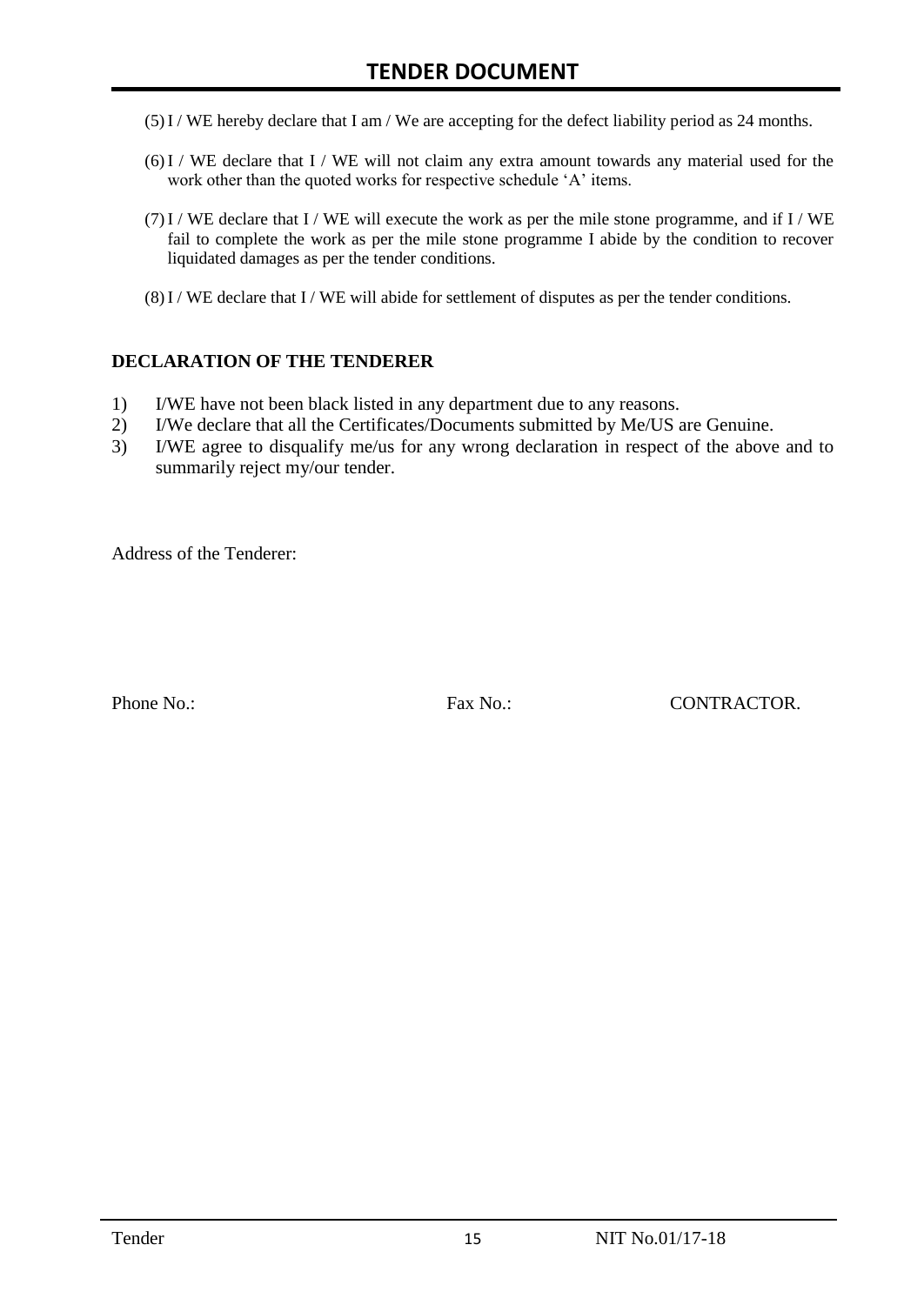# **CONDITIONS OF CONTRACT**

# **A. GENERAL**

#### **1. Interpretation:**

- 1.1 In interpreting these Conditions of Contract, singular also means plural, male also means female, and vice-versa. Headings have no significance. Works have their normal meaning under the language of the contract unless specifically defined. The Incharge will provide instructions clarifying queries about the conditions of Contract.
- 1.2 The documents forming the Contract shall be interpreted in the following order of priority:
- **1) Agreement**
- **2) Letter of Acceptance, notice to proceed with the works**
- **3) Contractor's Tender**
- **4) Conditions of contract**
- **5) Specifications**
- **6) Drawings**
- **7) Bill of quantities**
- **8) Any other document listed as forming part of the Contract.**

#### **2. Decisions:**

2.1 Except where otherwise specifically stated, the Director will decide the contractual matters between the Department and the Contractor in the role representing the Department.

#### **3. Delegation:**

3.1 The Director may delegate any of his duties and responsibilities to other officers and may cancel any delegation by an official order issued.

#### **4. Communications:**

4.1 Communications between parties, which are referred to in the conditions, are effective only when in writing. A notice shall be effective only when it is delivered **(in terms of Indian Contract Act)**

#### **5. Sub-contracting:**

**5.1 If the prime contractor desires to sub-let a part of the work, he should submit the same at the time of filing tenders itself or during execution, giving the name of the proposed Sub-contractor, along with details of his qualification and experience. The Tender Accepting Authority should verify the experience of the Sub-contractor and if the Sub-contractor satisfies the qualification criteria in proportion to the value of work proposed to be sub-let, he may permit the same. The total value of works to be awarded on sub-letting shall not exceed 50% of contract value. The extent of subletting shall be added to the experience of the sub-contractor and to that extent deducted from that of the main contractor.**

#### **6. Other Contractors:**

6.1 The Contractor shall cooperate and share the Site with other contractors, Public authorities, utilities, and the Department. The Contractor shall also provide facilities and services for them as directed by the Incharge.

#### **7. Personnel:**

- 7.1 The Contractor shall employ the required Key Personnel named in the Schedule of Key Personnel to carry out the functions stated in the Schedule or other personnel approved by the Incharge. The Incharge will approve any proposed replacement of Key Personnel only if their qualifications, abilities, and relevant experience are substantially equal to or better than those of the personnel listed in the Schedule.
- 7.2 Failure to employ the required technical personnel by the contractor the institute will depute its own technical person and expenditure of salary will be recovered from contractor.
- 7.3 The technical personnel should be on full time and available at site whenever required by Incharge to take instructions.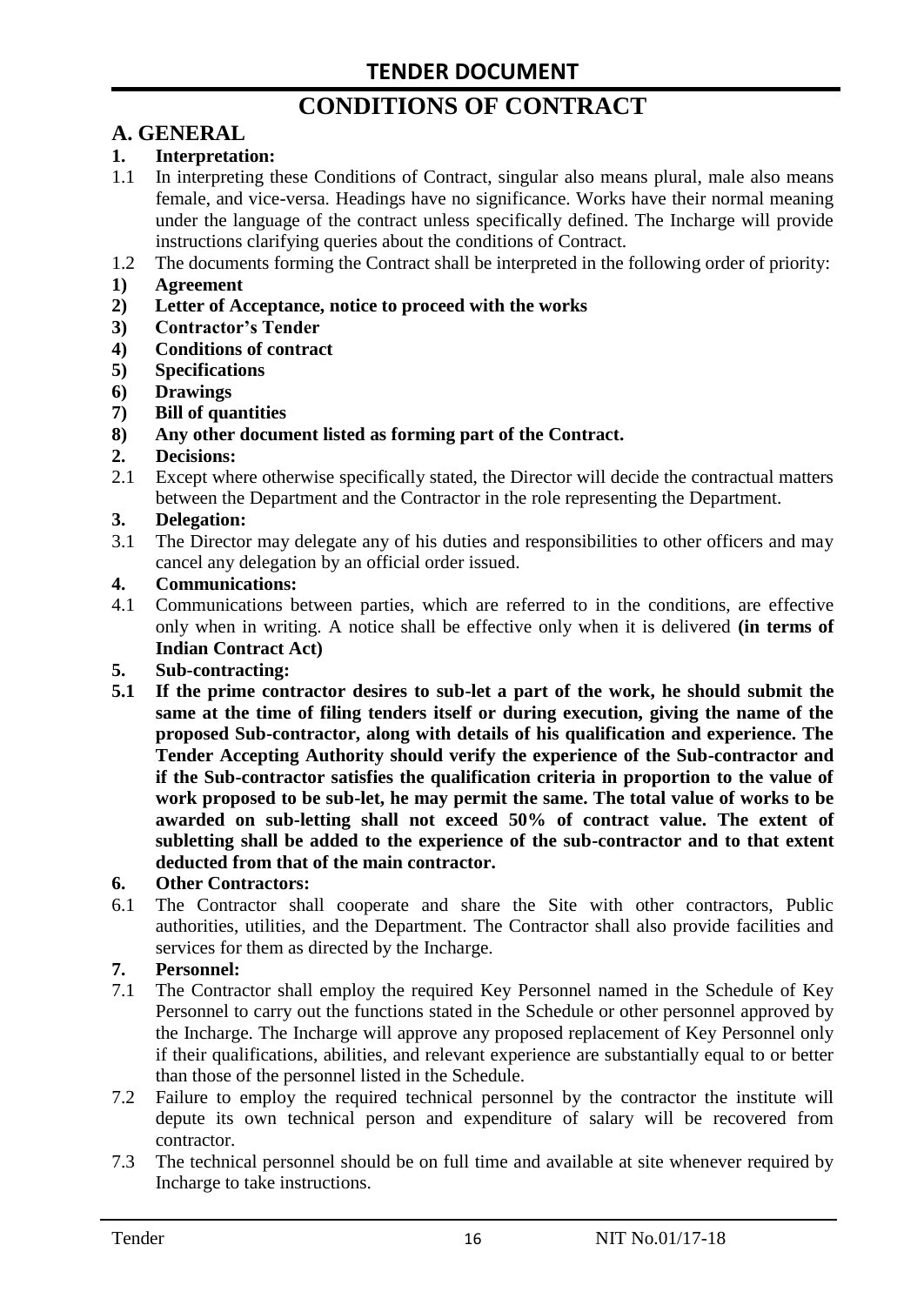- 7.4 The names of the technical personnel to be employed by the contractor should be furnished in the statement enclosed separately.
- 7.5 In case the contractor is already having more than one work on hand and has undertaken more than one work at the same time, he should employ separate technical personnel on each work.
- 7.6 If the contractor fails to employ technical personnel the work will be suspended or department will engage a technical personnel and recover the cost thereof from the contractor.
- 7.7 If the Incharge asks the Contractor to remove a person who is a member of Contractor"s staff or his work force stating the reasons the Contractor shall ensure that the person leaves the site forthwith and has no further connection with the work in the contract.

#### **8. Contractor's Risks:**

- 8.1 All risks of loss of or damage to physical property and of personnel injury and death, which arise during and in consequence of the performance of the Contract are the responsibility of the Contractor.
- **9. Insurance:**
- **9.1 The Contractor shall provide, in the joint names of the Department and the contractor, insurance cover from the Start Date to the end of the Defects Liability Period i.e., 24 months after completion for the following events which are due to the Contractor's risks.**
- **a) loss of or damage to the Works, Plant and Materials;**
- **b) loss of or damage to the Equipment;**
- **c) loss of or damage of property in connection with the Contract; and**
- **d) Personal injury or death of persons employed for construction.**
- **9.2 Policies and certificates of insurance shall be delivered by the Contractor to the Incharge at the time of concluding Agreement. All such insurance shall provide for compensation to be payable to rectify the loss or damage incurred.**
- **i) The contractor shall furnish insurance policy in force in accordance with proposal furnished in the Tender and approved by the Department for concluding the agreement.**
- **ii) The contractor shall also pay regularly the subsequent insurance premia and produce necessary receipt to the Incharge well in advance.**
- **iii) In case of failure to act in the above said manner the department will pay the premium and the same will be recovered from the Contractors payments.**
- **9.3 Alterations to the terms of insurance shall not be made without the approval of the Incharge.**

#### **10. Site Inspections:**

- 10.1 The contractor should inspect the site and also proposed quarries of choice for materials source of water and quote his rate including quarrying, conveyance and all other charges etc.
- 10.2 The responsibility for arranging the land for borrow area rests with the Contractor and no separate payment will be made for procurement or otherwise. The contractor's quoted rate will be inclusive of land cost.

#### **11. Contractor to Construct the Works:**

11.1 The Contractor shall construct and Commission the Work in accordance with the specifications and Drawings.

#### **12. Power Supply.**

- 12.1 The contractor shall make his own arrangements for obtaining power from the Electricity dept., at his own cost. The contractor will pay the bills of Electricity Department for the cost of power consumed by him till the **(Name of work**) is handed over to ICAR-RCER.
- 12.2 **The contractor shall satisfy all the conditions and rules required as per Indian Electricity Act 1910 and under Rule-45(I) of the Indian Electricity Rules, 1956 as amended from time to time and other pertinent rules.**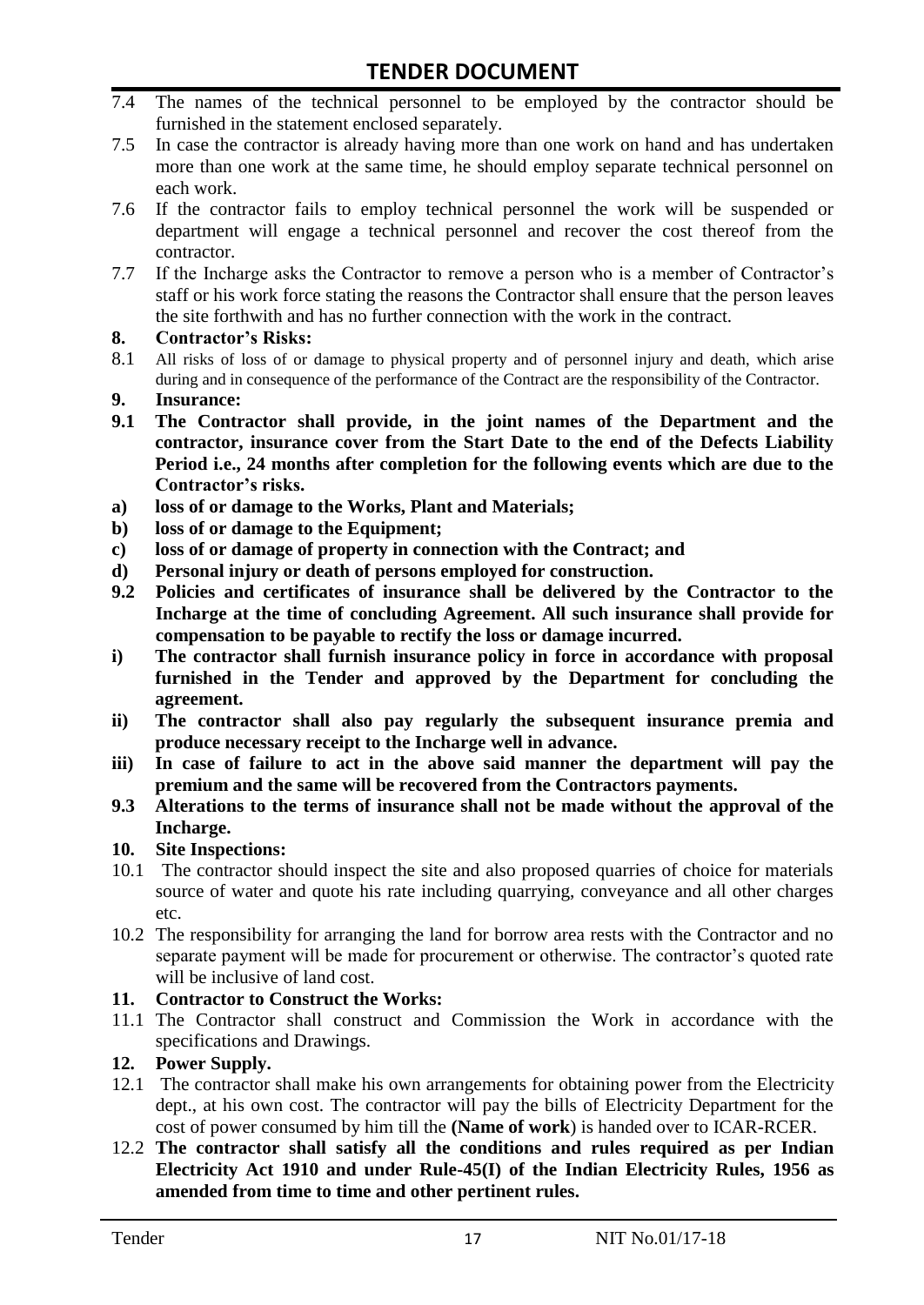12.3 The power shall be used for bonafide Departmental work only.

#### **13. Monsoon Damages:**

Damages due to rain or flood shall have to be made good by the contractor till the work is handed over to the Department. The responsibility of damages making good the damages due to rain or flood rests with the contractor. **No extra payment is payable** for such operations and the contractor shall therefore, have to take all necessary precautions to protect the work done during the construction period.

#### **14. The works to be Completed by the Intended Completion Date:**

14.1 The Contractor may commence execution of the Works on the Start Date and shall carry out the Works in accordance with the programme submitted by the Contractor, as updated with the approval of the Incharge, and complete the work by the Intended Completion Date.

#### **15. Safety:**

15.1 The Contractor shall be responsible for the safety of all activities on the Site.

#### **16. Discoveries:**

16.1 Anything of historical or other interest or of significant value unexpectedly discovered on the Site is the property of the Government. The Contractor is to notify the Incharge of such discoveries and carry out the Incharge instructions for dealing with them.

#### **17. Possession of the Site.**

17.1 The Department shall give possession of the site to the Contractor.

#### **18. Access to the Site:**

18.1 The Contractor shall provide the Incharge and any person authorised by the Incharge, access to the site and to any place where work in connection with the Contract is being carried out or is intended to be carried out.

#### **19. Instructions:**

- 19.1 The Contractor shall carry out all instructions of the Incharge and comply with all the applicable local laws where the Site is located.
- **20. Settlement of disputes:**
- 20.1 **If any dispute of difference of any kind whatsoever arises between the department and the Contractor in connection with, or arising out of the Contract, whether during the progress of the works or after their completion and whether before or after the termination, abandonment or breach of the Contract, it shall in the first place, be referred to and settled by the Incharge who shall, within a period of thirty days after being requested by the Contractor to do so, give written notice of his decision to the Contractor. Upon receipt of the written notice of the decision of the Incharge the Contractor shall promptly proceed without delay to comply with such notice of decision.**
- 20.2 **If the Incharge fails to give notice of his decision in writing within a period of thirty days after being requested or if the Contractor is dissatisfied with the notice of the decision of the Incharge the Contractor may within thirty days after receiving the notice of decision appeal to the Department who shall offer an opportunity to the contractor to be heard and to offer evidence in support of his appeal, the Department shall give notice of his decision within a period of thirty days after the Contractor has given the said evidence in support of his appeal, subject to arbitration, as hereinafter provided. Such decision of the Department in respect of every matter so referred shall be final and binding upon the Contractor and shall forthwith be given effect to by the Contractor, who shall proceed with the execution of the works with all due diligence whether he requires arbitration as hereinafter provided, or not. If the Department has given written notice of his decision to the Contractor and no claim to arbitration, has been communicated to him by the Contractor within a period of thirty days from receipt of such notice the said decision shall remain final and binding upon the Contractor. If the Department fail to give notice of his decision, as**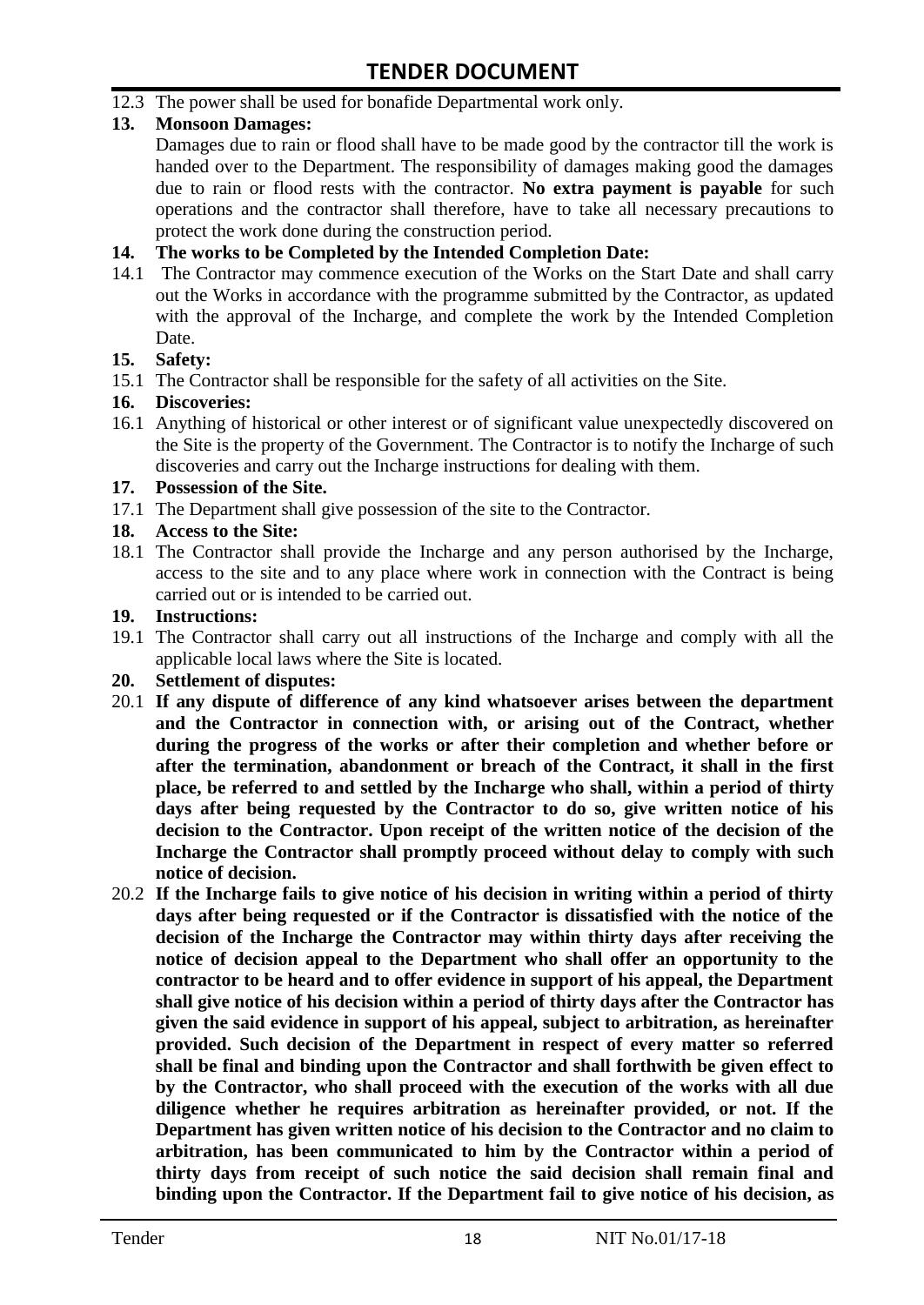**aforesaid within a period of thirty days after being requested as aforesaid, or if the Contractor be dissatisfied with any such decision, then and in any such case the contractor within thirty days after the expiration of the first named period of thirty days as the case may be, require that the matter or matters in dispute be referred to arbitration: jurisdiction of Patna limits.**

### **B. TIME FOR COMPLETION**

#### **21. Program:**

- 21.1 The total period of completion is (**duration of 30 days**) from the date of receipt of Work Order.
- 21.2 The attention of the tenderer is directed to the contract requirement at the time of beginning of the work. The rate of progress and proportionate value of work done from time to time as will be indicated by the Certificate for the value of work done will be required. Date of commencement of their programme will be the date for concluding agreement but not the date of handing over site.
- 21.3 After signing the agreement, the contractor shall forthwith begin the work, shall regularly and continuously proceed with them.
- 21.4 The contractor shall commence the works on site within the period specified under condition 23.1 to 23.2 after the receipt by him of a written order to this effect from the concerned authority and shall proceed with the same with due expedition and without delay, except as may be expressly sanctioned or ordered.
- 21.5 Save in so far as the contractor may prescribe, the extent of portions of the site of which the contractor is to be given possession from time to time and the order in which such portions shall be made available to him and, Subject to any requirement in the contract as to the order in which the works shall be executed, the "s written order to commence the works, give to the contractor possession of so much of the site as may be required to enable the contractor to commence proceed with the execution of the works in accordance with the programme if any, and otherwise in accordance with such reasonable proposals of the contractor as he shall by written notice to the Incharge, make and will from time to time as the works proceed, give to the contractor possession of such further portions of the site as may be required to enable the contractor to proceed with the execution of the works with due dispatch in accordance with the said programme or proposals as the case maybe; if the contractor suffers delay or incurs cost from failure on the part of the Concerned authority to give possession in accordance with the terms of this clause, the Concerned authority shall grant an extension of time for the completion of works.
- 21.6 The contractor shall bear all costs and charges for special or temporary way leases required by him in connection with access to the site. The contractor shall also provide at his own cost any additional accommodation outside the site required by him for the purposes of the work.
- 21.7 Subject to any requirement in the contract as to completion of any section of the works before completion of the whole of the works shall be completed in accordance with provisions of clauses in the Schedule within the time stated in the contract calculated from the last day of the period named in the statement to the tender as that within which the works are to be commenced or such extended time as may be allowed.

#### 21.8 **Delays and extension of time:**

No claim for compensation on account of delays or hindrances to the work from any cause whatever shall lie, except as hereafter defined. Reasonable extension of time will be allowed by the or by the office competent to sanction the extension, for unavoidable delays, such as may result from causes, which in the opinion of the , are undoubtedly beyond the control of the contractor. The shall assess the period of delay or hindrance caused by any written instructions issued by him, at twenty five per cent in excess or the actual working period so lost.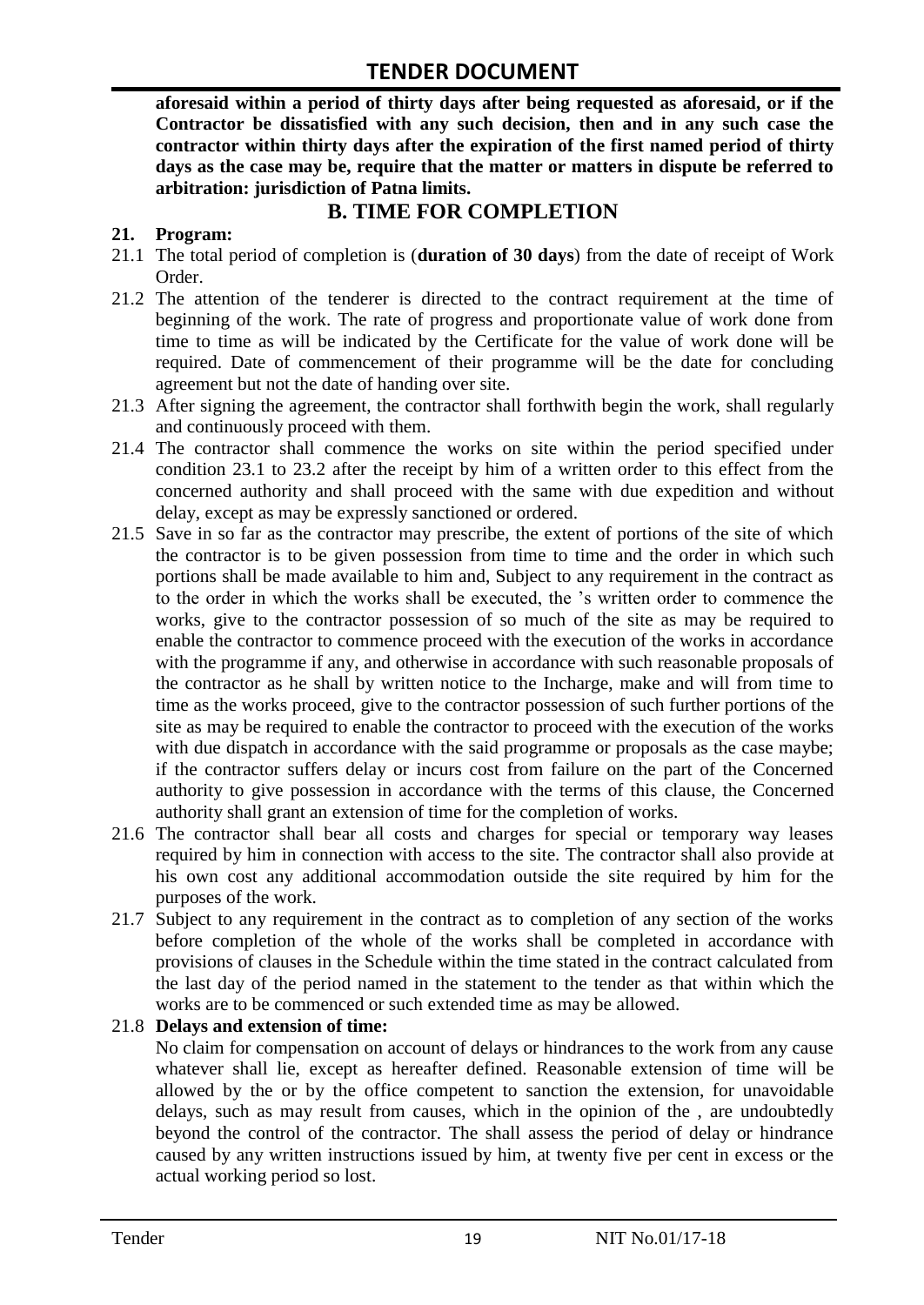In the event of the failing to issue necessary instructions and thereby causing delay and hindrance to the contractor, the latter shall have the right to claim an assessment of such delay by the Director, ICAR-RCER whose decision will be final and binding. The contractor shall lodge in writing with the statement of claim for any delay or hindrance referred to above, within fourteen days from its commencement, otherwise no extension of time will be allowed.

Whenever authorised alterations or additions made during the progress of the work are of such a nature in the opinion of the as to justify an extension of time in consequence thereof, such extension will be granted in writing by the or other competent authority when ordering such alterations or additions.

#### **22. Construction Programme:**

- 22.1 The Contractor shall furnish within 15 days of the order of the work a programme showing the sequence in which he proposed to carry out the work, monthly progress expected to be achieved, also indicating date of procurement of materials plant and machinery. The schedule should be such that it is practicable to achieve completion of the whole work within the time limit fixed and shall obtain the approval of the Incharge. Further rate of the progress as in the program shall be kept up to date. In case it is subsequently found necessary to alter this program, the contractor shall submit sufficiently in advance the revised program incorporating necessary modifications and get the same approved by the Incharge. No revised program shall be operative with out approval of Incharge.
- 22.2 The Director, ICAR-RCER shall have all times the right, without any way violating this contract, or forming grounds for any claim, to alter the order of progress of the works or any part thereof and the contractor shall after receiving such directions proceed in the order directed. The contractor shall also report the progress to the Director, ICAR-RCER within 7 days of the Incharge direction to alter the order of progress of works.
- 22.3 The Contractor shall give written notice to the Incharge whenever planning or progress of the works is likely to be delayed or disrupted unless any further drawings or order including a direction, instruction or approval is issued by the Incharge within a reasonable time. The notice shall include details of the drawing or order required and of why and by when it is required and of any delay or disruption likely to be suffered if it is late.
- 22.4 Rate of progress/percentage of work:

#### i) **(30 days) 100% of contract value**

#### **23. Speed of Work**

- 23.1 The Contractor shall at all times maintain the progress of work to conform to the latest operative progress schedule approved by the Incharge. The contractor should furnish progress report indicating the programme and progress once in a month. The Incharge may at any time in writing direct the contractor to slow down any part or whole of the work for any reason (which shall not be questioned) whatsoever, and the contractor shall comply with such orders of the Incharge. The compliance of such orders shall not entitle the contractor to any claim of compensation. Such orders of the Incharge for slowing down the work will however be duly taken into account while granting extension of time if asked by the contractor for which no extra payment will be entertained.
- 23.2 Delays in Commencement or progress or neglect of work and forfeiture of earnest money, Security deposit and withheld amounts:

If, at any time, the Incharge shall be of the opinion that the Contractor is delaying Commencement of the work or violating any of the provisions of the Contractor is neglecting or delaying the progress of the work as defined by the tabular statement. "Rate of progress" in the Articles of Agreement", he shall so advise the Contractors in writing and at the same time demand compliance in accordance with conditions of Tender notice. If the Contractor neglects to comply with such demand within seven days after receipt of such notice, it shall then or at any time there after, be lawful for the Director, ICAR-RCER to take suitable action in accordance with relevant Clauses.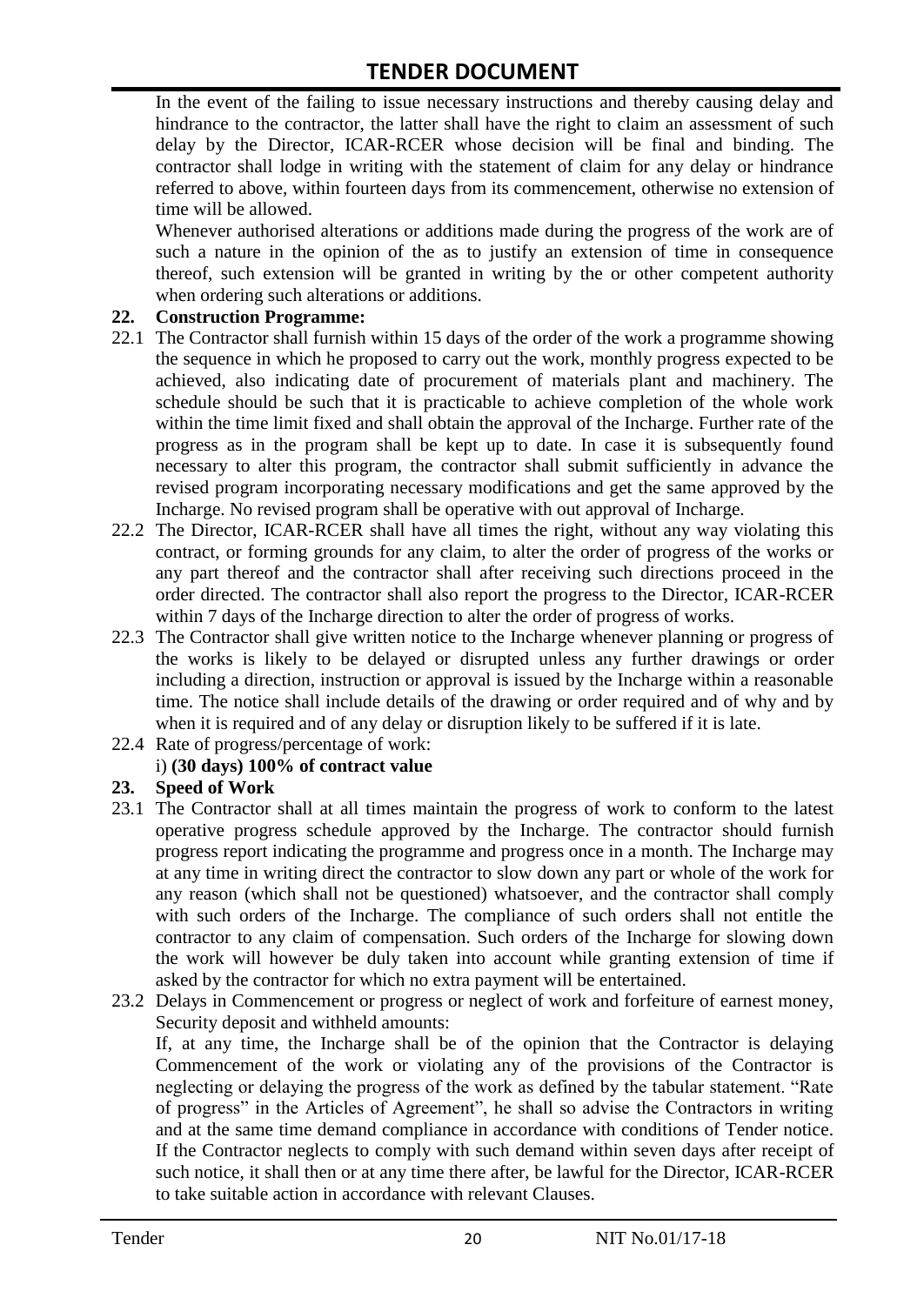#### **24. Suspension of works by the Contractor:**

- 24.1 If the Contractor shall suspend the works, or sublet the work without sanction of the Incharge, or in the opinion of the Incharge shall neglect or fail to proceed with due diligence in the performance of his part of the Contract as laid down in the Schedule rate of progress, or if he shall continue to default or repeat such default in the respects mentioned in relevant rules of GOI, Incharge shall take action in accordance with related Clauses.
- 24.2 If the Contractor stops work for 28 days and the Stoppage has not been authorised by the Incharge the Contract will be terminated as per the law.
- 24.3 If the Contractor has delayed the completion of works the Contract will be terminated under relavant Clauses.

#### **25. Extension of the Intended Completion Date:**

- 25.1 The Incharge shall extend or recommend for extension, in accordance with the Government orders in force, the Intended Completion Date if a Variation is issued which makes it impossible for Completion to be achieved by the Intended Completion Date.
- 25.2 The Incharge shall decide whether and by how much to extend the Intended Completion Date within 21 days of the Contractor asking the Engineer for a decision upon the effect of a Variation and submitting full supporting information. If the Contractor has failed to give early warning of a delay or has failed to cooperate in dealing with a delay, the delay by this failure shall not be considered in assessing the new Intended Completion Date.

#### **26. Delays Ordered by the Incharge**

26.1 The Incharge may instruct the Contractor to delay the start or progress of any activity within the Work.

#### **27. Early Warning:**

- 27.1 The contractor is to warn the Incharge at the earliest opportunity of specific likely future events or circumstances that may adversely affect the Execution of Works.
- 27.2 The Contractor shall cooperate with the Incharge in making and considering proposals for how the effect of such an event or circumstance can be avoided or reduced by anyone involved in the work and in carrying out any resulting instruction of the Incharge.

#### **28. Management Meetings:**

28.1 **The Incharge may require the Contractor to attend a management meeting. The business of a management meeting shall be to review the progress work.**

### **C. QUALITY CONTROL**

#### **29. Identifying Defects:**

29.1 The Incharge shall check the Contractor's work and notify the Contractor of any Defects that are found. Such checking shall not affect the Contractor"s responsibilities. The Incharge may instruct the Contractor to verify the Defect and to uncover and test any work that the Engineer considers may be a Defect.

#### **30. Tests:**

30.1 If the Incharge instructs the Contractor to carry out a test not specified in the Specification to check whether any work has a Defect and the Contractor shall pay for the test and any samples.

#### **31. Correction of Defects:**

- 31.1 The Incharge shall give notice to the Contractor of any Defects before the end of the Defects Liability Period, which begins on Completion. The defects liability period shall be extended for as long as defects remain to be corrected by the Contractor.
- 31.2 Every time notice of a Defect is given, the Contractor shall correct the notified defect within the length of time specified by the Incharge's notice.

#### **32. Uncorrected defects**

32.1 If the contractor has not corrected the defect within the time specified in the Incharge"s notice, the Incharge will assess the cost of having the defect corrected and the contractor will pay this amount.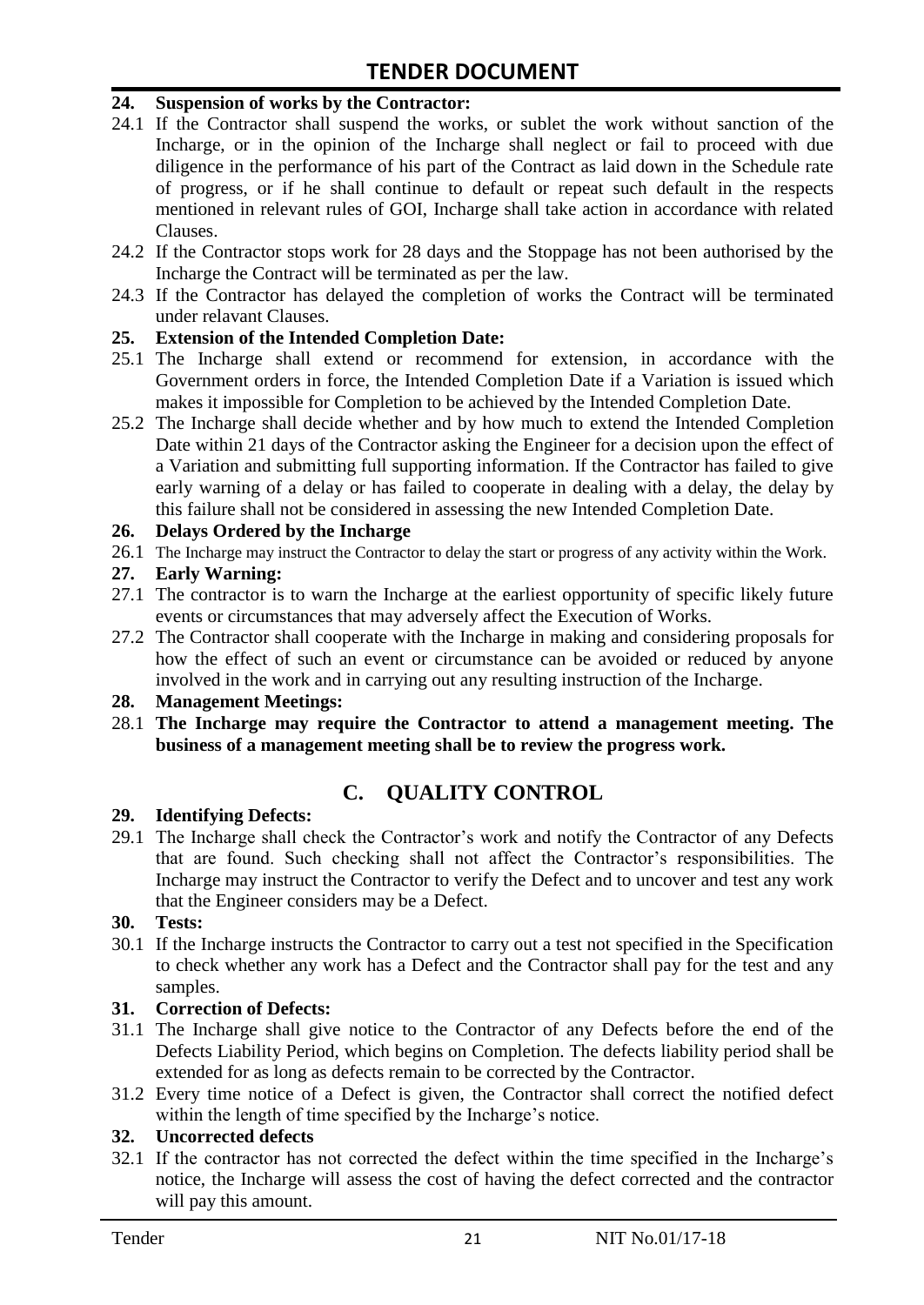#### **33. Quality Control:**

In addition to the normal inspection by the regular staff in charge of the execution of work, the work may also be inspected by the, Quality control Circle or by the State or District level Vigilance Cell Unit and any other authorised external Agency if any sub-standard work or excess payments are noticed with reference to measurement books etc., during inspection, action will be taken based on their observations and these will be effected by the Incharge of the execution of the work.

## **D. COST CONTROL**

#### **34. Bill of Quantities:**

- 34.1 The Bill Quantities shall contain items for the construction work to be done by the Contractor.
- 34.2 The Contractor is paid for the quantity of the work done as per quoted rate in the Bill of Quantities for each item.

#### **35. Changes in the Quantities:**

- 35.1 The contractor is bound to execute all supplemental works that are found essential, incidental and inevitable during execution of main work.
- 35.2 The payment of rates for such supplemental items of work will be regulated as under; Supplemental items directly deducible from similar items in the original agreement.
- 35.2.1 The rates shall be derived by adding to or subtracting from the agreement rate of such similar item the cost of the difference in the quantity of materials labour between the new items and similar items in the agreement worked out with reference to the Standard Schedule of Rates adopted in the sanctioned estimate with which the tenders are accepted.
- 35.2.2 (a) Similar items but the rates of which cannot be directly deduced from the original agreement.

(b) Purely new items which do not correspond to any item in the agreement.

35.2.3 The rates of all such items shall be Estimated Rates plus or minus overall Tender premium.

#### **36. Extra Items:**

- 36.1 Extra items of work shall not vitiate the contract. The contractor shall be bound to execute extra items of work as directed by the Incharge. The rates for extra items shall be worked out by the as per the conditions of the Contract and the same are binding on the Contractor.
- 36.2 The contractor shall before the 15th day of each month, submit in writing to the a statement of extra items if any that they have executed during the preceding month failing which the contractor shall not be entitled to claim any.

#### **36.3 Entrustment of additional items:**

- 36.3.1 Where ever additional items not contingent on the main work and outside the scope of original agreement are to be entrusted to the original contractor dispensing with bids and if the value of such items exceeds the limits up to which the officer is empowered to entrust works initially to contractor without calling for tenders, approval of next higher authority shall be obtained. Entrustment of such items on nomination shall be at rates not exceeding the estimated rates.
- 36.3.2 Entrustment of the additional items contingent on the main work will be authorised by the officers upto the monetary limits upto which they themselves are competent to accept items in the original agreement so long as the total amounts upto which they are competent to accept in an original agreement rates for such items shall be worked out in accordance with the procedure (I) For all items of work in excess of the quantities shown in the Bill of Quantities of the Tenders, the rate payable for such items shall be estimate rates for the items accepted by the competent authority.
- 36.3.3 Entrustment of either the additional or supplemental items shall be subject to the provisions of the agreement entered into by a Competent Authority after the tender is accepted. The Director being the authority next higher to the Director, who entered into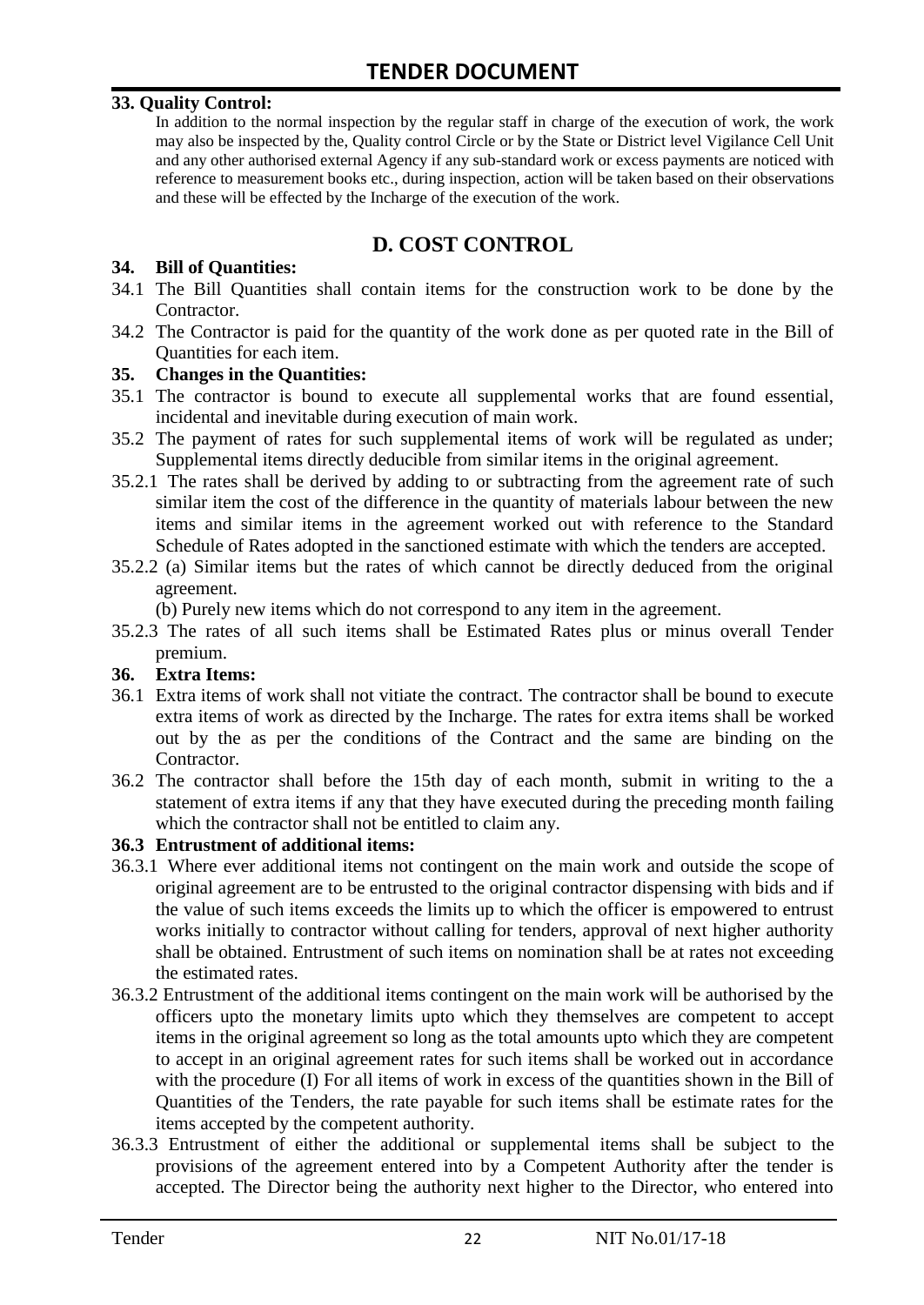the agreement approves the rate for the items / variation in quantity in the current agreement. The items shall not be ordered by an officer on his own responsibility if the revised estimate or deviation statement providing for the same requires the sanction of Director.

- Note:It may be noted that the term Estimate Rate used above means the rate in the sanctioned estimate with which the tenders are accepted, or if no such rates is available in the estimate, the rate derived will be with reference to the Standard Schedule of Rates adopted in the sanctioned estimate with which tenders are accepted.
- **37. Cash flow forecasts:**
- **37.1 When the program is updated, the contractor is to provide the Incharge with an updated cash flow forecast.**
- **38. Payment Certificates:**
- **38.1 The Contractor shall submit to the Incharge monthly statements of the estimated value of the work completed less the cumulative amount certified previously.**
- **38.2 The Incharge shall check the Contractor's monthly statement within 14 days.**
- **38.3 The value of work executed shall be determined by the Incharge.**
- **38.4 The value of work executed shall comprise the value of the quantities of the items in the Bill of Quantities completed.**
- **38.5 The Incharge may exclude any item certified in a previous certificate or reduce the proportion of any item previously certified in any certificate in the light of later information.**
- **39. Payments:**
- **39.1 Payment will be made after satisfactory completion of the work.**
- 39.2 Part Payment if any will be consider as per Govt. of India norms.
- 39.3 Part payment if any will be adjusted against the final payment
- **39.3 Payments and Certificates:**
- 39.3.1 In case of over payments or wrong payment if any made to the contractor due to wrong interpretation of the provisions of the contract a n d c ontract conditions etc., such unauthorized payment will be deducted in the subsequent bills or final bill for the work or from the bills under any other contracts with the Government or at any time there after from the deposits available with the Government.
- 39.3.2 Any recovery or recoveries advised by the Government Department either state or central, due to non-fulfilment of any contract entered into with them by the contractor shall be recovered from any bill or deposits of the contractor.
- 39.3.3 No claim shall be entertained, if the same is not represented in writing to the Incharge within 15 days of its occurrence.
- 39.3.4 The contractor is not eligible for any compensation for inevitable delay in handing over the site or for any other reason. In such case, suitable extensions of time will be granted after considering the merits of the case.

#### **40. Interest on Money due to the Contractor:**

- 40.1 No omission by the or the sub-divisional officer to pay the amount due upon certificates shall vitiate or make void the contract, nor shall the contractor be entitled to interest upon any guarantee fund or payments in arrear, nor upon any balance which may, on the final settlement of his accounts, found to be due to him.
- **41. Certificate of Completion of works:**
- **41.1 Certificate of Completion of works:**
- **41.1.1 When the whole of the work has been completed and has satisfactory passed any final test that may be prescribed by the Contract, the Contractor may give a notice to that effect to the Incharge accompanied by an undertaking to carryout any rectification work during the period of maintenance, such notice and undertaking shall be in writing and shall be deemed to be request by the Contractor for the Incharge to issue a Certificate of completion in respect of the Works. The Incharge**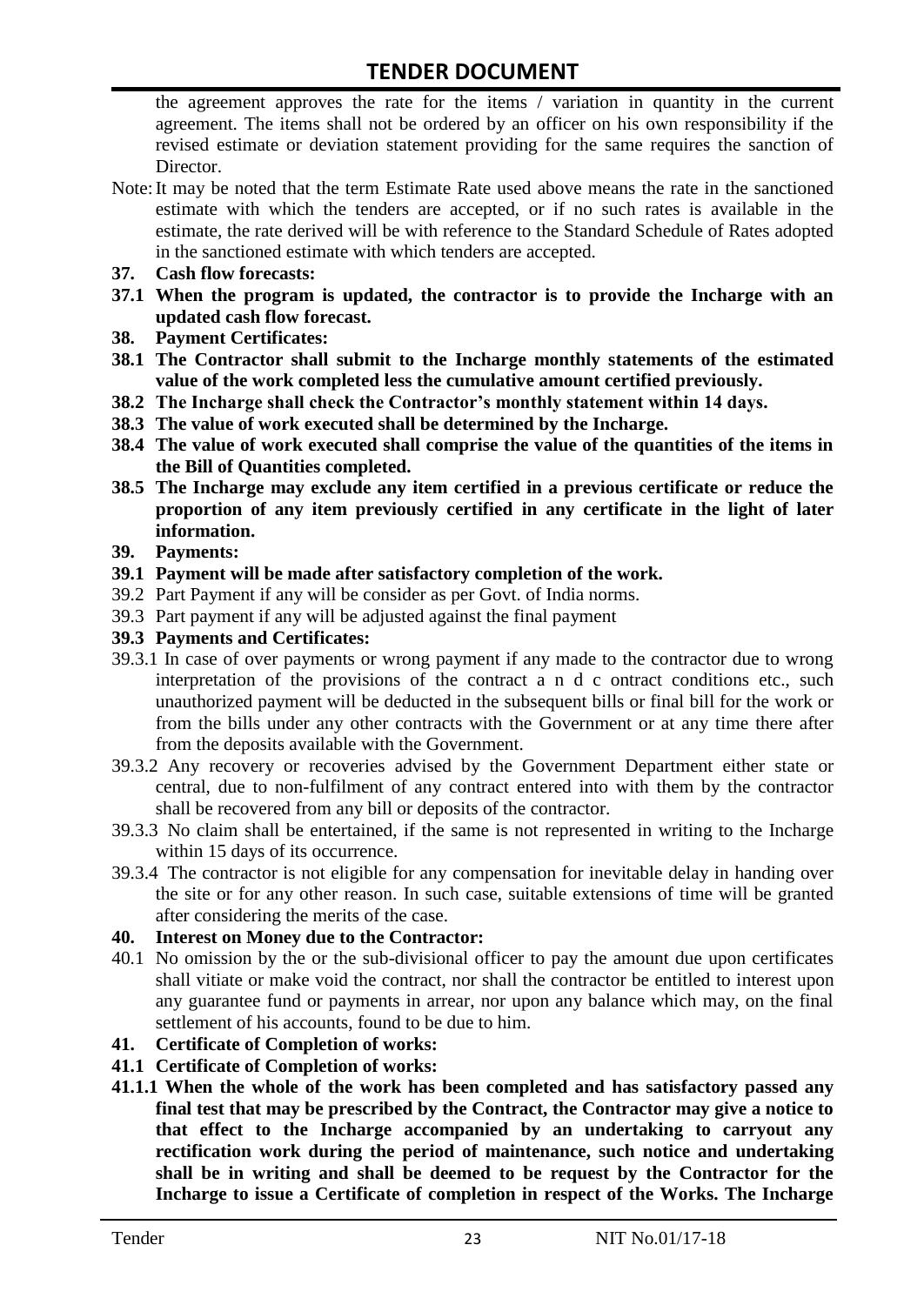**shall, within twenty one days of the date of delivery of such notice either issue to the Contractor, a certificate of completion stating the date on which, in his opinion, the works were completed in accordance with the Contract or give instructions in writing to the Contractor specifying all the Works which, in the Incharge'' opinion, required to be done by the Contractor before the issue of such Certificate.**

- **41.1.2 Incharge shall also notify the Contractor of any defects in the Works affecting completion that may appear after such instructions and before completion of the Works specified there in. The Contractor shall be entitled to receive such Certificate of the Completion within twenty one days of completion to the satisfaction of the Incharge of the Works so specified and making good of any defects so notified.**
- **41.1.3 Similarly, the Contractor may request and the Incharge shall issue a Certificate of Completion in respect of:**
- **a) Any section of the Permanent works in respect of which a separate time for completion is provided in the Contract, and**
- **b) Any substantial part of the Permanent Works which has been both completed to the satisfaction of the Incharge and occupied or used by the Department.**
- **41.1.4 If any part of the Permanent Works shall have been completed and shall have satisfactorily passed any final test that may be prescribed by the Contract, the Incharge may issue such certificate, and the Contractor shall be deemed to have undertaken to complete any outstanding work in that part of the Works during the period of Maintenance.**

#### **42. Taxes included in the Price:**

42.1 The rates quoted by the contractor shall be deemed to be inclusive of the sales Tax and other taxes on all materials that the contractor will have to purchase for performance of this contract.

#### **43. Liquidated Damages:**

- 43.1 If for any reason, which does not entitle the contractor to an extension of item, the rate of progress of works, or any section is at any time, in the opinion of the Director, ICAR-RCER too slow to ensure completion by the prescribed time or extended time for completion Director, ICAR-RCER shall so notify the contractor in writing and the contractor shall there upon take such steps as are necessary and the Director, ICAR-RCER may approve to expedite progress so as to complete the works or such section by the prescribed time or extended time. The contractor shall not be entitled to any additional payment for taking such steps. If as a result of any notice given by the Director, ICAR-RCER under this clause the contractor shall seek the Director, ICAR-RCER permission to do any work at night or on Sundays, if locally recognised as days or rest, or their locally recognised equivalent, such permission shall not be unreasonably refused.
- 43.2 If the contractor fails to complete whole of the works or any part thereof or section of the works within the stipulated periods of individual mile stones (including any bonafide extensions allowed by the competent authority without levying liquidated damages), the Director, ICAR-RCER may without prejudice to any other method of recovery will deduct one hundreds of one percent of contract value per calendar day or part of the day for the period of delays subject to a maximum of 10% of the contract value not as a penalty from any monies in his hands due or which may become due to the contractor. The payment or deductions of such damages shall not relieve the contractor from his obligation to complete the works, or from any other of his obligations and liabilities under the contract
- 43.3 The liquidated damages for the whole of the work are @0.05% of value of contract per day for delay. The maximum amount of liquidated damages for the whole of the works is ten percent of final contract price.

The effective date will be from the date of handing over of the site after agreement and after obtaining a Program of the work.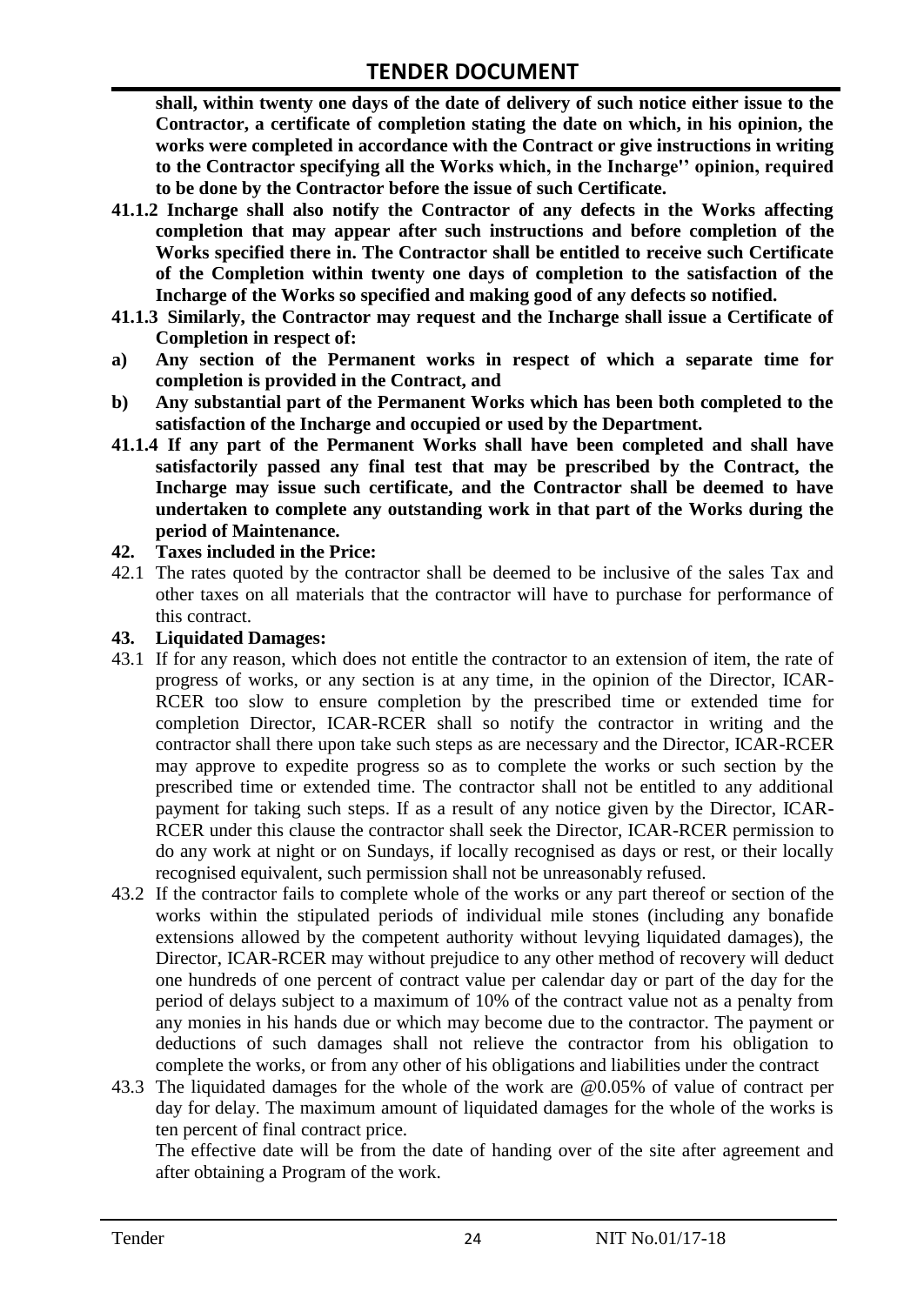#### **44. Cost of Repairs:**

44.1 Loss or damage to the works or materials to the works between the start date and the end of the defects correction periods shall be remedied by the contractor at the contractor"s cost if the loss or damage arises from the contractor's acts or omissions.

## **E. FINISHING THE CONTRACT**

#### **45. Completion:**

45.1 The Contractor shall request the Incharge to issue a Certificate of completion of the Works and the Incharge will do so upon deciding that the work is completed.

#### **46. Taking Over:**

- 46.1 The Department shall takes over the Site and the Works within seven days of the Incharge issuing a certificate of Completion based on the report given by the Consultant.
- *47. Final Account:*
- **47.1 The Contractor shall supply to the Incharge a detailed account of the total amount that the Contractor considers payable under the Contract before the end of the Defects Liability Period. The Incharge shall issue a Defects Liability Certificate and certify any final payment that is due to the Contractor within 56 days of receiving the Contractor's account if it is correct and complete. If it is not, the Incharge shall issue within 56 days a schedule that states the scope of the corrections or additions that are necessary. If the final Account is still unsatisfactory after it has been resubmitted, the Incharge shall decide on the amount payable to the Contractor and issue a payment certificate with in 56 days of receiving the Contractor's revised account.**

#### **48. Termination:**

- 48.1 The Department may terminate the Contract if the contractor causes a fundamental breach of the Contract.
- 48.2 Fundamental breaches of Contract include, but shall not be limited to the following.
- a) The Contractor stops work for 28 days when no stoppage of work is shown on the current program and the stoppage has not been authorised by the Incharge.
- b) The Contractor is made bankrupt or goes into liquidation other than for a reconstruction or amalgamation.
- c) The Incharge gives Notice that failure to correct a particular Defect is a fundamental breach of Contract and the Contractor fails to correct it within a reasonable period of time determined by the Incharge; and
- d) The Contractor does not maintain a security which is required and
- e) The Contractor has delayed the completion of works by the number of days for which the maximum amount of liquidated damages can be paid as defined.
- f) If the contractor, in the judgement of the Department has engaged in corrupt or fraudulent practices in competing for or in the executing the contract.

For the purpose of this paragraph: "corrupt practice" means the offering, giving, receiving or soliciting of any thing of value to influence the action of a public official in the procurement process or in contract execution. "Fraudulent practice" means a misrepresentation of facts in order to influence a procurement process or the execution of a contract to the detriment o the Government and includes collusive practice among Tenderers (prior to or after Tender submission) designed to establish Tender prices at artificial non-competitive levels and to deprive the Government of the benefits of free and open competition.

- 48.3 Notwithstanding the above the Department may terminate the contract for convenience.
- 48.4 If the Contract is terminated, the Contractor shall stop work immediately, make the Site safe and secured leave the Site as soon as reasonably possible.

#### **49. Payment upon Termination:**

**49.1 If the Contract is terminated because of a fundamental breach of Contract by the Contractor, the Incharge shall issue a certificate for the value of the work done less**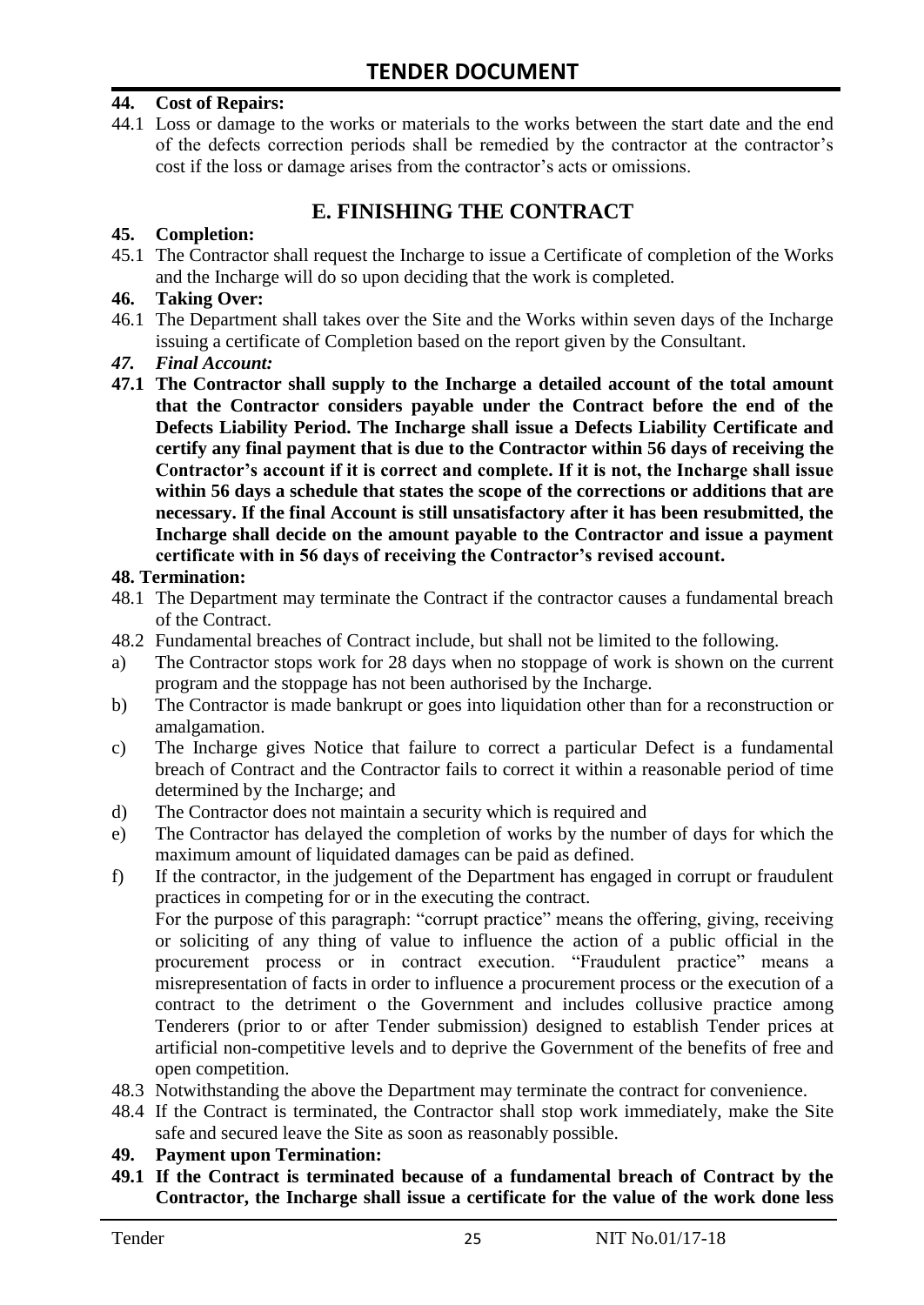**advance payments received upon the date of the issue of the certificate, less other recoveries due in terms of the Contract, less taxes due to be deducted at source as per applicable law and less the rate to apply to the work not completed.. If the total amount due to the Department exceeds any payment due to the Contractor the difference shall be a debt payable to the Department.**

- **50. Property:**
- 50.1 All materials on the Site, Plant, Equipment, Temporary Works and Works are deemed to be the property of the Department if the Contract is terminated because of Contractor's default.
- **51. Release from Performance:**
- 51.1 **If the Contract is frustrated by the outbreak of war or by any other event entirely outside the control of either the Department or the Contractor the Incharge shall certify that the contract has been frustrated. The Contractor shall make the site safe and stop work as quickly as possible after receiving this certificate and shall be paid for all works carried out before receiving it and for any work carried out after wards to which commitment was made.**

# **F. Special Conditions**

#### **52. Water Supply:**

The Contractor has to make his own arrangements for water required for the work and to the colonies and work sites, which are to be established by the Contractor.

#### **53. Electrical Power:**

The Contractors will have to make their own arrangements for drawing electric power from the nearest power line after obtaining permission from the PESU at his own cost. In case of failure of electricity, the Contractor has to make alternative arrangements for supply of electricity by Diesel Generator sets of suitable capacity at place of work. If the supply is arranged by the Department, necessary Tariff rates shall have to be paid based on the prevailing rates.

The contractor will pay the bills of Electricity Board for the cost of power consumed by him.

**The contractor shall satisfy all the conditions and rules required as per Indian Electricity Act 1910 and under rule –45(I) of the Indian Electricity Rules, 1956 as amended from time to time and other pertinent rules.**

The power shall be used for bonafide Departmental works only.

#### **53.1 Electric Power for Domestic Supply:**

- a) The contractor has to make his own arrangements for the supply of electric power for domestic purposes and the charges for this purpose have to be paid by him at the rates as fixed by the Bihar State Electricity Board from time to time.
- b) The contractor will have to make his own arrangements to lay and maintain the necessary distribution lines and wiring for the camp at his own cost. The layout and the methods of laying the lines and wiring shall have the prior approval of the Incharge. All camp area shall be properly electrified. All lines, streets, approaches for the camp etc., shall be sufficiently lighted for the safety of staff and labour of the contractor, at the cost of the Contractor and it will be subject to the approval of the Incharge.

#### **54. Land:**

#### **54.1 Land for Contractor's use:**

The contractor will be permitted to use Government land for execution of work. The contractor shall have to make his own arrangements for acquiring and clearing the site, leveling, providing drainage and other facilities for labour staff colonies, site office, workshop or stores and for related activities. The Contractor shall apply to the Department within a reasonable time after the award of the contract and atleast 30 days in advance of its use, the details of land required by him for the work at site and the land required for his camp and should any private land which has not been acquired, be required by the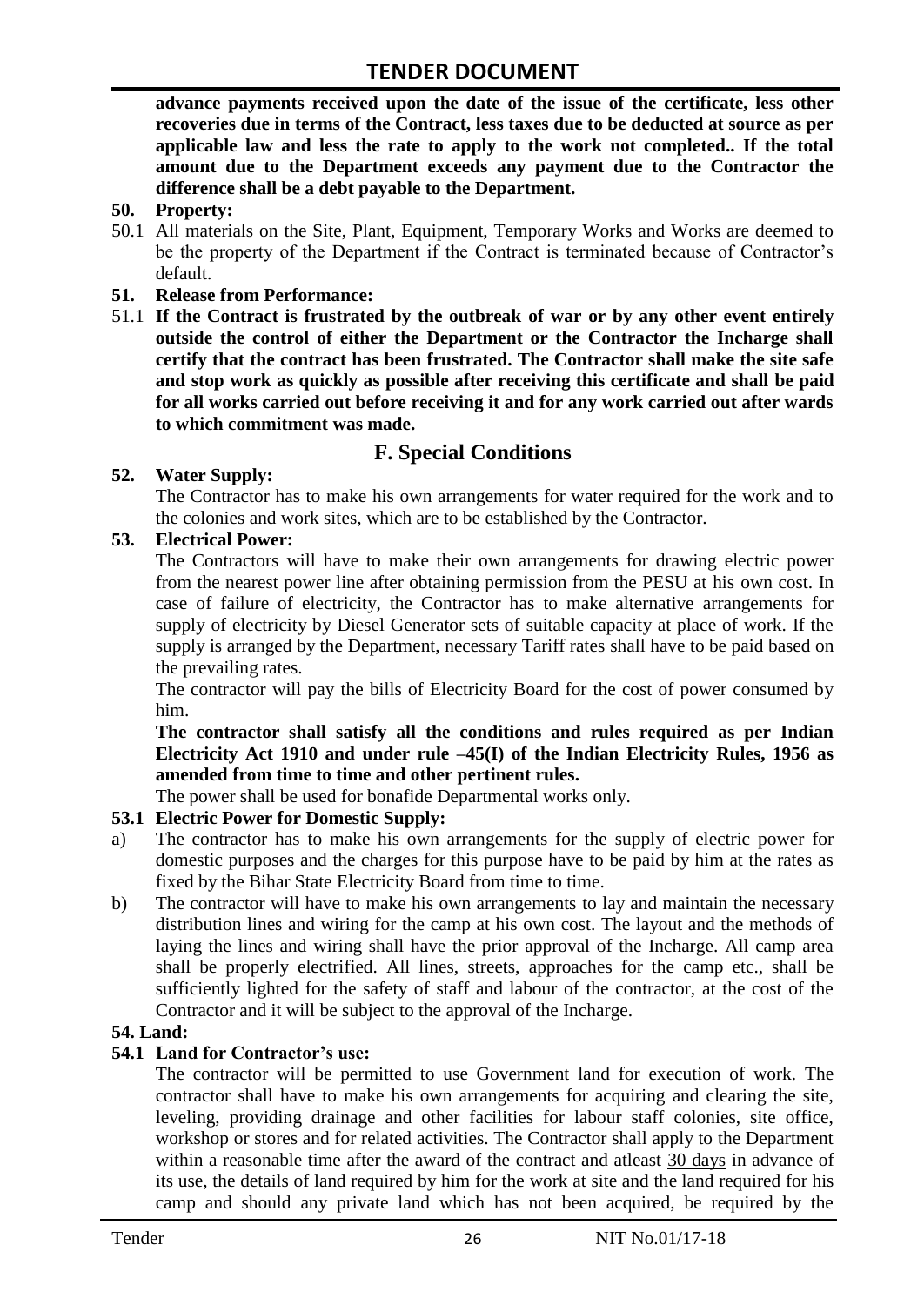contractor for his use. The same may be acquired by the contractor at his own cost by private negotiations and no claim shall be admissible to him on this account. The Incharge reserves the right to refuse permission for use of any government land for which no claim or compensation shall be admissible to the contractor. The contractor shall, however, not be required to pay cost or any rent for the Government land given to him.

#### **54.2 Surrender of occupied land**

- a) The Government land as here in before mentioned shall be surrendered to the Incharge within seven days, after issue of completion certificate. Also no land shall be held by the contractor longer than the Incharge shall deem necessary and the contractor shall on the receipt of due notice from the Incharge, vacate and surrender the land which the Incharge may certify as no longer required by the Contractor for the purpose of the work.
- b) The contractor shall make good to the satisfaction of the Incharge any damage to areas, which he has to return or to other property or land handed over to him for purpose of this work. Temporary structures may be erected by the contractor for storage sheds, offices, residences etc., for non-commercial use, with the permission of the on the land handed over to him at his own cost. At the completion of the work these structures shall be dismantled site cleared and handed over to the. The land required for providing amenities will be given free of cost from Government lands if available otherwise the contractor shall have to make his own arrangements.

#### **54.3 Contractor not to dispose off Spoil etc.,**

The contractor shall not dispose off or remove except for the purpose of fulfilment of this contract, sand, stone, clay ballast, earth, trees and shrubs or other materials obtained in the excavation made or lying on the site of the work, and all such materials and produce shall remain property of the Government. The Department may upon request from the contractor, or if so stipulated in the conditions of the contract allow the contractor to use any of the above materials for the works either free of cost or after payment as may be specifically mentioned or considered necessary during the execution of the work.

#### **55. Roads:**

In addition to existing public roads and roads Constructed by Government, if any, in work area all additional approach roads inside work area and camp required by the Contractor shall be constructed and maintained by him at his own cost. The layout design, construction and maintenance etc. of the roads shall be subject to the approval of the Incharge. The contractor shall permit the use of these roads by the Government free of charge.

It is possible that work at, or in the vicinity of the work site will be performed by the Government or by other contractors engaged in work for the Government during the contract period. The contractor shall without charge permit the government and such other contractor and other workmen to use the access facilities including roads and other facilities, constructed and acquired by the contractor for use in the performance of the works.

The contractor's heavy construction traffic or tracked equipment shall not traverse any public roads or bridges unless the contractor has made arrangement with the authority concerned. In case contractor"s heavy construction traffic or tracked equipment is not allowed to traverse any public roads or bridges and the contractor is required to make some alternative arrangements, no claim on this account shall be entertained. The contractor is cautioned to take necessary precautions in transportation of construction materials to avoid accidents.

#### **56. Payment for Camp Construction**

No payment will be made to the contractor for construction, operation and maintenance of camp and other camp facilities and the entire cost of such work shall be deemed to have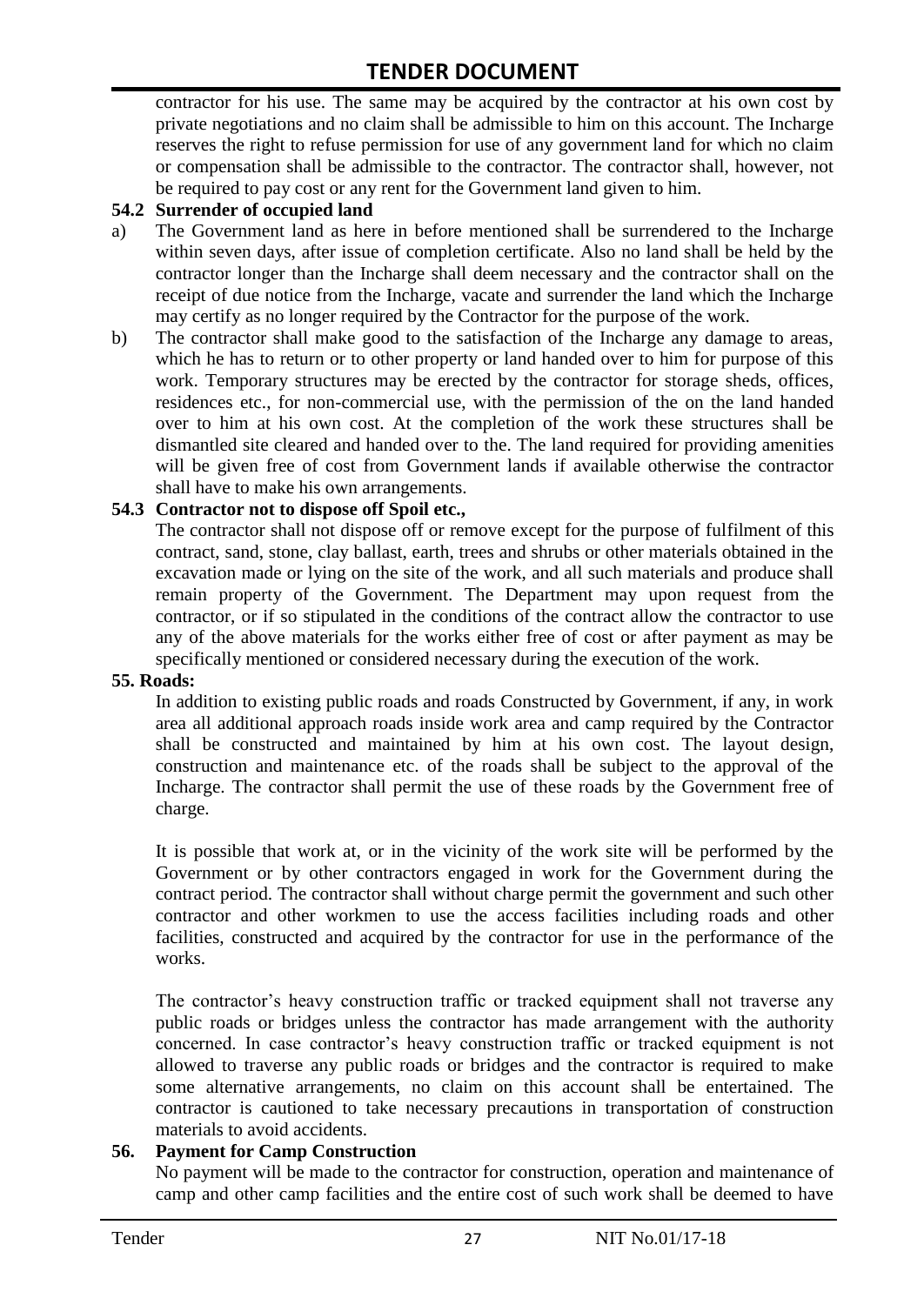been included in the tendered rate for the various items of work in the schedule of quantities and bids.

#### **57. Explosive And Fuel Storage Tanks**

No explosive shall be stored within ½ (half) KM of the limit of the camp sites. The storage of gasoline and other fuel oils or of Butane, Propane and other liquefied petroleum gases, shall confirm to the regulations of Andhra Pradesh State Government and Government of India. The tanks, above ground and having capacity in excess of 2000 liters, shall not be located within the camp area, nor within 200m, of any building.

#### **58. Labour:**

The contractor shall, make his own arrangements for the engagement of all staff and labour, local or other, and for their payment, housing, feeding and transport.

Labour importation and amenities to labour and contractor's staff shall be to the contractor's account. His quoted rate shall include the expenditure towards importation of labour amenities to labour and staff;

The contractor shall, if required by the Incharge deliver to the Incharge a written in detail, is such form and at such intervals as the Incharge may prescribe, showing the staff and the numbers of the several classes of labour from time to time employed by the contractor on the Site and such information respecting Contractor"s Equipment as the Incharge may require.

#### **58.1 Transportation of Labour:**

- I. The contractor shall make his own arrangement for the daily transportation of the labour and staff from labour camps colonies to the work spot and no labour or staff of the contractor shall stay at the work spot. No extra payment will be made to the contractor for the above transportation of the labour and his quoted rate to the work shall include the transportation charges of labour from colonies to work spot and back.
- **II. The contractor will at all times duly observe the provisions of employment of children Act XXVI of 1938 and any enactment or modification of the same and will not employ or permit any person to do any work for the purpose under the provisions of this agreement in contravention of said Act. The contractor here by agrees to indemnify the department from and against all claims, penalties which may be suffered by the department or any person employed by the department by any default on the part of the contractor in the observance and performance of the provisions of the employment of children Act. XXVI of 1938 or any enactment or modification of the same.**

**The contractor shall obtain the insurance at his own cost to cover the risk on the works to labour engaged by him during period of execution against fire and other usual risks and produce the same to the concerned before commencement of work as per govt. guidelines.**

#### **59. Safety Measures:**

- 1. The contractor shall take necessary precautions for safety of the workers and preserving their health while working in such jobs, which require special protection and precautions. The following are some of the measures listed but they are not exhaustive and contractor shall add to and augment these precautions on his own initiative where necessary and shall comply with directions issued by the or on his behalf from time to time and at all times.
- 2. Providing protective foot wear to workers situations like mixing and placing of mortar or concrete sand in quarries and places where the work is done under much wet conditions.
- 3. Providing protective head wear to workers at places like under ground excavations to protect them against rock falls.
- 4. Providing masks to workers at granulates or at other locations where too much fine dust is floating about and sprinkling water at frequent intervals by water hoses on all stone crushing area and storage bins abate to dust.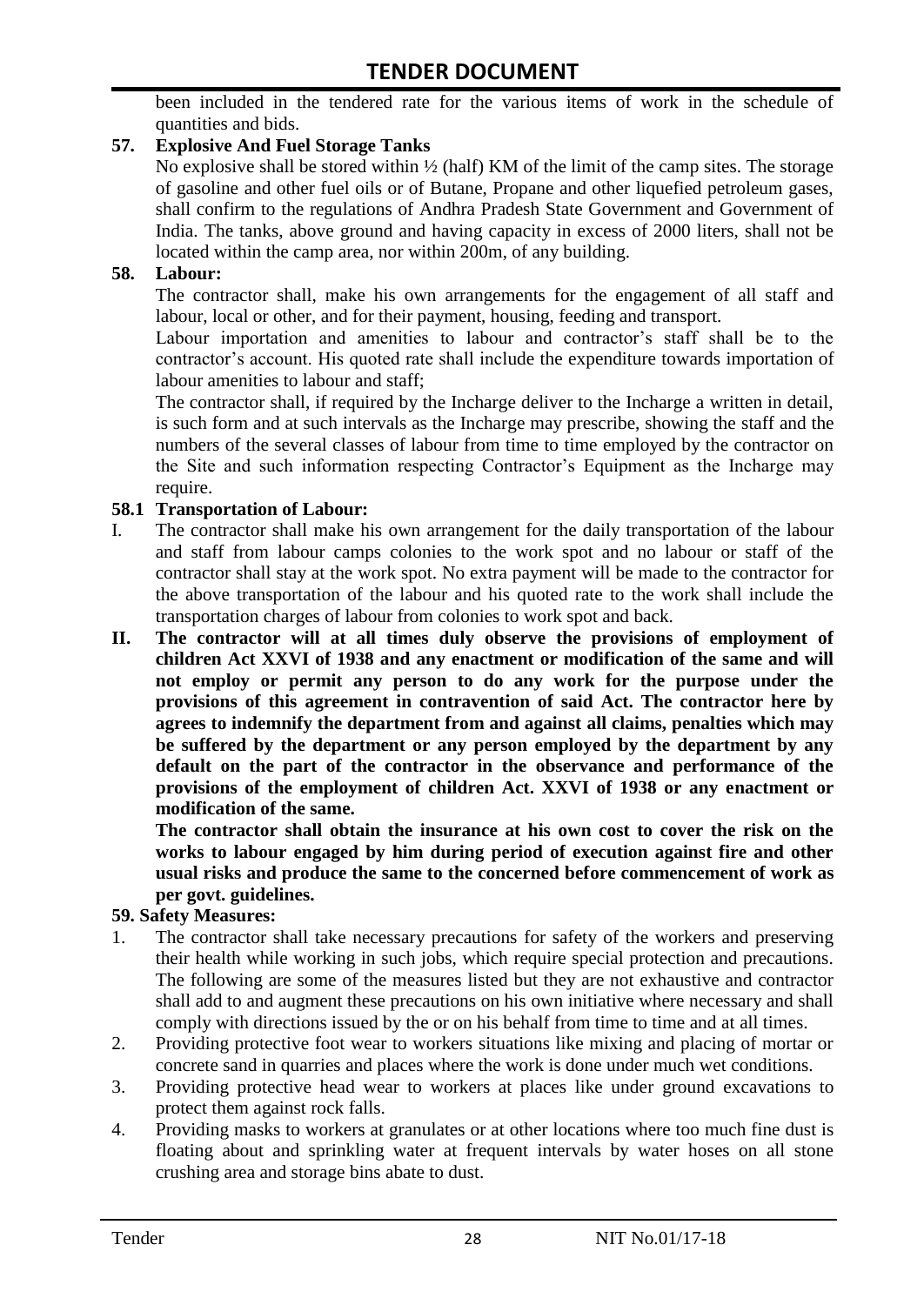- 5. Getting the workers in such jobs periodically examined for chest trouble due to too much breathing in to fine dust.
- 6. Taking such normal precautions like fencing and lightening in excavation of trenches, not allowing rolls and metal parts of useless timber spread around, making danger areas for blasting providing whistles etc.
- 7. Supply work men with proper belts, ropes etc., when working in precarious slopes etc.
- 8. Avoiding named electrical wire etc., as they would electrocute the works.
- 9. Taking necessary steps towards training the workers concerned on the machinery before they are allowed to handle them independently and taking all necessary precautions in around the areas where machines hoists and similar units are working.

#### **60. Fair Wage Clause:**

- 1. The contractor shall pay not less than fair wages to labourers engaged by him on the work.
- 2. "Fair" wages means wages whether for time of piecework notified by the Government from time in the area in which the work is situated.
- 3. The contractor shall not with-standing the revisions of any contract to the contrary cause to be paid to the labour, in directly engaged on the work including any labour engaged by the sub-contractor in connection with the said work, as if the laborers had been directly employed by him.
- 4. In respect of labour directly or indirectly employed in the works for the purpose of the contractors part of the agreement the contractor shall comply with the rules and regulations on the maintenance of suitable records prescribed for this purpose from time to time by the Government. He shall maintain his accounts and vouchers on the payment of wages to the laborers to the satisfaction of the Incharge.
- 5. The shall have the right to call for such record as required to satisfy himself on the payment of fair wages to the labourers and shall have the right to deduct from the contract amount a suitable amount for making good the loss suffered by the worker or workers by reason of the "fair wages" clause to the workers.
- 6. The contractor shall be primarily liable for all payments to be made and for the observance of the regulations framed by the Govt. from time to time without prejudice to his right to claim indemnity from his sub-contractors.
- **7. As per contract labour (Regulation and abolition) Act. 1970 the contractor has to produce the license obtained from the licensing officers of the labour department along with the tender or at the time of agreement.**
- 8. Any violation of the conditions above shall be deemed to be a breach of his contract.
- 9. Equal wages are to be paid for both men and women if the nature of work is same and similar.
- 10. The contractor shall arrange for the recruitment of skilled and unskilled labour local and imported to the extent necessary to complete the work within the agreed period as directed by the Engineer-in-charge in writing.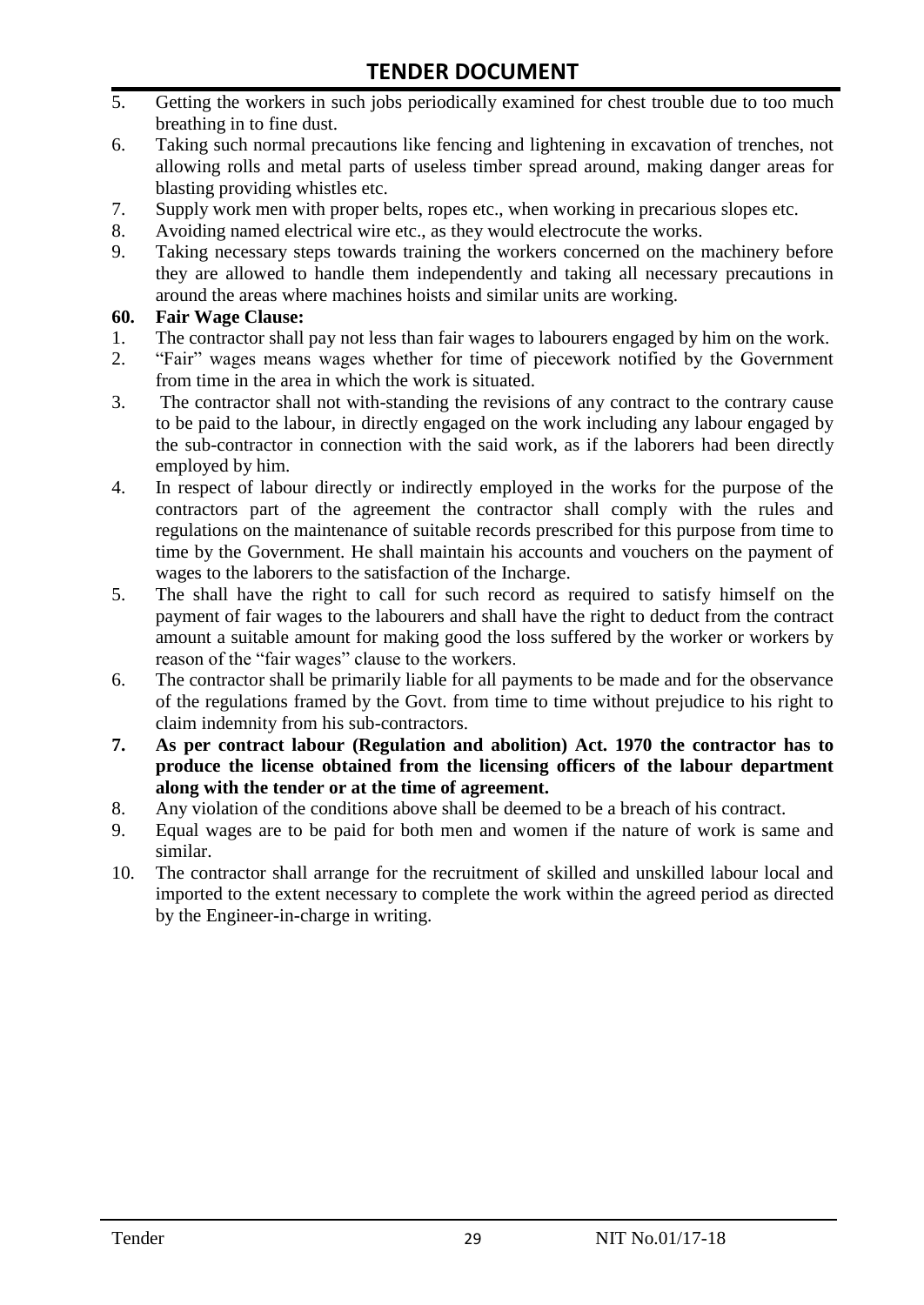#### **61. Indemnity Bond:**

**Name of work: Construction of three numbers of bore wells at different project site one each in villages of Chandrahiya, Jamunia and Chintamanpur at Motihari (East Champaran).**

**I …………………………………. contractor S/o……………………………………..... aged ……………………………Resident of …………………………………………….** 

**do hereby bind myself to pay all the claims may come (a) under Workmen's Compensation Act. 1933 with any statutory modification there of and rules there under or otherwise for or in respect of any damage or compensation payable in connection with any accident or injury sustained (b) under Minimum wages Act 1948 (c) under payment of wages Act.1936 (d) under the Contractor labour (Regulation and Abolition) Act. 1970 by workmen engaged for the performance of the business relating to the above contract i.e., failing such payment of claims of workmen engaged in the above work, I abide in accepting for the recovery of such claims, effected from any of my assets with the departments.**

**62. Compliance with Labour Regulations:**

**During continuance of the contract, the contractor and his sub contractors shall abide at all times by all existing labour enactments and rules made there under, regulations, notifications and bye laws of the State or Central Government or local authority and any other labour law (including rules), regulations, bye laws that may be passed or notifications that may be issued under any labour law in future either by the State or the Central Government or the local authority and also applicable labour regulations, health and sanitary arrangements for workmen, insurance and other benefits. Salient features of some of the major labour laws that are applicable to construction industry are given below. The contractor shall keep the Department indemnified in case any action is taken against Department by the competent authority on account of contravention of any of the provisions of any Act or rules made there under, regulations or notifications including amendments. If the Department is caused to pay or reimburse, such amounts as may be necessary to cause or observe, or for non-observance of the provision stipulated in the notifications/bye laws/Acts/Rules/regulations including amendments, if any, on the part of the contractor, the Incharge /Department shall have the right to deduct any money due to the contractor including his amount of performance security. The Department/Incharge shall also have right to recover from the contractor any sum required or estimated to be required for making good the loss or damage suffered by the Department.**

**The employees of the Contractor and the Sub-contractor in no case shall be treated as the Department of the Department at any point of time.**

- **63. Salient features of some major labour laws applicable to establishment engaged in buildings and other construction work:**
- **(a) Workmen compensation Act 1923: The Act provides for compensation in case if injury by accident arising out of and during the course of employment.**
- **(b) Payment of Gratuity Act 1972: Gratuity is payable to an employee under the Act on satisfaction of certain conditions on separation if any employee has completed 5 years service or more, or on death, the rate of 15 days wages for every completed year of service. The Act is applicable to all establishments, employing 10 or more employees.**
- **(c) Employees P.F. and Miscellaneous provision Act 1952: The Act provides for monthly contributions by the Department plus workers @ 10% or 8.33%. The benefits payable under the Act are:**
- **(i) Pension or family pension on retirement or death, as the case may be.**
- **(ii) Deposit linked insurance on the death in harness of the worker.**
- **(iii) Payment of P.F. accumulation on retirement/death etc.,**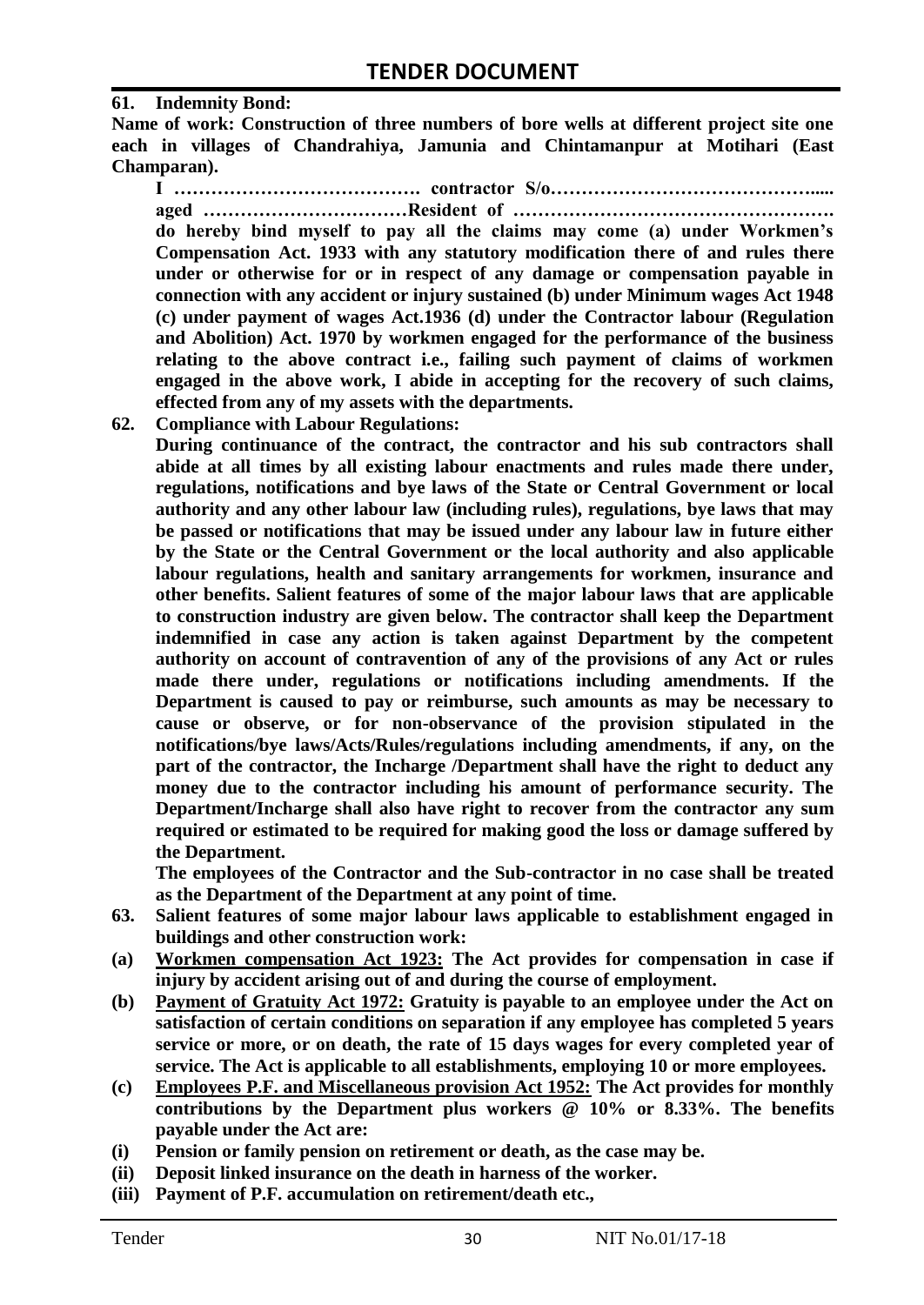- **(d) Maternity Benefit Act 1951: The Act provides for leave and some other benefits to women employees in case of confinements or miscarriage etc.**
- **(e) Contract Labour (Regulation & Abolition) Act 1970: The Act provides for certain**  welfare measures to be provided by the contractor to contract labour and in case the **Contractor fails to provide, the same are required to be provided by the Principal Department by Law. The Principal Department is required to take certificate of Registration and the contractor is required to take license from the designated Officer. The Act is applicable to the establishments or Contractor of Principal Department if they employ 20 or more contract labour.**
- **(f) Minimum wages Act 1948: The Department is supposed to pay not less than the Minimum wages fixed by appropriate Government as per provisions of the Act if the employment is a scheduled employment construction of Buildings, Roads, Runways are scheduled employments.**
- **(g) Payment of wages Act 1936: It lays down as to by what date the wages are to be paid, when it will be paid and what deductions can be made form the wages of the workers.**
- **(h) Equal Remuneration Act 1979: The Act provides for payment of equal wages for work of equal nature to Male or Female workers and for not making discrimination against Female employee in the matters of transfers, training and promotions etc.**
- **(i) Payment of Bonus Act 1965: The Act Is applicable to all establishments employing 20 or more employees. The Act provides for payment of annual bonus subject to a minimum of 8.33% of wages and maximum of 20% of wages to employees drawing Rs. 3500/- per month or less. The bonus to be paid to employees getting Rs.2500/- per months or above and upto Rs.3500/- per month shall be worked out by taking wages as Rs.2500/- per monthly only. The Act does not apply to certain establishments. The newly set-up establishments are exempted for five years in certain circumstances. Some of the State Governments have reduced the employment size from 20 to 10 for the purpose of applicability of this Act.**
- **(j) Industrial Disputes Act 1947: The Act lays down the machinery and procedure fo resolution of Industrial disputes, in what situations a strike or lock- out becomes illegal and what are the requirements for laying off or retrenching the employees or closing down the establishment.**
- **(k) Industrial Employment (Standing Orders) Act 1946: It is applicable to all establishments employing 100 or more workmen (employment size reduced by some of the State and Central Government to 50). The Act provides for laying down rules governing the conditions of employment by the Department on matters provided in the Act and get the same certified by the designated Authority.**
- **(l) Trade Unions Act 1926: The Act lays down the procedure for registration of trade unions of workmen and Departments. The Trade Unions registered under the act have been given certain immunities from civil and criminal liabilities.**
- **(m) Child Labour (Prohibition & Regulation) Act 1986: The Act prohibits employment of children below 14 years of age in certain occupations and processes and provides for regulation of employment of children in all other occupations and processes, Employment Child Labour is prohibited in Building and Construction Industry.**
- **(n) Inter-State Migrant workmen's (Regulation of Employment & Conditions of service) Act 1979: The Act applicable to an establishment, which employs 5 or more interstate migrant workmen through an intermediary (who has recruited workmen in one state for employment in the establishment situated in another State). The inter State migrant workmen, in an establishment to which this Act becomes applicable, are required to be provided certain facilities such as housing, medical aid, traveling expenses from home upto the establishment and back, etc.**
- **(o) The Building and Other Construction workers (regulation of Employment and conditions of service) Act 1996 and the Cess Act of 1996: All the establishments who**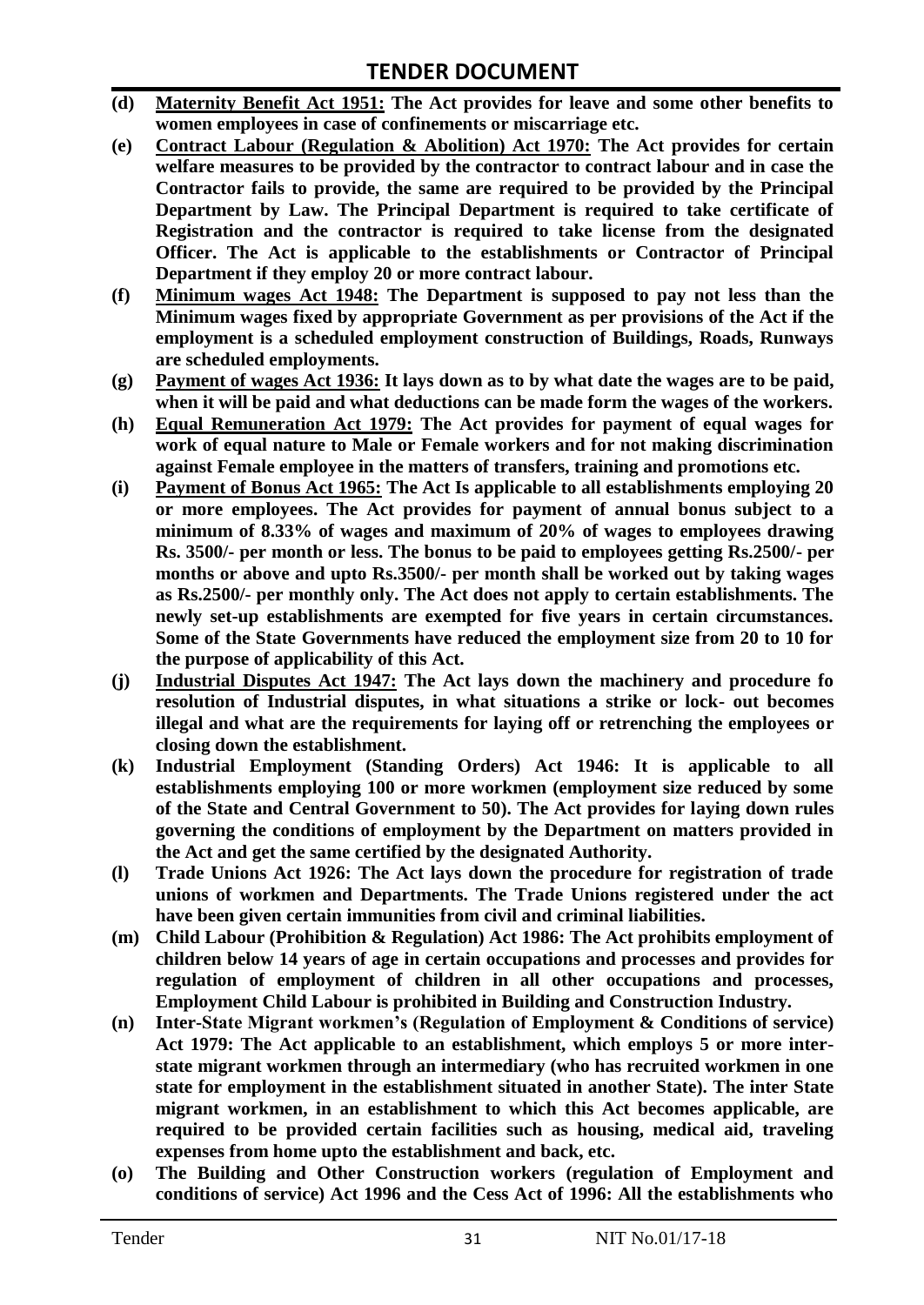**carryon any building or other construction work and employs 10 or more workers are covered under this Act. All such establishments are required to pay cess at the rate not exceeding 2% of the cost of construction as may be modified by the Government. The Department of the establishment is required to provide safety measures at the Building or construction work and other welfare measures, such as Canteens, First-aid facilities, Ambulance, Housing accommodations for workers near the work place etc. The Department to whom the Act applies has to obtain a registration certificate from the Registering Officer appointed by the Government.**

**(p) Factories Act 1948: The Act lays down the procedure for approval of plans before setting up a factory, health and safety provisions, welfare provisions, working hours, annual earned leave and rendering information regarding accidents or dangerous occurrences to designated authorities. It is applicable to premises employing 10 person or more with aid of power or 20 or more persons without the aid of power engaged in manufacturing process.**

#### **64. Liabilities of the Contractor**

64.1 Accident Relief and workmen compensation:

The contractor should make all necessary arrangements for the safety of workmen on the occurrence of the accident, which results in the injury or death of any of the workmen employed by the contractor, the contractor shall within 24 hours of the happenings of the accident and such accidents should intimate in writing to the Consultant and Incharge of the Centre. The contractor shall indemnify Centre against all loss or damage sustained by the Centre resulting directly or indirectly from his failure to give intimation in the manner aforesaid including the penalties or fines if any payable by Centre as a consequence of Centre failure to give notice under workmen"s compensation Act or otherwise conform to the provisions of the said Act in regard to such accident.

- 64.2 In the event of an accident in respect of which compensation may become payable under the workmen"s compensation Act VIII 23 whether by the contractor, by the Government it shall be lawful for the Incharge to retain such sum of money which may in the opinion of the Incharge be sufficient to meet such liability. The opinion of the Incharge shall be final in regard to all matters arising under this clause.
- 64.3 The contractor shall at all times indemnify the Centre against all claims which may be made under the workmen"s compensation act or any statutory modification thereafter or rules there under or otherwise consequent of any damage or compensation payable in consequent of any accident or injuries sustained or death of any workmen engaged in the performance of the business relating to the contractor.

#### **65. Contractor's Staff, Representatives and Labour:**

- (a) The contractor shall, at all times, maintain on the works, staff of qualified Engineers, and Supervisors of sufficient experience of similar other jobs to assure that the quality of work turned out shall be as intended in the specifications. The contractor shall also maintain at the works, a Work Manager or sufficient status, experience and office and duly authorize him to deal with all aspects of the day-today work. All communications to any commitments by the Work Manager shall be considered as binding on the Contractor.
- (b) The Contractor shall at all times submit details of skilled and unskilled labour and equipment employed to the Incharge in prescribed proforma as he may require to assess and ensure the proper progress of work.
- (c) If the contractor does not employ the technical person agreed to on the work a fine may be imposed as decided by the Competent Authority.

#### **66. Accommodation and food:**

The contractor should arrange accommodation he needs, at his own cost. The contractor shall make his own arrangements for supply of food grains, fuel and other provision to his staff and labourers including controlled commodities.

#### **67. Relationship :**

Contractor shall have to furnish information along with tender, about the relationship he is having with any officer of the Centre.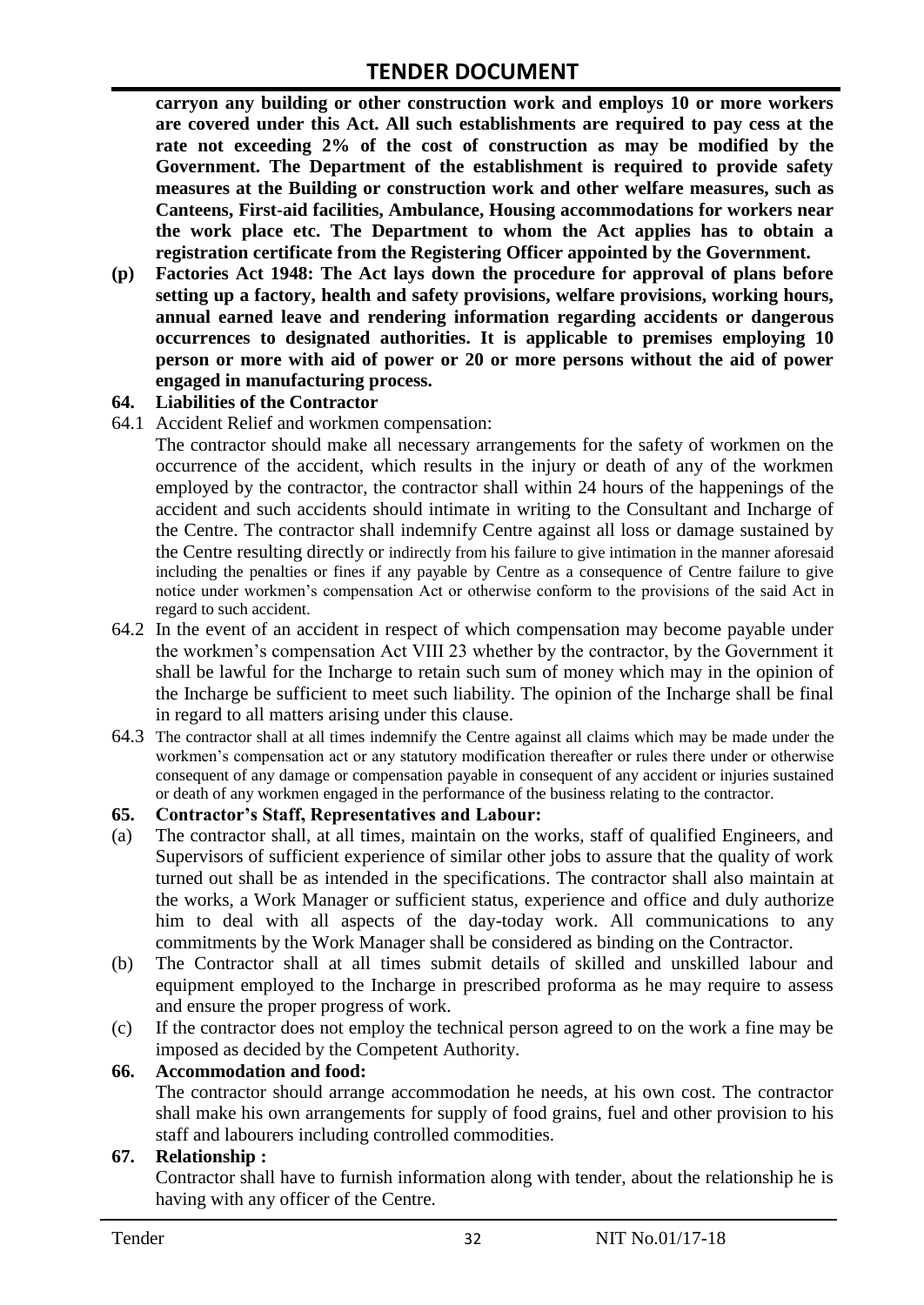#### **68. Protection of adjoining premises:**

The contractor shall protect adjoining sites against structural, decorative and other damages that could be caused by the execution of these works and make good at his cost any such damages.

#### **69. Work during night or on Sundays and holidays:**

The works can be allowed to be carried out during night, Sundays or authorised holidays in order to enable him to meet the schedule targets and the work shall require almost round the clock working keeping in view:

- (i) The provisions of relevant labour laws being adhered to:
- (ii) Adequate lighting, supervision and safety measures are established to the satisfaction of the and
- (iii) The construction programme given by the Contractor and agreed upon by the envisages such night working or working during Sundays or authorised holidays

#### **70. Layout of materials stacks:**

The contractor shall deposit materials for the purpose of the work on such parts only of the ground as may be approved by the Incharge before starting work. A detailed survey, clearly indicating position and areas where materials shall be stacked and sheds built is to be conducted by the contractor at his own cost and only after obtaining necessary approval of the plan for use of sites by the Incharge, the Contractor can use the sites accordingly.

#### **71. Use of blasting materials:**

Procurement of blasting materials and its storage is the responsibility of the contractor. The contractor shall engage licensed blaster for blasting operation. The contractor is to act in accordance with Indian Explosive Act and other rules prevailing, during the execution of work. It is the responsibility of the contractor to see, that works by other agencies in the vicinity are not hampered, in such cases if any claim is made by other agencies that should be borne by the contractor. Carriage of blasting materials, from the magazine to the work site, is the responsibility of the contractor.

#### **72. Plant and Equipment:**

- 72.1 The contractor shall have sufficient plant, equipment and labour and shall work such hours and shifts as may be necessary to maintain the progress on the work as per the approval progress schedule. The working and shifts hours shall comply with the Govt. Regulations in force.
- 72.2 It is to expressly and clearly understood that contractor shall make his own arrangements to equip himself with all machinery and special tools and plant for the speedy and proper execution of the work and the department does not undertake responsibility towards their supply.
- 72.3 The department shall supply such of the machinery that may be available on hire basis but their supply cannot be demanded as matter of right and no delay in progress can be attributed to such non-supply of the plant by the department and the department cannot be made liable for any damage to the contractor. The Contractor shall be responsible for safe custody of the departmental machinery supplied to him (which will be delivered to contractor at the machinery yard at site of work) and he has to make good all damages and losses if any other than fire, wear and tear to bring it to the conditions that existed at the time of issue to the contractor before handing over the same to the department. The hire charges for the machinery handed over to the contractor will be recovered at the rate prevalent at the time of supply. The contractor will have to execute supplemental agreement with at the time of supply of the machinery.
- 72.4 The acceptance of departmental machinery on hire is optional to the contractor.

#### **73. Steel forms:**

Steel forms should be used for all items involving and use of centering and shuttering shall be single plane without any dents and undulations.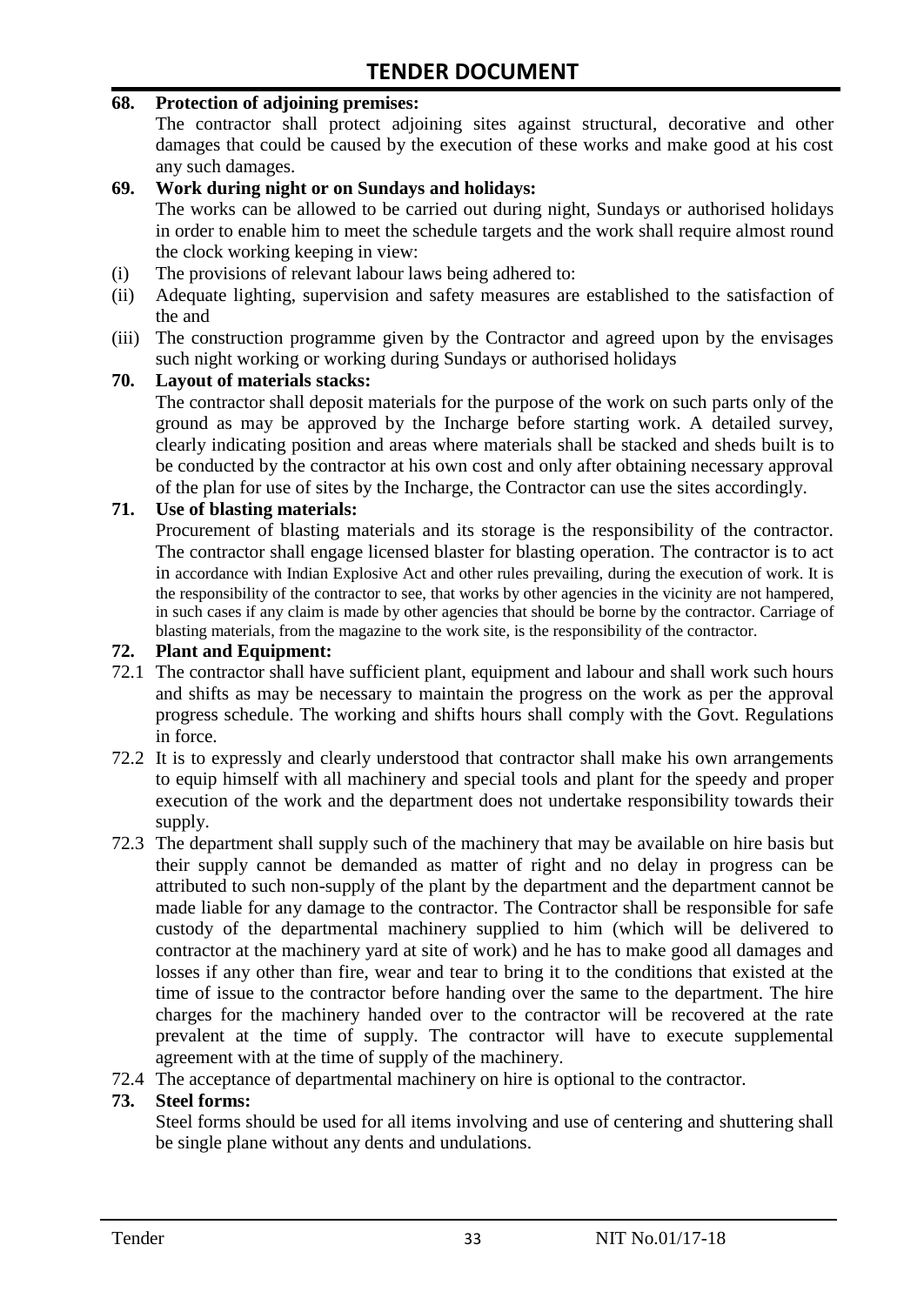#### **74. Inconvenience to public:**

The contractor shall not deposit materials at any site, which will cause inconvenience to public. The Incharge may direct the contractor to remove such materials or may undertake the job at the cost of the contractor.

**75. Conflict of interest:**

**Any bribe, commission, gift or advantage given, promised or offered by on behalf of contractor or his partner, agent or servant or any one on his behalf to any officer, servant, representatives, agents of Incharge or any persons on their behalf, in relation to the obtaining or to execution of this, or any other contract with Incharge shall in addition to any criminal liability, which it may occur, subject to the cancellation of this or all other contracts and also to payment of any loss or damage resulting from any such cancellation. Incharge shall then be entitled to deduct the amount, so payable from any money, otherwise due to the contractor under this or any other contract.**

#### **76. Contract documents and materials to be treated as confidential:**

All documents, correspondences, decisions and orders, concerning the contract shall be considered as confidential and/or restricted in nature by the contractor and he shall not divulge or allow access to them by any unauthorized person

#### **77. General obligations of Contractor:**

- 77.1 The contractor shall, subject to the provision of the contract and with due care and diligence, execute and maintain the works in accordance with specifications and drawings.
- 77.2 The contractor shall promptly inform the Department and the Incharge of any error, omission, fault and such defect in the design of or specifications for the works which are discovered when reviewing the contract documents or in the process of execution of the works.
- 77.3 If Contractor believes that a decision taken by the Incharge was either outside the authority given to the Incharge by the Contract or that the decision was wrongly taken, the decision shall be referred to the technical expert within 14 days of the notification of the Incharge's decisions.
- 77.4 Pending finalisation of disputes, the contractor shall proceed with execution of work with all due diligence

#### **78. Security measures:**

- a) Security requirements for the work shall be in accordance with the Government's general requirements including provisions of this clause and the Contractor shall conform to such requirements and shall be held responsible for the actions of all his staff, employees and the staff and employees of his sub-contractors
- b) All contractors' employees, representatives and sub-contractor's employees shall wear identifications badges provided by the contractor. Badges shall identify the contractor, showing and employee"s number and shall be worn at all times while at the site. Individual labour will not be required to wear identification badges.
- c) All vehicles used by the contractor shall be clearly marked with contractor"s name.
- d) The contractor shall be responsible for the security of the works for the duration of the contract and shall provide and maintain continuously adequate security personnel to fulfil these obligations. The requirements of security measures shall include, but not limited to maintenance of order on the site, provision of all lighting, fencing, guard flagmen and all other measures necessary for the protection of the works within the colonies, camps and elsewhere on the site, all materials delivered to the site, all persons employed in connection with the works continuously throughout working and non working period including nights, Sundays and holidays for duration of the contract.
- e) Other contractors working on the site concurrently with the contractor will provide security for their own plant and materials. However, their security provisions shall in no way relieve the contractor of his responsibilities in this respect.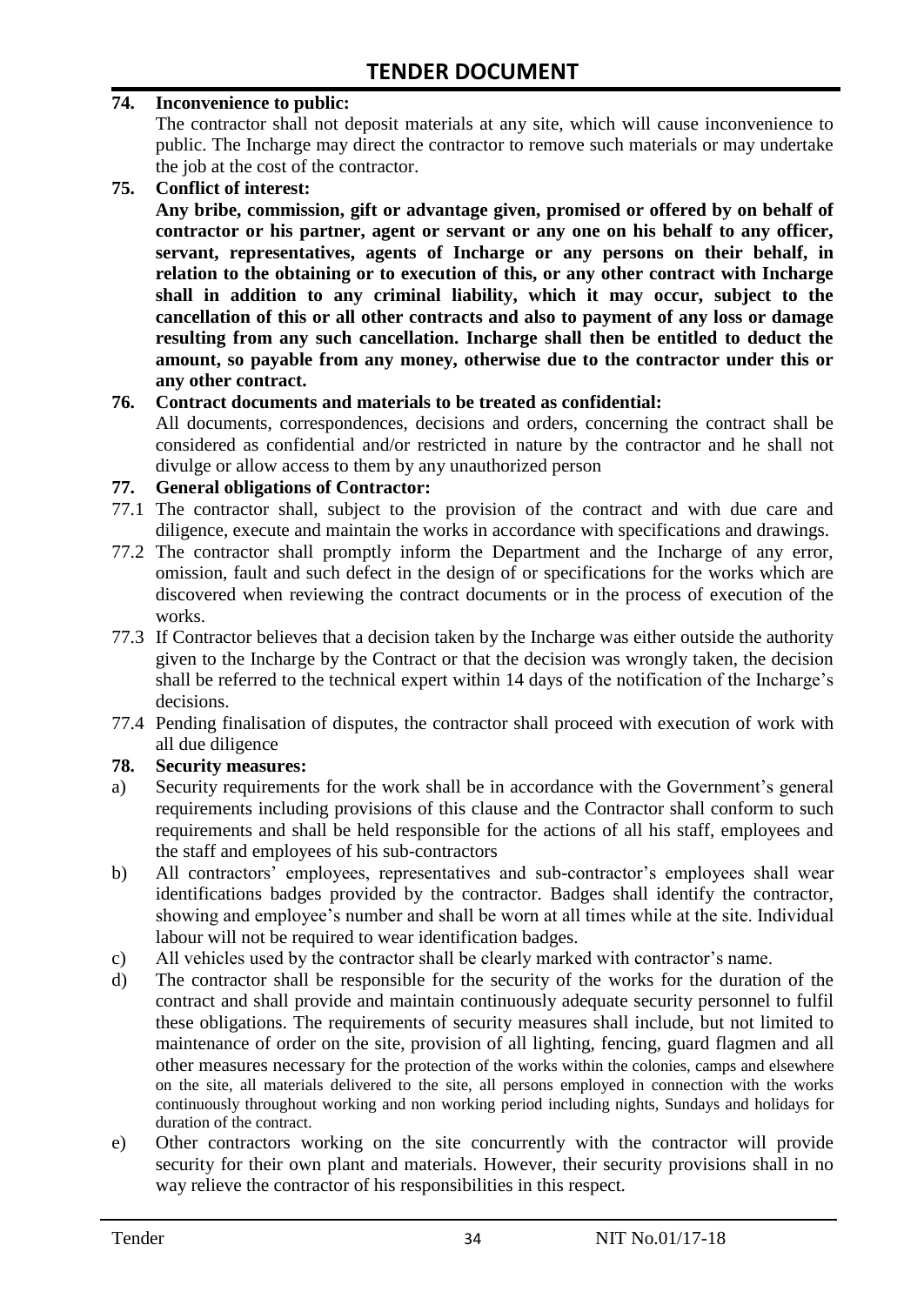f) Separate payment will not be made for provision of security services.

#### **79. Fire fighting measures:**

- a) The contractor shall provide and maintain adequate fire fighting equipment and take adequate fire precaution measures for the safety of all personnel and temporary and permanent works and shall take action to prevent damage to destruction by fire of trees shrubs and grasses.
- b) Separate payment will not be made for the provision of fire prevention measures.

#### **80. Sanitation:**

The contractor shall implement the sanitary and watch and ward rules and regulations for all forces employed under this contract and if the Contractor fails to enforce these rules, the Incharge may enforce them at the expenses of the Contractor.

#### **81. Training of personnel:**

The contractor, shall, if and as directed by the Incharge provide free of any charge adequate facilities, for vocational training of Government Officers, students, Engineers, supervisors, foremen, skilled workmen etc. not exceeding six in number at any one time on the contractor"s work. Their salaries, allowances etc. will be borne by the Government and the training schemes will be drawn up by the Incharge in consultation with the contractor.

#### **82. Ecological balance:**

- a) The contractor shall maintain ecological balance by preventing de-forestation, water pollution and defacing of natural landscape. The contractor shall so conduct his construction operation as to prevent any unnecessary destruction, scarring, or defacing of the natural surrounding in the vicinity of the work. In respect of the ecological balance, Contractor shall observe the following instructions.
- i) Where unnecessary destruction, scarring, damage or defacing may occur, as result of the operation, the same shall be repaired replanted or otherwise corrected at the contractor"s expense. The contractor shall adopt precautions when using explosives, which will prevent scattering of rocks or other debris outside the work area. All work area including borrow areas shall be smoothened and graded in a manner to conform to the natural appearances of the landscape as directed by the Incharge.
- ii) All trees and shrubbery which are not specifically required to be cleared or removed for construction purposes shall be preserved and shall be protected from any damage that may be caused by the contractor's construction operation and equipment. The removal of trees and shrubs will be permitted only after prior approval by the Incharge. Special care shall be exercised where trees or shrubs are exposed to injuries by construction equipment, blasting, excavating, dumping, chemical damage or other operation and the contractor shall adequately protect such trees by use of protective barriers or other methods approval by the Incharge. Trees shall not be used for anchorages. The contractor shall be responsible for injuries to trees and shrubs cause by his operations. The term "injury" shall include, without limitation bruising, scarring, tearing and breaking of roots, trunks or branches. All injured trees and shrubs be restored as nearly as practicable without delay to their original condition at the contractor"s expense.
- (iii) The contractor's construction activities shall be performed by methods that will present entrance or accidental spillage of solid matter contaminants, debris and other objectionable pollutants and wastage into river. Such pollutant and waste include earth and earth products, garbage, cement concrete, sewage effluent, industrial wastes, radio-active substances, mercury, oil and other petroleum products, aggregate processing, mineral salts and thermal pollution. Pollutants and wastes shall be disposed off in a manner and at sites approved by the Incharge.
- (iv) In conduct of construction activities and operation of equipments the contractor shall utilize such practicable methods and devices as are reasonably available to control, prevent and otherwise minimize the air pollution. The excessive omission of dust in to the atmosphere will not be permitted during the manufacture, handling and storage of concrete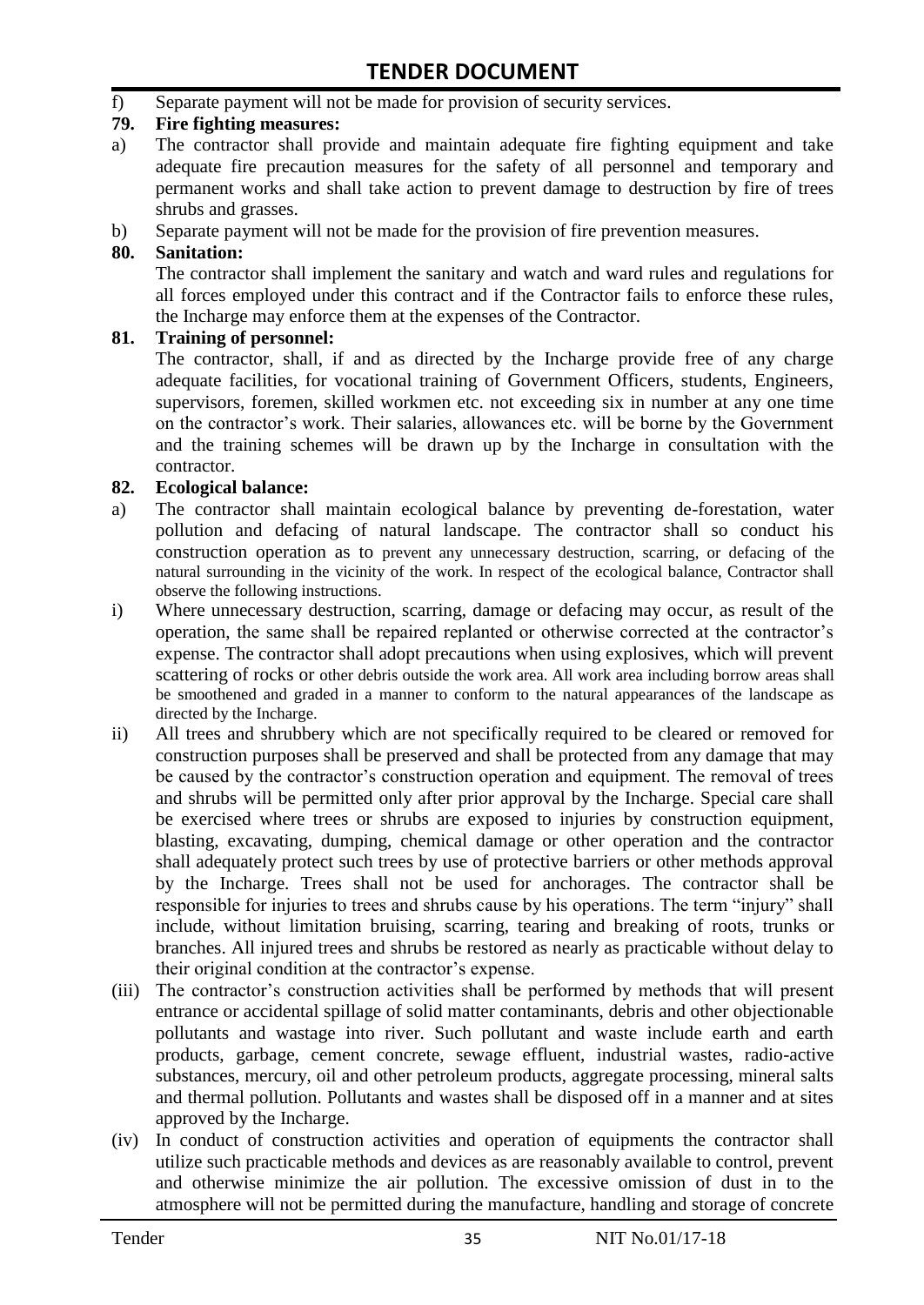aggregates and the contractor shall use such methods and equipment as a necessary for collection and disposal or prevention of dust during these operation. The contractor's methods of storing and handling cement shall also include means of eliminating atmospheric discharges of dust, equipment and vehicles that give objectionable omission of exhaust gases shall not be operated. Burning of materials resulting from clearing of trees, bushes, combustible construction materials and rubbish may be permitted only when atmospheric conditions for burning are considered favourable.

b) Separate payment will not be made for complying with the provisions of this clause and all cost shall be deemed to have been included in the unit rates and prices included in the contract if any provision is not complied with within a reasonable time even after issue of a notice in this respect, the necessary operations would be carried out by the Incharge at the cost of the Contractor, Orders of the Incharge in this respect would be final and binding on the contractor.

#### **83. Preservation of existing vegetation:**

- a) The contractor will preserve and protect all existing vegetation such as trees, on or adjacent to the site which do not unreasonably interfere with the construction as may be determined by the Incharge. The contractor will be held responsible for all unauthorized cutting or damage of trees, including damage due to careless operation of equipment, stockpiling of materials or tracking of grass areas by equipment. Care shall be taken by the Contractor in felling tress authorised for removal to avoid any unnecessary damages to vegetation and tress that are to remain in place and to structures under construction or in existence and to workmen.
- b) All the produce from such cutting of trees by the contractor shall remain the property of Government and shall be properly stacked at site, approved by the Incharge. No payment whatsoever, shall be made for such cutting and its stacking by the Contractor. If an produce from such cutting is not handed over to the Government by the contractor, he shall be charged for the same at the rates to be decided by the Incharge. The recovery of this amount shall be made in full from the intermediate bill that follows.
- c) The contractor shall also make arrangements of fuel deposits for supply of required fuel for the labourer to be employed for cooking purpose at his own cost in order to prevent destruction of vegetation growth in the surrounding area of the work site.

#### **84. Possession prior to completion:**

The Incharge shall have the right to take possession of or use any completed part of work or works or any part there of under construction either temporarily or permanently. Such possession or use shall not be deemed as an acceptance of any work either completed or not completed in accordance with the contract, except where expressly otherwise specified by the Incharge.

#### **85. Payment upon termination:**

If the contract is terminated because of a fundamental breach of contract by the contractor, the Incharge shall issue a certificate for the value of the work done less advance payment received upon the date of the issue of the certificate and less the rate to apply to the work not completed as indicated in the contract data. Additional liquidated damages shall not apply. If the total amount due to the Department exceeds any payment due to the contractor the difference shall be a debt payable to the Department. In case of default for payment within 28 days from the date of issue of notice to the above effect, the contractor shall be liable to pay interest at 12% per annum for the period of delay.

#### **86. Access to the contractor's books:**

Whenever it is considered necessary by the Incharge to ascertain the actual cost of execution of any particular extra item of work or supply of the plant or material on which advance is to be made or of extra items or claims, he shall direct the contractor to produce the relevant documents such as payrolls, records of personnel, invoices of materials and any or all data relevant to the item or necessary to determine its cost etc. and the contractor shall when so required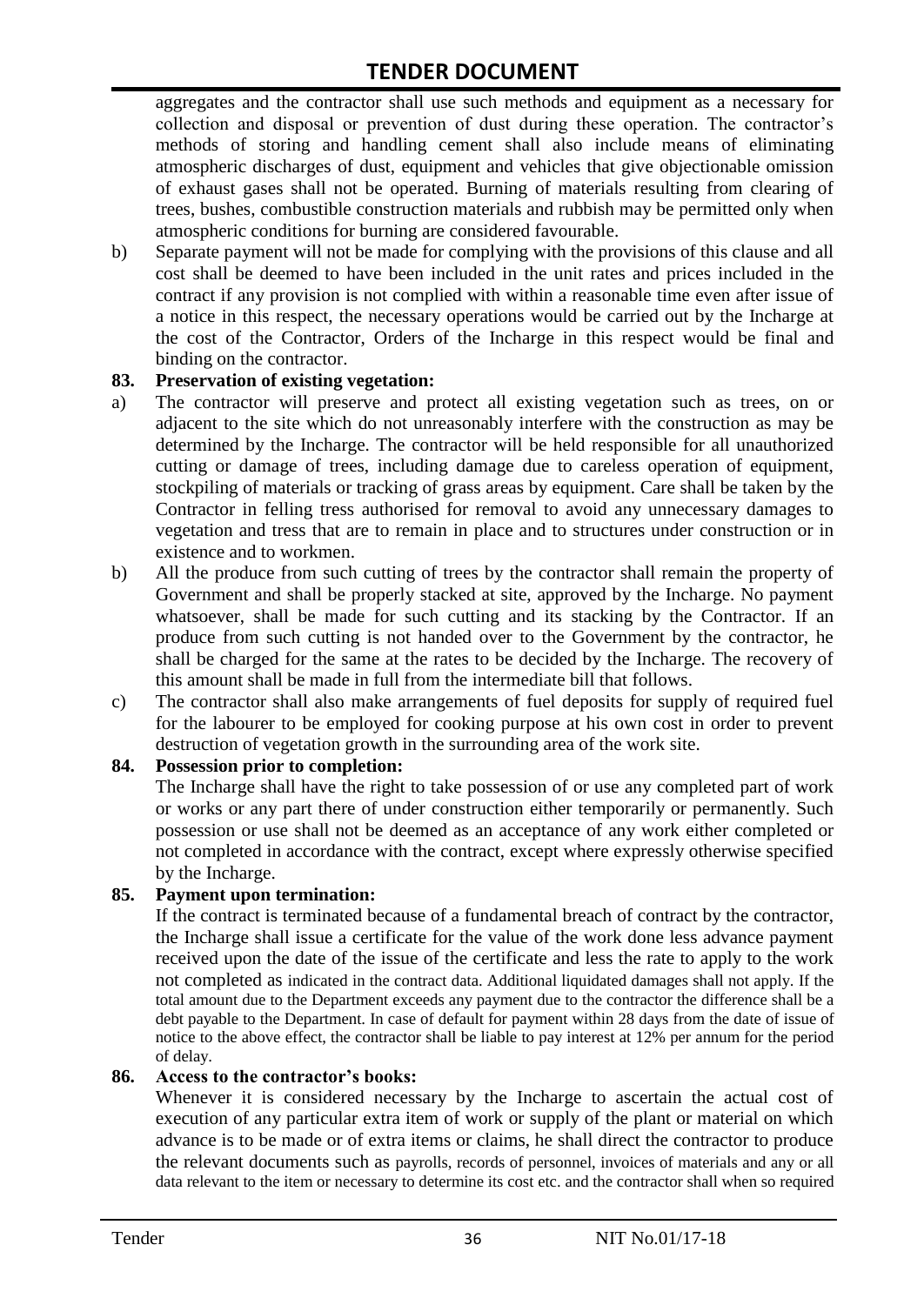furnish all information pertaining to the aforesaid items in the mode and manner that may be specified by the Incharge.

#### **87. Drawing to be kept at site:**

One copy of the drawings furnished to the contractor shall be kept by the contractor on the site and the same shall at all reasonable time be available for inspection and use by the Incharge and the Incharge"s representative and by any other persons authorized by the Incharge in writing.

#### **88. B.I.S. [I.S.I.] books to be kept at site:**

A complete set of Indian Standard specification referred to in "Technical Specifications" shall be kept at site for reference.

#### **89. Site Order Book:**

An order book shall be kept at the site of the work. As far as possible, all orders regarding the work are to be entered in this book. All entries shall be signed and dated by the Department Officer in direct charge of the work and by the contractor or by his representative. In important cases, the Incharge will countersign the entries, which have been made. The order book shall not be removed from the work, except with the written permission of the Incharge.

#### **90. Variations by way of modification, omissions or additions:**

For all modifications, omissions from or additions to the drawings and specifications, the will issue revised plans, or written instructions, or both and no modification, omission or addition shall be made unless so authorised and directed by the Incharge in writing. The shall have the privilege of ordering modifications, omission or additions at any time before the completion of the work and such orders shall not operate to annual those portions of the specifications with which said changes do not conflict. "s Decision:

It shall be accepted as in separable part of the contract that in matters regarding materials, workmanship, removal of improper work, interpretation of the contract drawings and contract specification, mode of the procedure and the carrying out o the work, the decision of the Incharge, which shall be given in writing shall be binding on the contractor.

- **91. Income tax**
- **a) During the currency of the contract deduction of income tax at 2.24% shall be made from the gross value of each bill of the contract, the contract value of which is in excess of Rs. 10,000/- for deduction of tax at rates lower than 2.24% procedure stipulated under section 194-C(4) of Income Tax Act, 1961 shall be followed.**
- **b) Income Tax clearance certificate should be furnished before the payment of final bill.**
- **c) The contractor's staff, personnel and labour will be liable to pay personnel income taxes in respect of their salaries and wages as are chargeable under the laws and regulations for the time being in force, and the contractor shall perform such duties in regard to such deductions thereof as may be imposed on him by such laws and regulations.**
- **92. Value Added Tax (VAT):**
- **92.1. The Contractor has to pay the Sales Tax/ VAT wherever payable.**
- **92.2. The contractor should produce a valid Value Added Tax Clearance Certificate before the payment of the final bill, otherwise payment to the contractor will be withheld.**

#### **93. Supply of construction materials:**

- i) The contractor has to make his own arrangements for procurements, supply and use of construction materials.
- ii) All materials so procured should confirm to the relevant specifications indicated in the bidding documents.
- iii) The contractor shall follow all regulations of the Department/Government of India in respect of import licenses etc., of the procurement of the materials is through imports and he shall be responsible for the payment of applicable duties and taxes, port clearances, inland transportation etc.
- iv) The contractor shall make his own arrangements for adequate storage of the materials.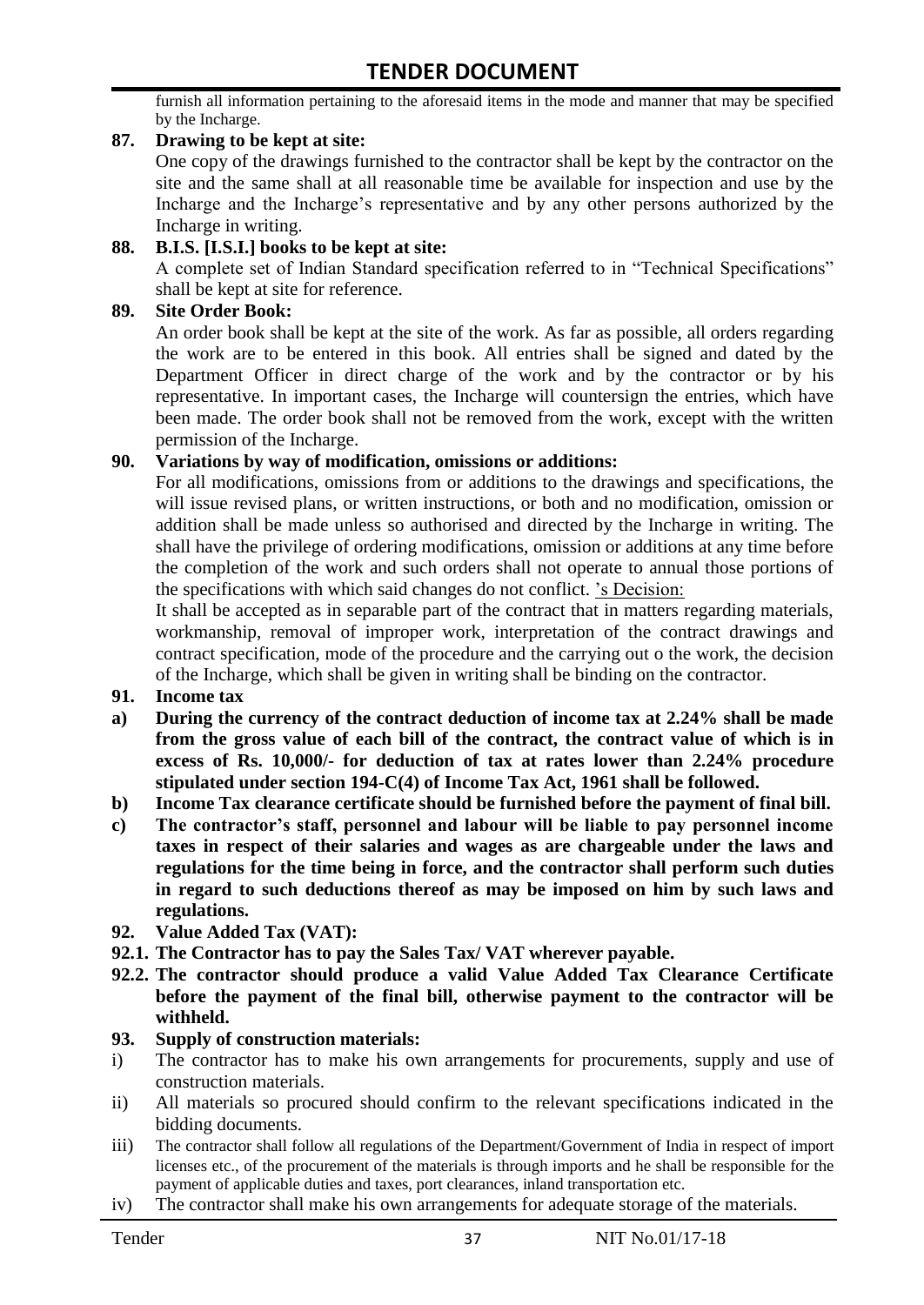## **ADDITIONAL CONDITIONS TO TENDER NOTICE**

A Statement giving brief particulars of equipment and resources that will be put at the disposal of the work under the following classification should accompany the tender

- 1. a. Equipment transport for material viz. Lorrie / Carts, Crushers etc.,
	- b. Organization: 1.Technical 2. Unskilled
	- c. Methods that will be adopted to speed up the work to ensure completion within the prescribed time.
- 2. The contractor shall make his own arrangements for all the tools and plants required for the execution of the work. The equipment if any, available with the Department may be hired to the contractor at rates and conditions prescribed by the Department.
- 3. National Savings Certificates and other Government Bonds will not be accepted towards the Earnest Money Deposit.
- 4. A Separate tender must be submitted to each work as mentioned in the list of works enclosed. Tenders submitted for more than one work in one cover will be rejected. Only one tender should be enclosed in the cover.
- 5. All rejected materials shall be removed from the site, within 24 hours after written instructions of rejecting and materials and ordering their removal have been issued in case of default, on the part of the contractor to carryout such order, the materials will be got removed through other agency at the contractor's risk and cost.
- 6. All materials rejected or obstructing traffic shall be removed by the Contractor, with the least possible delay, within the time specified, failing which it is open to the Department to remove them at the contractor's risk, through other agency. All labour in testing and measuring during measurements and check measurements should be borne by the contractor.
- 7. The contractor shall with his own expenses, make all the arrangements and take all possible steps and precautionary measures, for the safety of the public, during the execution of the electrical works. The rates offered by the contractor should be inclusive of such incidental charges.
- 8. Fully accepted agreement rates will be paid only after all the items of work are completed. The agreement executing authority will decide the exact items, the rates of which are considered to be high, for the purpose of this clause and his decision of the Incharge shall be final and binding on the contractor.
- **9. As per new section 104 – C of the Income Tax 1961, deduction at the rate of 2.24% on the gross amounts of payments, will be made towards Income Tax should the value of the contract exceeds Rs. 10,000/- (Vide Government of India Reference F. N. 275 / 100/ 72 –1 – TJI – dated 29-5-72).**
- 10. Where the value of the contract exceeds the sum of Rs. 10,000/- the contractor has to produce a valid income tax clearance certificate along with the tender, atleast at the time of payment of final bill of the work. In case the final bill is withheld, the bill will be paid only after production of the certificate.
- 11. Once a contractor buys a tender schedule he shall not be permitted to return the schedule.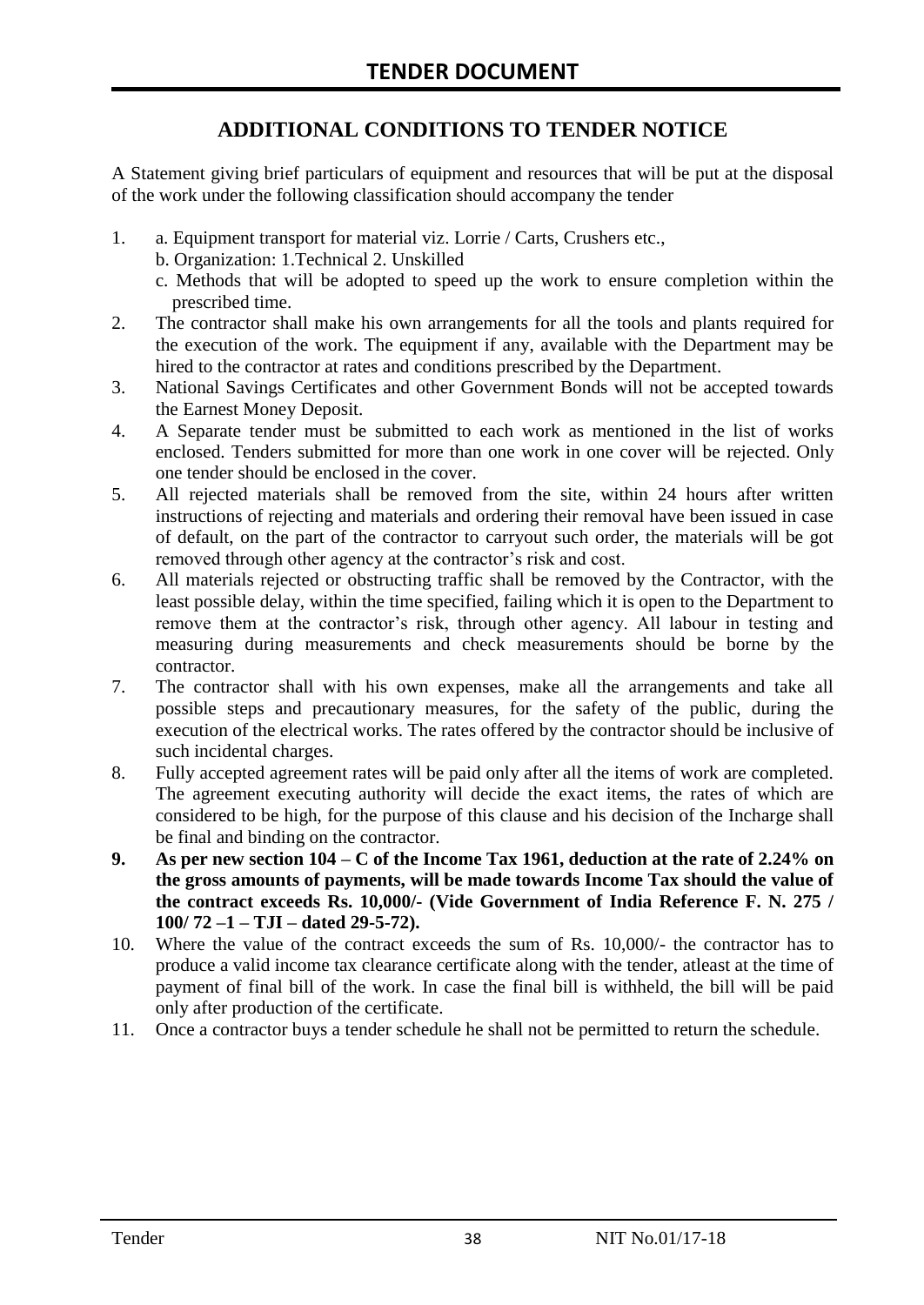# **GENERAL SPECIFICATIONS**

#### **1. General Specifications for (Name of the work)**

#### **2. General Specifications and Instructions for Electrical Work**

- 1. I.E. RULES 1956: The installation shall generally be carried out in conformity with the Indian Electricity rule 1956 as amended from time to time and National Electrical code which contains specific regulations to be adhered to in the supply and use of electricity energy in the interest of safety.
- 2. PRESSURE AND FREQUENCY OF SUPPLY: All current consuming devices shall be suitable for the pressure and frequency of supply stated in the special conditions of contract
- 3. SYSTEM OF WIRING: The wiring shall be carried out on such a system as may be specified in the conditions of contract. "Power wiring shall be kept separate and distinct from lighting wiring. All conductors shall be run as far as possible along the walls and ceiling, so as to be easily accessible for inspection. The balancing of circuits in 3 phase

#### **a) General Conditions for Electrical Works**

- 1. The make of material mentioned in the Schedule A, should be used on the work in variably and the Department reserves the right to insist upon using any of the make of the material mentioned in the Schedule – A from their choice.
- 2. The work shall be carried out strictly in conformity with (i) code of practice for Electrical wiring and fittings in Government Building (ii) The Indian Standard Specification (iii) The Department specification, if the work carried out does not comply with the code of practice and Departmental specifications and if the work man ship is unsatisfactory it will be binding of the contractor to redo the job without any extra cost and pay penalty as decided by the department towards inconvenience caused , if any.
- 3. The work should be carried out under the direct supervision of persons holding a certificate of competency for the type of work involved.
- 4. After completion of work a plan of building should be furnished indicating the location of various main and sub- boards and all the fittings together with a circuit diagram duly numbered ( in the diagram)
- 5. The contractor will be responsible for any defect noticed during either improper workmanship or defective materials supplied by him for two calendar years from the date of final completion of work.
- 6. Lugs should be provided for all earth connections.
- 7. The contractor himself should arrange for the transportation of men and material to their work spot.
- 8. All Civil works and patch works indicated for providing electrical installations should be well finished to the satisfaction of the authorities. A certificate from them should be obtained to the effect that the Civil and patch work done is to the satisfaction of authorities. It will be the responsibility of the electrical contractor to obtain such certificate from the Engineer. Unless such certificate is produced this office will have right to with held the bill.
- 9. Concreting to the pole and providing independent earthing should be done in presence of departmental staff.
- 10. The distribution boards with Switch controls shall be separate in each floor for normal supply and essential supply.
- 11. The lighting circuits shall be provided with separate conductor to enable to connect the normal lighting and essential lighting without linking to any of the above systems to ensure to switch over to essential supply in order to have minimum lighting to avoid inconvenience to the staff working.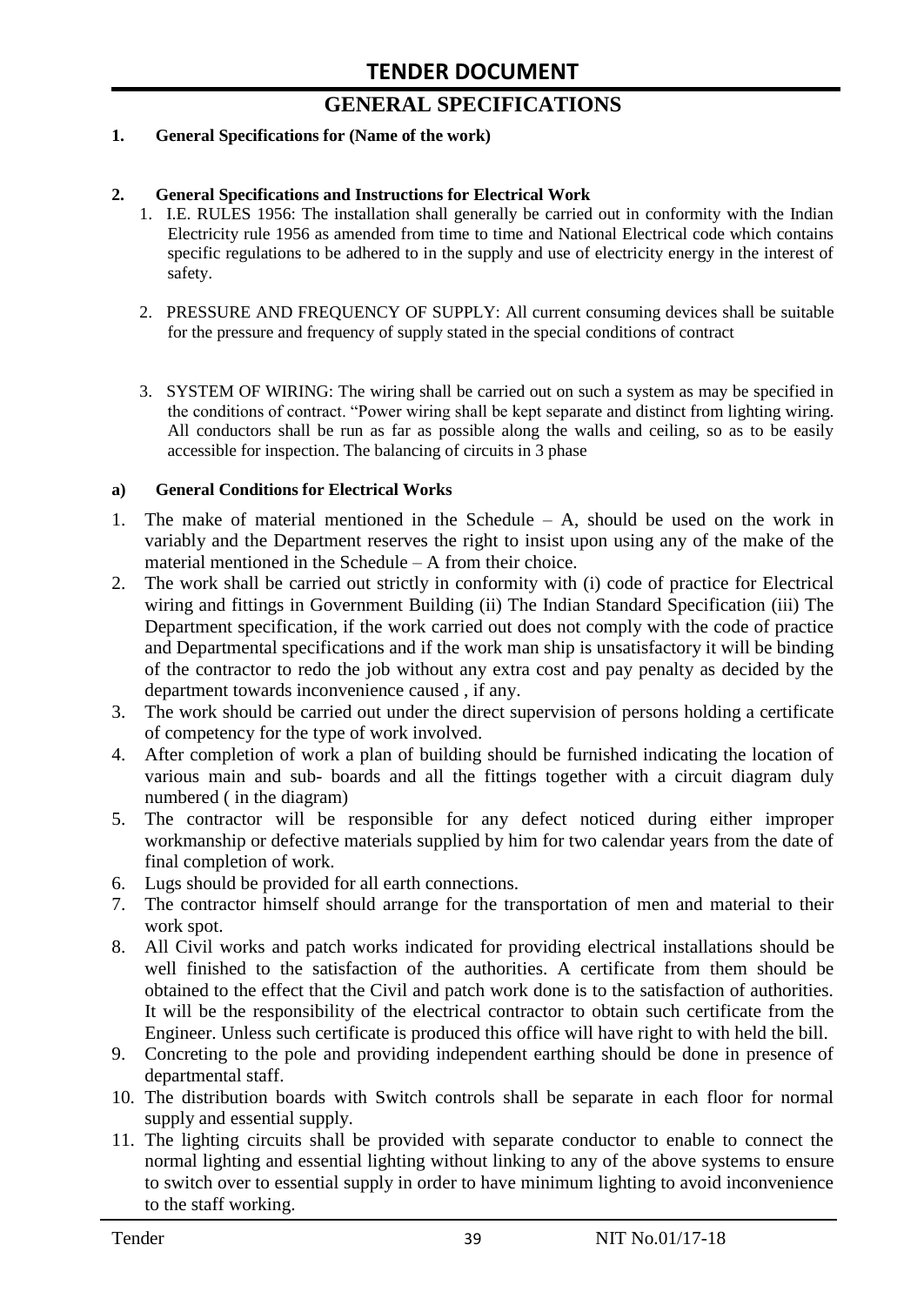- 12. The control for the luminaire to be provided in the hall for both to be connected to the normal supply and essential supply shall be separate and away from the each system.
- 13. For the points to be connected to essential supply, a separate conduit system is to be laid as enumerated in the above conditions includes circuit main of any system.
- 14. The locations for the D. B"s and Switch controls for essential supply will be decided during the course of execution where the circuit conduit way have to be terminated.
- 15. The tenderer / agency is bound to supply the materials prescribed in Schedule A and no change of specification and make will be entertained. The tenderer has to survey the market regarding availability of the materials for specified item brand / specified make in schedule – A of the tender schedules before tendering for the work. In case of Discrepancy Final Decision will be taken by the tender accepting authority.
- 16. The tenderer has to furnish the copy of the relevant test certificates /delivery challan against the materials supplied in support of genuine electrical materials.
- 17. Tenderer has to furnish compliance report comprising the details of the testing of the installation duly indicating IR values and fitness before the Energisation as per IE rules and he is solely responsible after Energisation of the installation during the defect liability.
- 18. It is bounded duty of the tenderer to see that the site is taken over after issue of the work order or after signing the agreement and should commence the work without delay. Any failure in this regard will be viewed seriously and necessary penalty will be levied as per agreement conditions.
- 19. The tenderer has to keep the necessary test equipment at site at his own cost for the convenience of the inspecting officers till the work is completed.

#### **Drawings**

# **1. Discrepancies**

- 1.1 In case of discrepancies between documents the following order of procedure shall apply:-
- 1.1.1 Between the written description of written dimensions in the drawings and the corresponding one in the specifications, the latter shall apply.
- 1.1.2 Figured dimensions shall supersede scaled dimensions. The drawings on a larger scale shall take precedence over those on a smaller scale.
- 1.1.3 Drawings issued as construction drawings from time to time shall supersede tender drawings and also the correspondence drawings previously issued.
- Note: The contractor should not execute any component of work without obtaining the working drawings. Any work done without drawings shall be at the contractor"s responsibility only. Acceptance for such work will be at the discretion of the Incharge.

#### **2.0 SECRECY CLAUSE**

The drawings and specifications made available to the tenderer shall exclusively be used on the work and they are retained from passing on each plan to any unauthorized hand either in parts or in full under the provisions of Section-3 and 5 of the official secrets Act 1923. Any violation in this regard will entail suitable action under appropriate clause or official secret Act 1923.

- 3. The Drawings enclosed to the tender are as follows:
	- a. Site plan and Building Plan **(as per page No.).**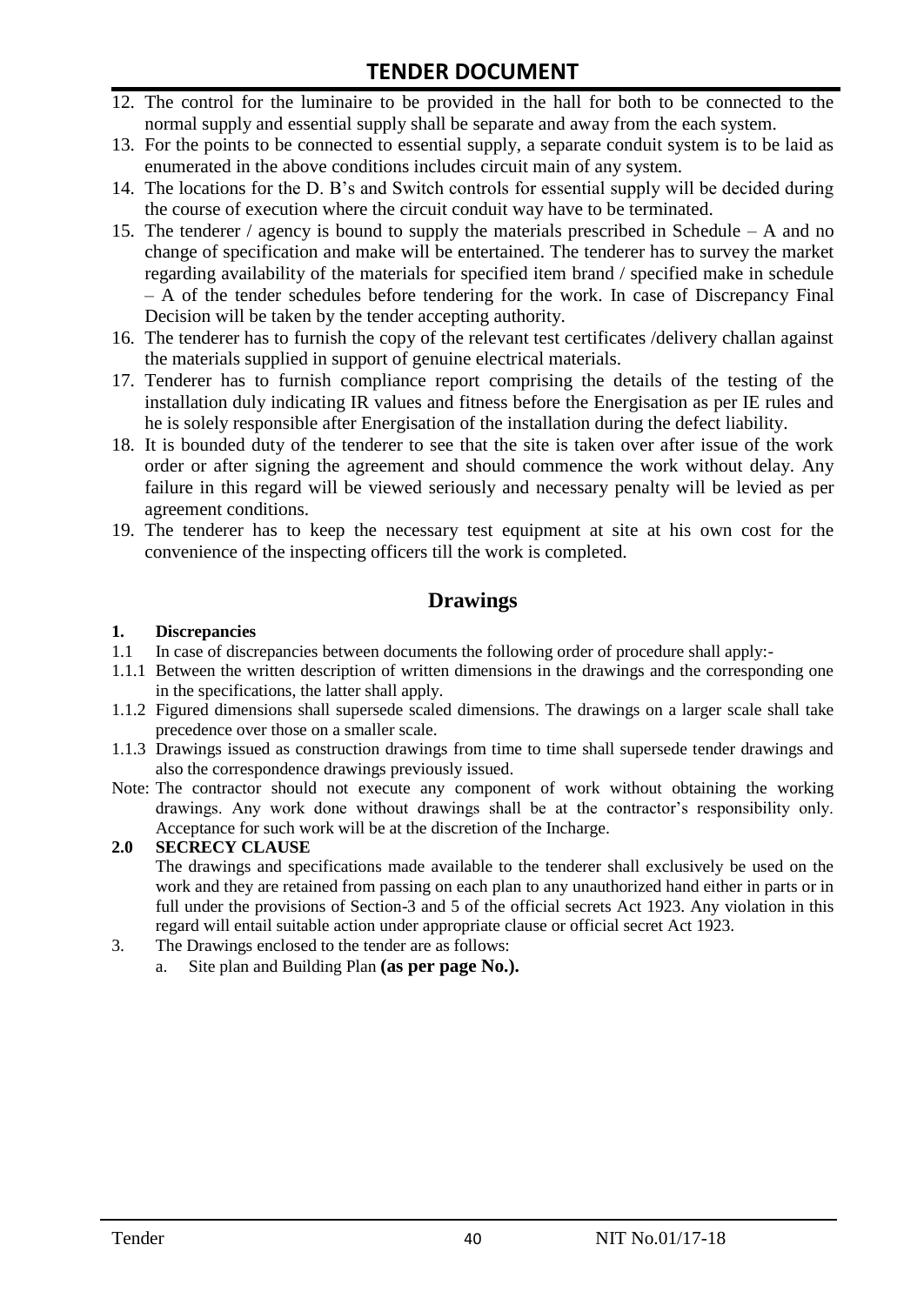#### **BILL OF QUANTITIES**

#### **Name of work: Construction of three numbers of bore wells at different project site one each in villages of Chandrahiya, Jamunia and Chintamanpur at Motihari (East Champaran).**

#### **PREAMBLE**

- 1. The Bill of Quantities shall be read in conjunction with the instructions to Tenderers, General and Special conditions of Contract Technical Specifications and Drawings.
- 2. The quantities given in the Bill of Quantities are estimated and provisional and are given to provide common basis for tendering. The quantities here given are those upon which the lumpsum tender cost of the work is based but they are subject to alterations, omissions, deductions or additions as provided for in the conditions of this contract and do not necessarily show the actual quantities of work to be done. The basis of payment will be actual quantities of work ordered and carried out as measured by the Contractor and verified by the Engineer and valued at the estimate rate plus or Bill of Quantities where applicable, and otherwise at such rates and prices as the Incharge may fix within the terms of Contract.
- 3. The estimate rates in the Bill of Quantities shall, except in so-far as it is otherwise provided under the Contract include cost of all constructional material, labour, machinery, transportation, erection, maintenance, profit, taxes and duties together with all general risks, liabilities and obligations set out or implied in the Contract.
- 4. The plans enclosed with the tender are liable to be altered during execution of work as per necessity of site conditions. The Tender rate quoted by the tenderer shall hold good for execution of work even with altered plans.
- 5. The whole cost of complying with the provisions of the Contract shall be included in the estimated rates for items provided in the Bill of Quantities and where no items are provided in the Bill of Quantities, their cost shall be deemed to be distributed among the estimate rates entered for the related items of work.
- 6. General directions and descriptions of work and materials are not necessarily repeated nor summarised in the Bill of Quantities. References to the relevant sections of the Contract documentation shall be made before entering estimate rate against each item in the Bill of Quantities.
- 7. The method of measurements of completed work for payment shall be in accordance with the relevant B.I.S. Codes.
- 8. All items of work are to be executed as per the drawings / specifications supplied with the contract documents. If there is any contradiction between the drawings and the text of the specifications, the later shall prevail.
- 9. The Tenderer should inspect and select the quarries of his choice before he quotes the tender rate in the Schedule of Bill of Quantities and satisfy himself about the availability of required quantum of materials.
- 10. Diversion drains should be excavated before completion of the embankments and the useful soils should be used in the nearby embankments.
- 11. The actual mix proportion by weight to be adopted during execution will be got designed in the laboratories to suit the grade of concrete and mortar to be used. It will be the responsibility of the contractor to manufacture concrete and mortar of required strength.
- 12. The quantum of measurement for all items of earthwork involving conveyance manually or by machinery shall be as assessed by level measurement. The measurements for the embankment will be for the consolidated banks only.
- 13. Wherever bailing out of water is involved either for excavation or for foundations or for constructions, the rate quoted shall take into account the dewatering charges necessary. No separate payment will be made for dewatering.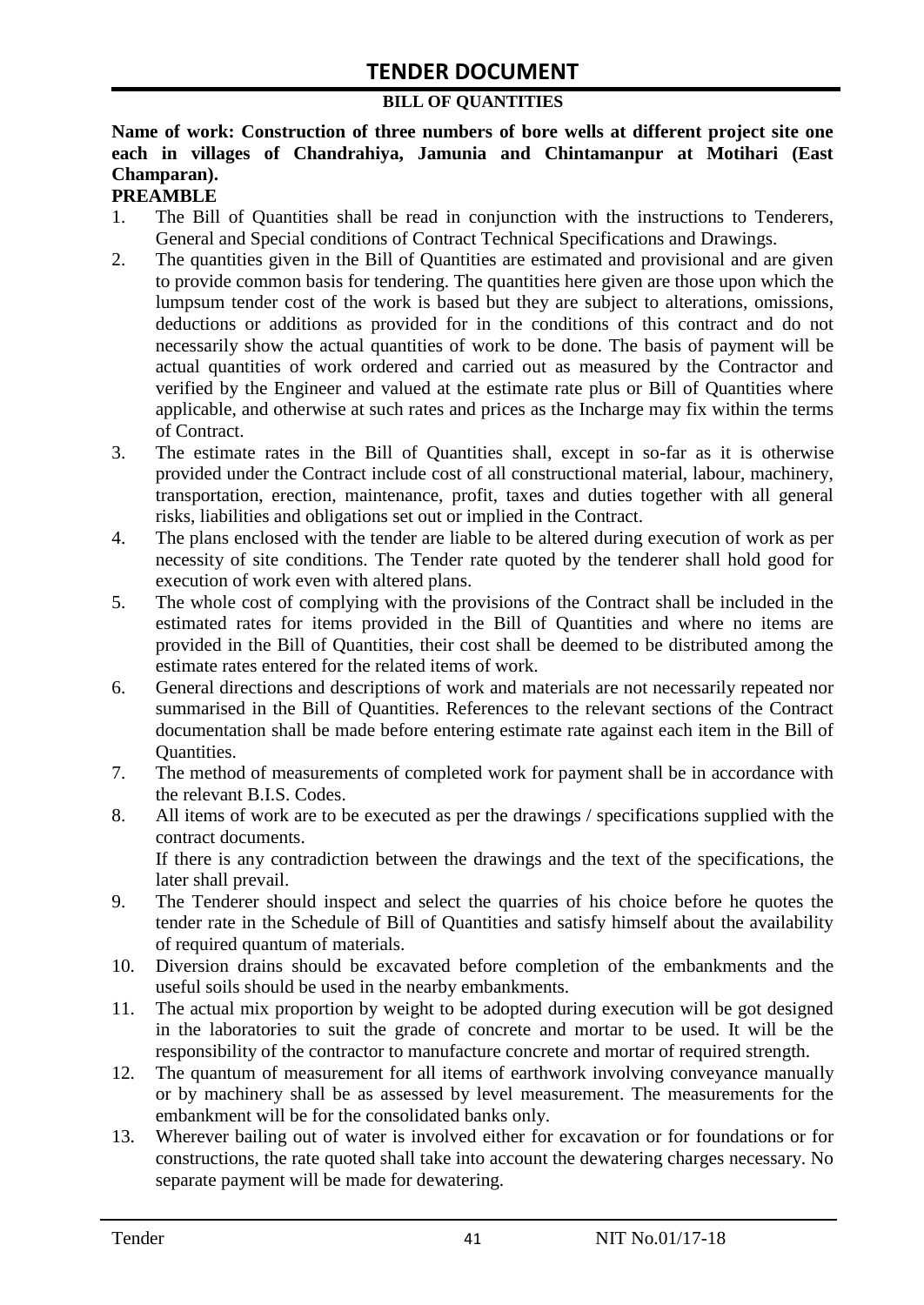- 14. Wherever embankment work is involved, useful soils approved by the Incharge from the cutting reaches and diversion drains shall be taken and used for forming nearby embankments soils used for constructions will be at free of cost.
- 15. The quoted tender rates shall also include the work of any kind necessary for the due and satisfactory construction, completion and maintenance of the works according to the drawings and these specifications and further drawings and orders that may be issued by the Incharge from time to time. The quoted tender rate shall include compliance by the Contractor with all the general conditions of contract, whether specifically mentioned or not in the various clauses of these specifications, all materials, machinery, plant, equipment, tools, fuel, water, strutting, timbering, transport, offices, stores, workshop staff, labour and the provision of proper and sufficient protective works, diversions, temporary fencing and lighting. It shall also include safety of workers, first aid equipments suitable accommodation for the staff and workmen, with adequate sanitary arrangements, the effecting and maintenance of all insurances, the payment of all wages, salaries, fees, royalties / Taxes, duties or other charges arising out of the execution of works and the regular clearance of rubbish, reinstatement and clearing-up of the site as may be required on completion of works safety of the public and protection of the works and adjoining land. The work of Building in quality control / assurance shall be deemed to be covered in the quoted rate.
- 16. The Contractor shall ensure that, the quoted tender r a t e shall cover all stages of work such as setting out, selection of materials, selection of construction methods, selection of equipment and plant, deployment of personnel and supervisory staff, quality control testing etc. The work quality assurance shall be deemed to be covered in the tender rate.
- 17. a) The special attention of the tenderer is drawn to the conditions in the tender notices and the Standard preliminary specifications containing therein. These preliminary specifications shall apply to the agreement to be entered into between the contractor and the ICAR-RCER and shall form an in-separable condition of the contract along with the estimate. All these documents taken together shall be deemed to form one contract and shall be complimentary to another.

b) The tenderer shall examine, closely the BIS also the standard preliminary specifications contained therein and sign the Incharge office copy of the BIS and its addenda volume in token of such study before submitting his overall tender rate which shall be for finished work in-situ. He shall also carefully study the drawings and additional specifications and all the documents, which form part of the agreement to be entered into by the successful tenderer.

- 18. The tenderers attention is directed to requirements for materials conforming to the Bureau of Indian Standards specifications etc., shall be used on the work and the tenderers shall quote his overall tender rate accordingly.
- 19. The tenderer has to do his own testing of materials and satisfy himself that they conform to the specifications of respective I.S.I. Codes before tendering.
- 20. The contractor shall himself procure the required construction materials of approved quality including the earth for formation of embankment and water from quarries / sources of his choice. All such quarries / sources of materials required for the work shall be got approved by the Incharge in writing well before their use of the work.
- 21. The contractor shall himself procure the steel, cement, Bitumen, Blasting materials, sand, metal, soils, etc., and such other materials required for the work well in advance. The contractor has to bear the cost of materials for conveyance. The department will not take any responsibility for fluctuations in market in cost of the materials, transportation and for loss of materials etc.
- 22. Inspection of site and quarries by the tenderer: Every tenderer is expected before quoting his overall tender rate, to inspect the site of proposed work. He should also inspect the quarries and satisfy himself about the quality, and availability of materials. The best class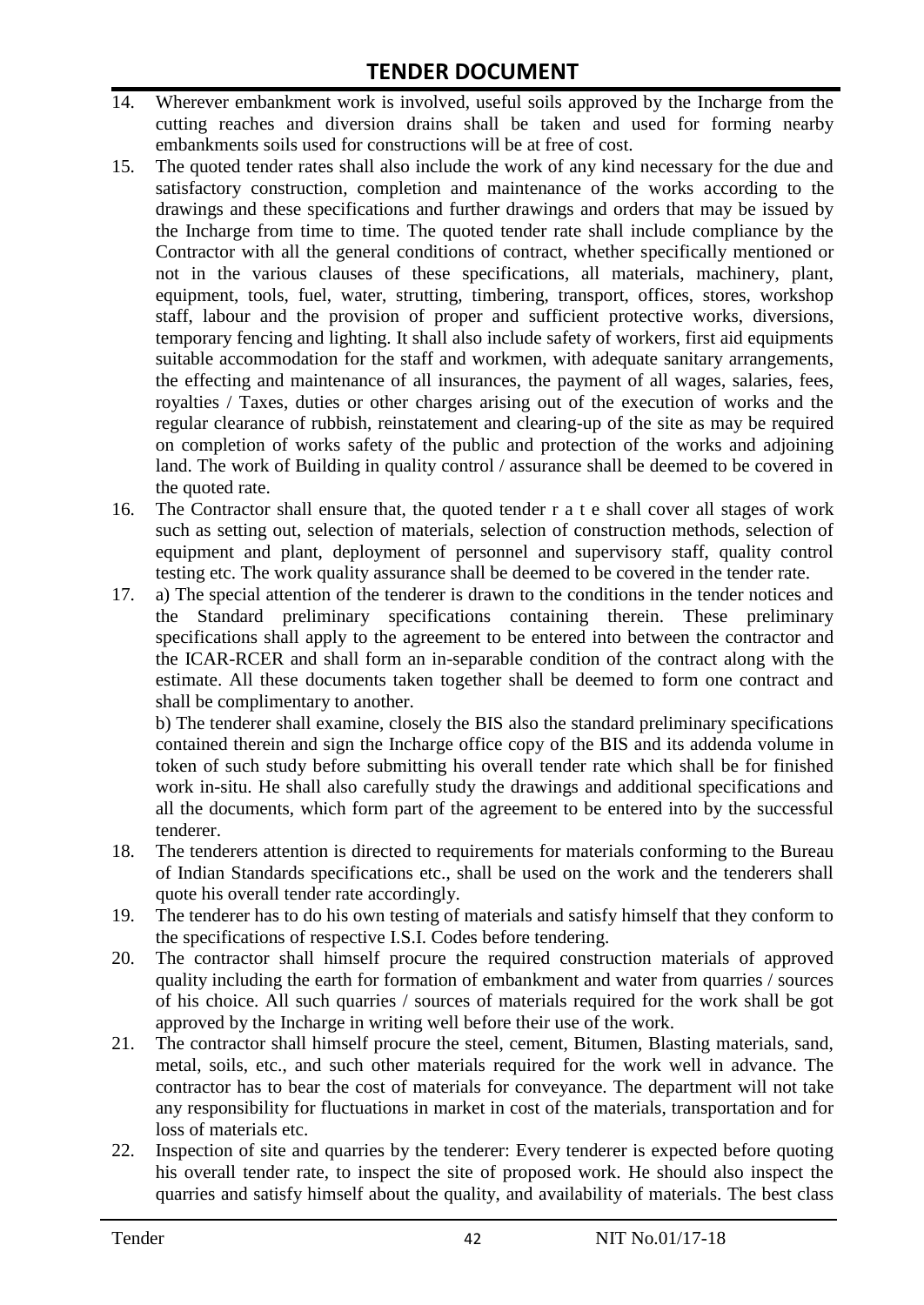of materials to be obtained from quarries, or other sources shall be used on the work. In every case the materials must comply with the relevant standard specifications. Samples of materials as called for in the standard specifications or in this tender notice, or as required by the, in any case, shall be submitted for the "s approval before the supply to site of work is begun.

- 23. The tenderer"s particular attention is drawn to the sections and clauses in the BIS/CPWD specification dealing with
	- a) Test, inspection and rejection of defective materials and work.
	- b) Carriage
	- c) Construction plant
	- d) Water and lighting
	- e) Cleaning up during the progress and for delivery.
	- f) Accidents
	- g) Delays
	- h) Particulars of payments.

The contractor should closely peruse all the specification clauses, which govern the overall tender rate he is tendering.

- 24. The defect liability period of contract in terms of GO Ms No: 8, T(R&B)Dept.dated: 8.1.2003 is twenty four months.
- 25. The estimate rates for items shown in the Schedule "A" include all construction materials. No escalation in rates will be paid unless specified in the tender document. The tenderer has to quote an overall tender rate considering all the aspects of the tender to complete the finished item of work as per the B.I.S. specifications, the special specifications appended, Drawings etc.
- 26. If there is any contradiction between UE / and B.I.S. specifications, listed and detailed technical specifications, the latter shall prevail.
- 27. In case of a job for which specifications are not available with the Schedule or in B.I.S. code and are required to be prescribed, such work shall be carried out in accordance with the written instructions of the Incharge.
- 28. The contractor should use the excavated useful soils and stone for construction purpose. Soils used for construction either for homogeneous section in hearting or in casing zone based on the suitability will be at free of cost and the cost of stone used for construction purpose will be recovered from the contractor's bill.

The contractor should quote his tender rate keeping in view of the above aspects.

- 29. Additions and alternations by the Tenderer in the Schedule of quantities will disqualify the tender.
- 30. In the case of discrepancies between the written description of the item in the Schedule "A" and the detailed description in the specification of the same item, the latter shall be adopted.
- 31. The Unit rates noted below are those governing payment of extras or deductions for omissions according to the conditions or the contract as set-forth in the preliminary specifications of the Indian standard specifications and other conditions of specification of this contract.
- 32. It is to be expressly understood that the measured work is to be taken according to the actual quantities when in place and finished according to the drawings or as may be ordered from time to time by the and the cost calculated by measurement or weight at their respective rates without any additional charge for any necessary or contingent works connected works connected herewith. The rate quoted are for works in situ and complete in every respect.
- 33. For all items of work in excess of the quantities indicated the rates payable for such excess quantities will be tendered rates.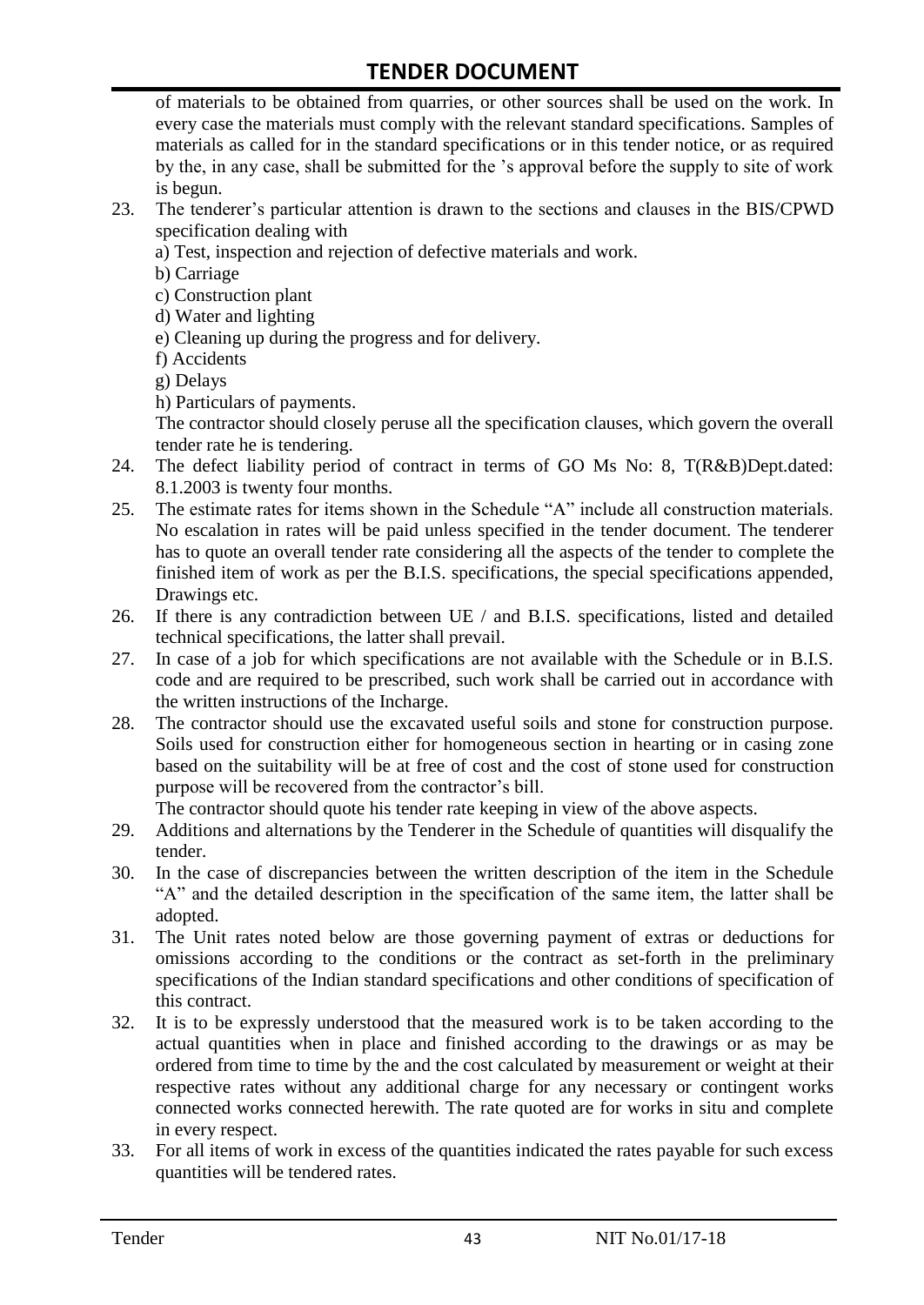- 34. For all items of work, intermediate payment will be made provisionally as per relevant clause. Full-accepted agreement rates will be paid only after all the items of works are completed.
- 35. The contractor is bound to execute all supplemental works that are found essential incidental and inevitable during execution of main work.
- 36. The payment of rates for supplement items of work will be regulated as under.

Supplemental items directly deductible from similar items in the original agreement.

The rates shall be derived by adding to or subtracting from the agreement rate of such similar item the cost of the difference in the quantity of materials labour between the new items and similar items in the agreement worked out with reference to the schedule of rates adopted in the sanctioned estimate with which the tenders are compared.

a) Similar items but the rates of which cannot be directly deducted from the original agreement.

b) Purely new items which do not correspond to any item in the agreement.

The rate of all such items shall be overall tender rate.

#### **37. ENTRUSTMENT OF ADDITIONAL ITEMS.**

- a) Where ever additional items not contingent on the main work and outside the scope of original agreement are to be entrusted to the original contractor dispensing with tenders and if the value of such items exceeds the limits upto which the officer is empowered to entrust works initially to contractor without calling for tenders approval of next higher authority shall be obtained. Entrustment of all such items on nomination shall be rates not exceeding the estimate rates.
- b) Entrustment of supplement items contingent on the main work will be authorised by the officers upto the monetary limits upto which they themselves are competent to accept items in the original agreement so long as the total amounts upto which they are competent to accept in an original agreement rates for such items shall be worked in accordance with the procedure prescribed by CPWD.
- c) Entrustment of either the additional supplemental items shall be further subject to the provisions under CPWD Code viz., the items shall not be ordered by an officer on his own responsibility if the revised estimate or deviation statement providing for the same requires the sanction of higher authority.
- Note:It may be noted that the term estimate rate used above means the rate in the sanctioned estimate with which the tender"s compared or if no such rate is available in the estimate the rate derived will be with reference to the schedule of rates adopted in the sanctioned estimate with which tenders are compared.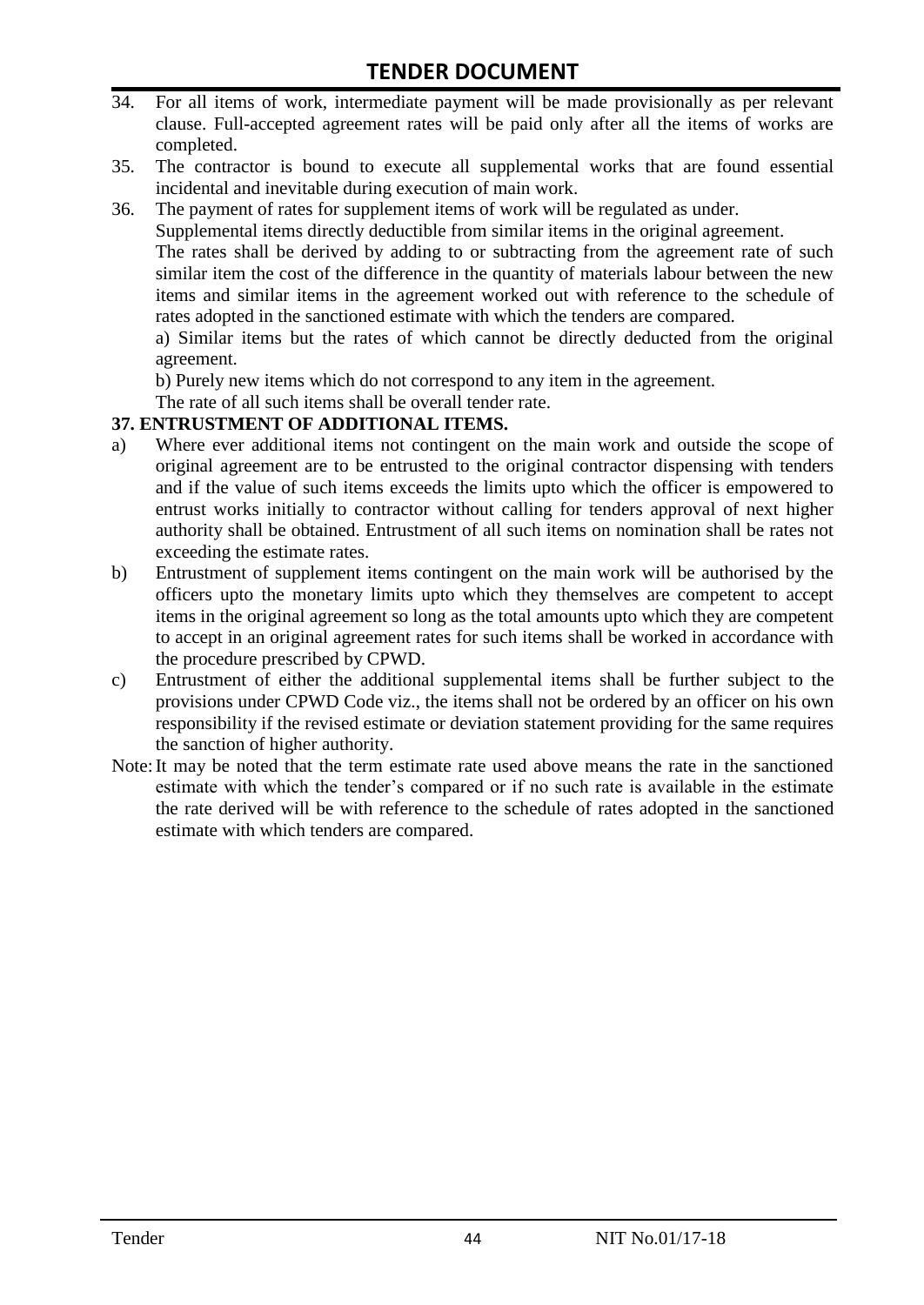# **Schedule - A Price Schedule & Bill of Quantities**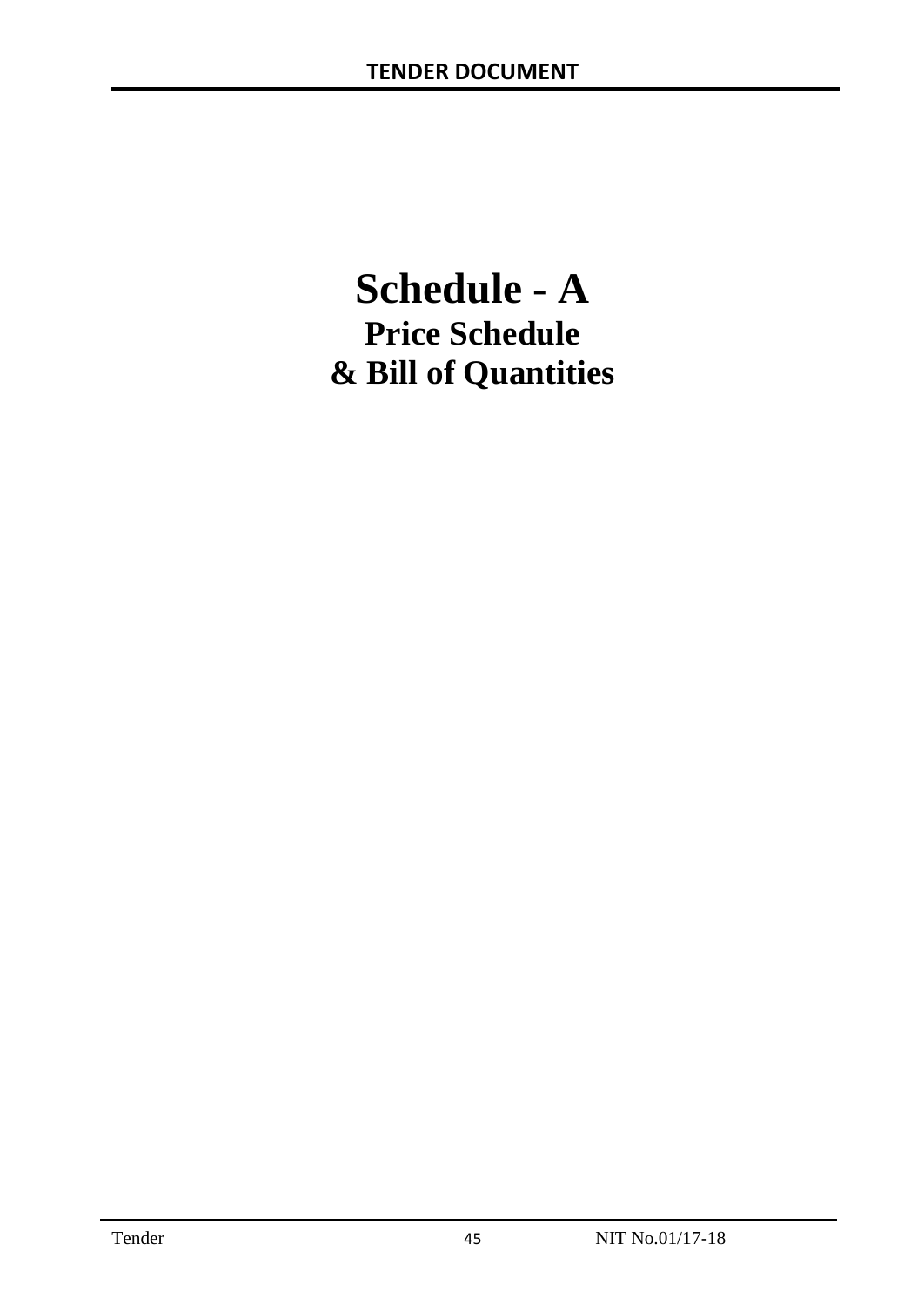#### **PRICE SCHEDULE OF CONTRACT**

Date : …………………

To, Director, ICAR-RCER, ICAR Parisar, Patna-14 Sir,

I/We do hereby tender and if this tender is accepted, undertake to execute the following work viz **Construction of three numbers of bore wells at different project site one each in villages of Chandrahiya, Jamunia and Chintamanpur at Motihari (East Champaran)** as per the specifications, drawings and such other data furnished.

I/We have studied the scope of work, including item wise specifications, with unit rates and agree to execute the work, when the lump sum payment under the terms of the agreement is varied by payment on measurement quantities. I/We certify that I/We have inspected the site of the work before quoting my rate excess or less on ECV, I/We have satisfied about the quality, availability and transport facilities for all the materials.

I/We undertake to execute the work indicated in price schedules of this tender at the rates quoted below:

| Package   Description | Price   | Price      |
|-----------------------|---------|------------|
| of package            | In Rs.) | (In Words) |
| Civil Works           |         |            |

I/We hereby distinctly and expressly, declare that the rates quoted by us is inclusive of all taxes and duties, prevailing at the time of execution of work. Further, I/We declare that I/We will not claim any price escalation or extra compensation on this account.

I/We agreed to keep the offer in this tender valid for a period of 6 (Six) Months mentioned in Tender Notice and not to modify the whole or any part of it for any reason within above period. If the tender is withdrawn by me / us for any reasons whatsoever, the earnest money deposit (EMD) paid by me / us will be forfeited to the Government.

IF MY / OUR tender is not accepted the sum shall be returned to me/us on application when intimation is sent to me/us of rejection or at the expiration of three months from last date of receipt of this tender, whichever is earlier. If my/our tender is accepted the earnest money shall be retained by the Government as security for the due fulfilment of this contract. If upon written intimation to me/us by the Office, I/We fail to attend the said office on the date herein fixed or if upon intimation being given to me/us or acceptance of my/our tender, and if I/We fail to make the additional security deposit or to enter into the required agreement as defined in the tender notice, then I/We agree the forfeiture of the earnest money. Any notice required to be served on me/us here under shall be sufficiently served on me/us if delivered to me/us hereunder shall be sufficiently served on me/us if delivered to me/us personally or forwarded to me/us by post to (registered or ordinary) or left at my/our address given herein. Such notice shall if sent by post be deemed to have been served on me/us at the time when in due course of post it would be delivered at the address to which it is sent.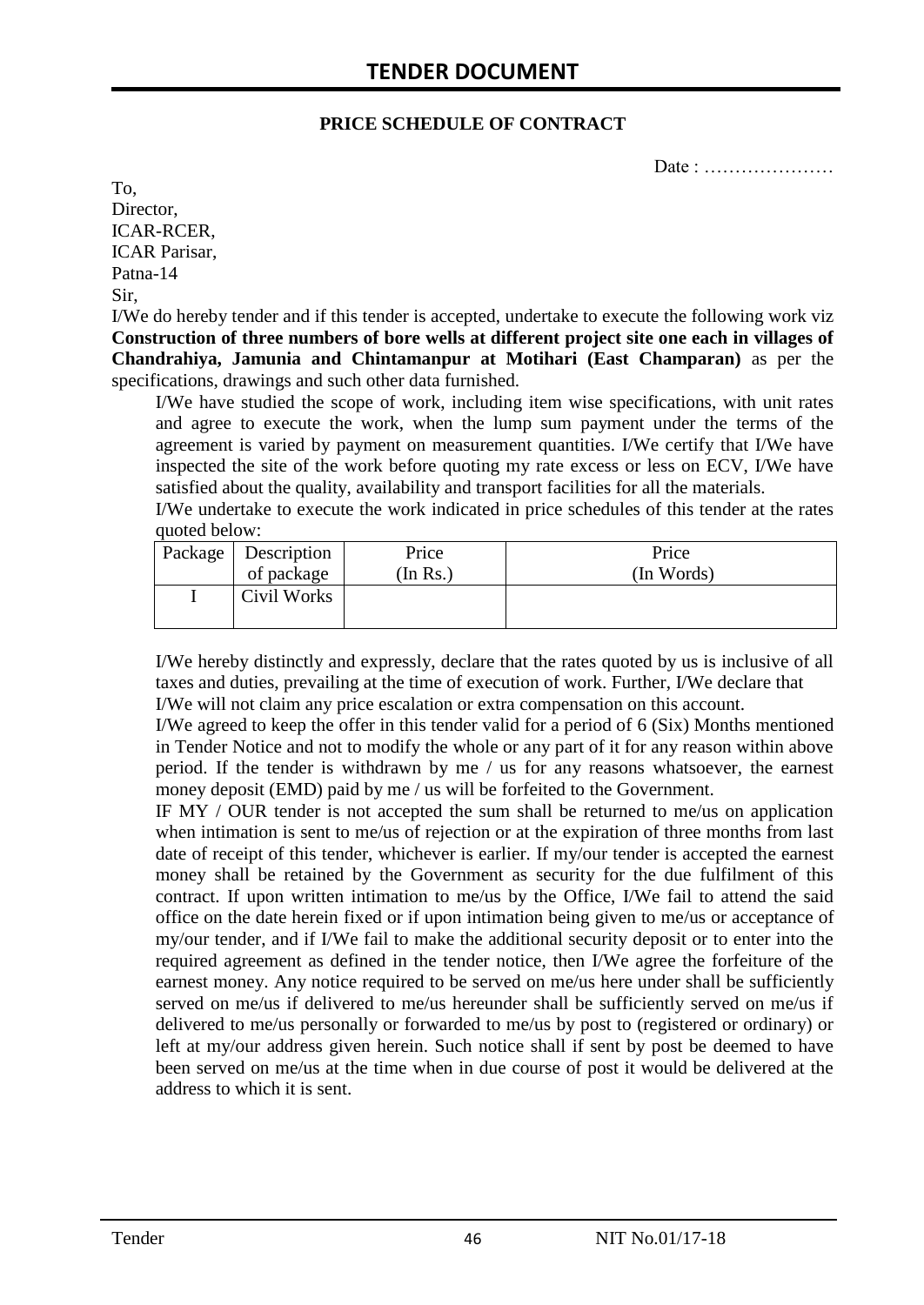I/WE fully understand that the written agreement to be entered into between me/us and Government shall be the foundation of the rights of the both the parties and the contract shall not be deemed to be complete until the agreement has first been signed by me/us and then by the proper officer authorised to enter into contract on behalf of Government. The bid form of the tender is duly signed by the authorized signatory of the Firm/company and sealed in presence of the following witness.

| Address of the Tenderer:                                                                  | (Signature of Tender). |
|-------------------------------------------------------------------------------------------|------------------------|
|                                                                                           |                        |
|                                                                                           |                        |
|                                                                                           |                        |
| $(Fax No: \dots \dots \dots \dots \dots \dots \dots \dots \dots \dots \dots \dots \dots)$ |                        |
|                                                                                           |                        |

#### WITNESS:

| ⌒ |  |
|---|--|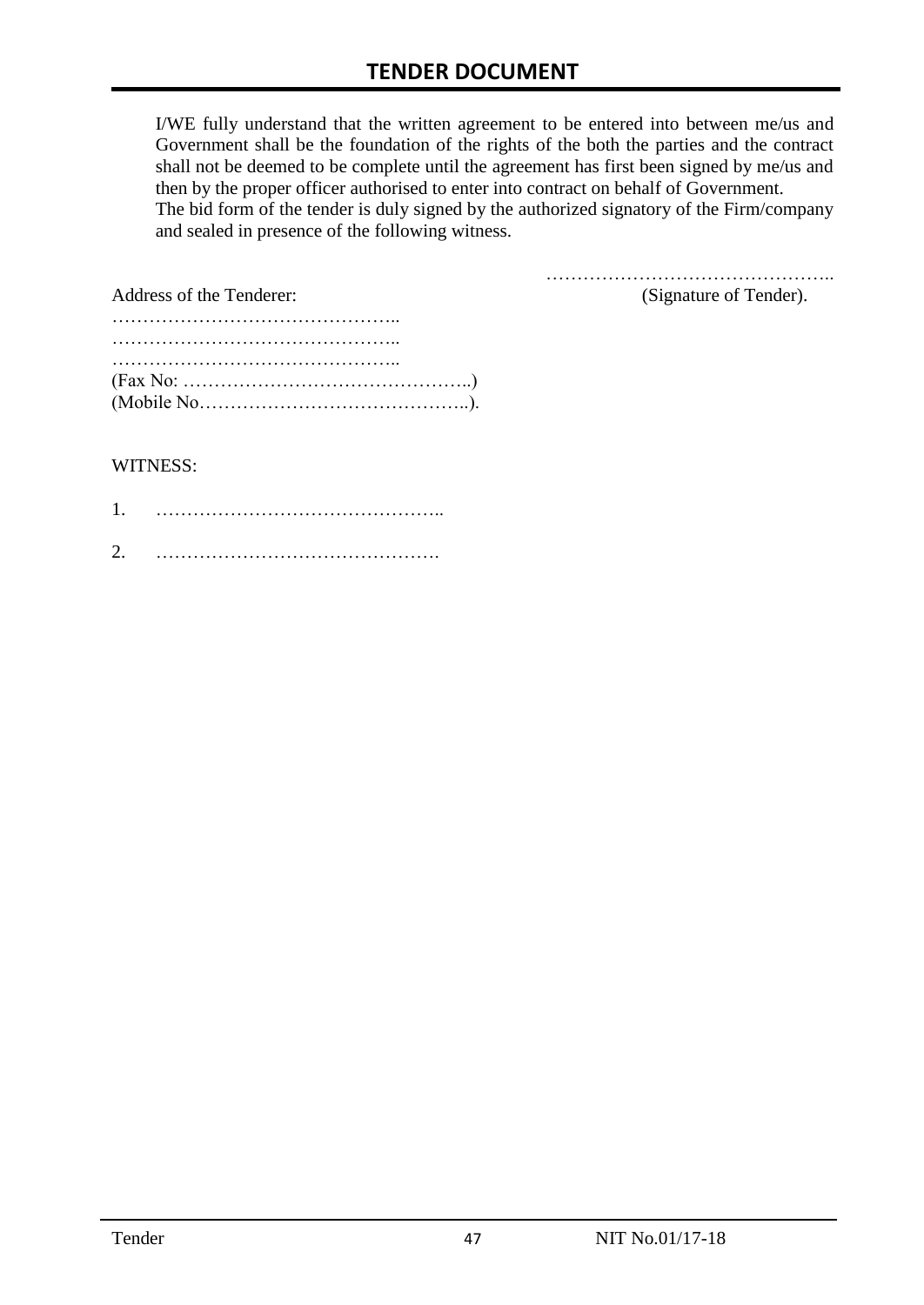#### **PRICE SUMMARY**

**Name of the work: Construction of three numbers of bore wells at different project site one each in villages of Chandrahiya, Jamunia and Chintamanpur at Motihari (East Champaran)**

PACK-I : CIVIL & ALLIED WORKS: AMOUNT. (Rs).

1 Civil Works.

GRAND TOTAL FOR PROJECT (INCL.TAXES)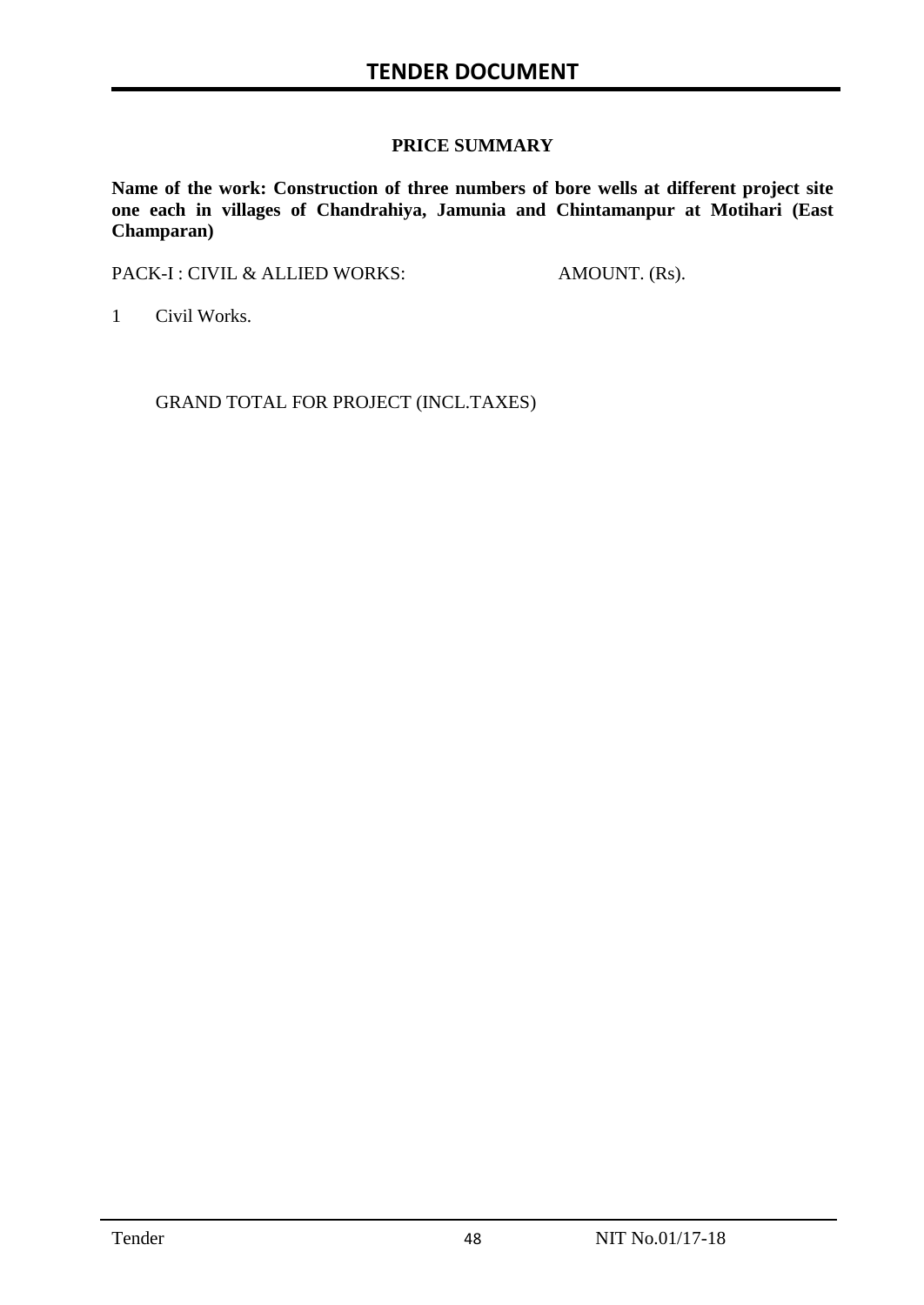**Price Schedule for: Construction of three numbers of bore wells at different project site one each in villages of Chandrahiya, Jamunia and Chintamanpur at Motihari (East Champaran)**

Name of Work:- **Construction of three numbers of bore wells at different project site one each in villages of Chandrahiya, Jamunia and Chintamanpur at Motihari (East Champaran)**

| SI.            | <b>Description of item</b>                                                   |            |                         |      | <b>Amount</b> |
|----------------|------------------------------------------------------------------------------|------------|-------------------------|------|---------------|
| N <sub>0</sub> |                                                                              | <b>Qty</b> | Unit                    | Rate | (in Rs.)      |
| $\mathbf{1}$   |                                                                              |            |                         |      | $6 = \{(3) x$ |
|                | $\overline{2}$                                                               | 3          | $\overline{\mathbf{4}}$ | 5    | (5)           |
| $\mathbf{1}$   | Boring/drilling bore well of required dia for                                |            |                         |      |               |
|                | casing/strainer pipe, by suitable method                                     |            |                         |      |               |
|                | prescribed in IS: 2800 (part I), including                                   |            |                         |      |               |
|                | collecting samples from different strata, preparing                          |            |                         |      |               |
|                | and submitting strata chart/ bore log, including                             | 147        | m                       |      |               |
|                | hire & running charges of all equipments, tools,                             |            |                         |      |               |
|                | plants & machineries required for the job, all                               |            |                         |      |               |
|                | complete as per direction of E/I beyond 90 metre                             |            |                         |      |               |
|                | & upto 150 metre depth below ground level. All                               |            |                         |      |               |
|                | types of soil of 300 mm dia $160$ rft=48.76m>                                |            |                         |      |               |
|                | $49mx3=147m$                                                                 |            |                         |      |               |
| $\overline{2}$ | Supplying, assembling, lowering and fixing in                                |            |                         |      |               |
|                | vertical position in bore well, unplasticized PVC                            |            |                         |      |               |
|                | medium well casing (CM) pipe of required dia,                                | 75         | $\mathbf{m}$            |      |               |
|                | conforming to IS: 12818, including required hire                             |            |                         |      |               |
|                | and labour charges, fittings & accessories etc. all                          |            |                         |      |               |
|                | complete, for all depths, as per direction of<br>E/I.200 mm nominal size dia |            |                         |      |               |
|                | 80rft=24.38m>25x3=75m                                                        |            |                         |      |               |
| 3              | Supplying, assembling, lowering and fixing in                                |            |                         |      |               |
|                | vertical position in bore well, unplasticized PVC                            | 18.28      | $\mathbf{m}$            |      |               |
|                | medium well casing (CM) pipe of required dia,                                |            |                         |      |               |
|                | conforming to IS: 12818, including required hire                             |            |                         |      |               |
|                | and labour charges, fittings & accessories etc. all                          |            |                         |      |               |
|                | complete, for all depths, as per direction of E/I                            |            |                         |      |               |
|                | 100 mm nominal size dia                                                      |            |                         |      |               |
|                | 20rft=12.26.09x3=18.28m                                                      |            |                         |      |               |
| 4              | Supplying, assembling, lowering and fixing in                                |            |                         |      |               |
|                | vertical position in bore well unplasticized PVC                             | 55         | m                       |      |               |
|                | medium well screen (RMS) pipes with ribs,                                    |            |                         |      |               |
|                | conforming to IS: 12818, including hire & labour                             |            |                         |      |               |
|                | charges, fittings & accessories etc. all complete,                           |            |                         |      |               |
|                | for all depths, as per direction of Engineer-in-                             |            |                         |      |               |
|                | charge.150mmdia 60rft18.28mx3=54.86m> 55m.                                   |            |                         |      |               |
| 5              | Gravel packing in tubewell construction in                                   |            |                         |      |               |
|                | accordance with IS: 4097, providing gravel fine/                             | 15.0       | cum                     |      |               |
|                | medium/coarse, in required grading $&$ sizes as                              |            |                         |      |               |
|                | per actual requirement, all complete as per                                  |            |                         |      |               |
|                | direction of $E/I$ 5.0x3=15cum                                               |            |                         |      |               |
| 6              | Providing and fixing Bail plug/Bottom plug of                                |            |                         |      |               |
|                | required dia to the bottom of pipe assembly of                               | 3.0        | each                    |      |               |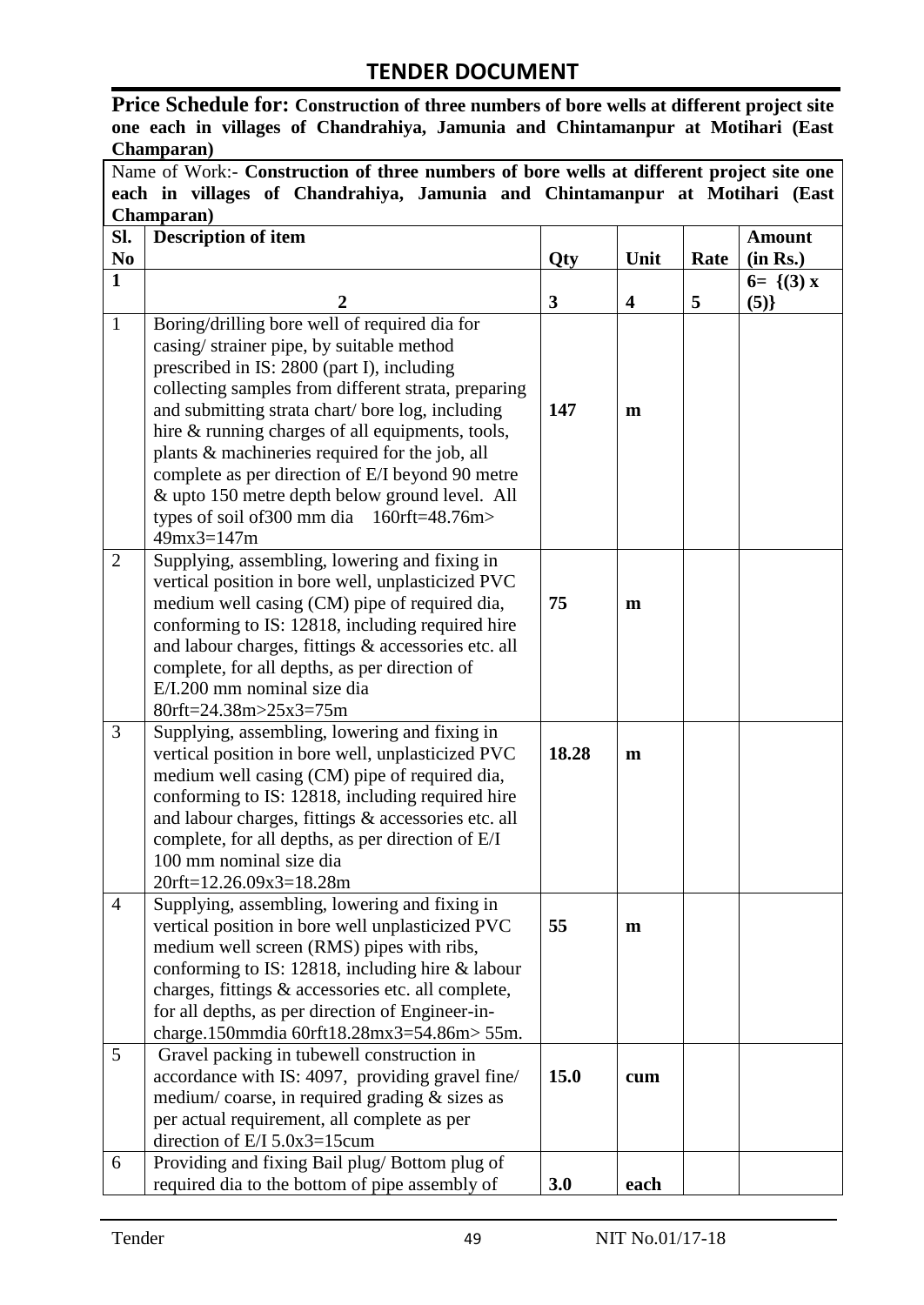|                |              | tubewell as per IS:2800 (part I). 150 mm dia                                                                                                                                                                                                                                                                                                                                                                                                                                                                                                                                       |                         |                          |  |
|----------------|--------------|------------------------------------------------------------------------------------------------------------------------------------------------------------------------------------------------------------------------------------------------------------------------------------------------------------------------------------------------------------------------------------------------------------------------------------------------------------------------------------------------------------------------------------------------------------------------------------|-------------------------|--------------------------|--|
|                | 3 no         |                                                                                                                                                                                                                                                                                                                                                                                                                                                                                                                                                                                    |                         |                          |  |
| $\overline{7}$ | dia          | Providing and fixing suitable size threaded mild<br>steel cap or spot welded plate to the top of bore<br>well housing/casing pipe, removable as per<br>requirement, all complete for borewell of 200 mm<br>$1x3=3$ pc                                                                                                                                                                                                                                                                                                                                                              | 3.0                     | each                     |  |
| 8              |              | Providing and fixing M.S. clamp of required dia<br>to the top of casing/housing pipe of tubewell as,<br>including necessary bolts $&$ nuts f required size<br>complete.200mm clamp<br>3pc                                                                                                                                                                                                                                                                                                                                                                                          | 3.0                     | each                     |  |
| 9              |              | Supplying, filling, spreading & leveling coarse<br>sand of size range 1.5 mm to 2 mm in recharge<br>pit, in required thickness over gravel layer, for all<br>leads $\&$ lifts, all complete as per direction of E/I-<br>$7x3=21$ cum                                                                                                                                                                                                                                                                                                                                               | 21.0                    | cum                      |  |
| 10             |              | Supplying, assembling, lowering and fixing in<br>vertical position in bore well, for the S pump<br>, ERW (Electric Resistance Welded) FE 410 mild<br>steel screwed and socketed/plain ended casing<br>pipes of required dia, conforming to IS: 4270, of<br>reputed & approved make, including painted with<br>outside surface with two coats of anticorrosive<br>paint of approved brand and manufacture,<br>including required hire $&$ labour charges, fittings<br>& accessories, all complete, for all depths, as per<br>direction of E/I for 150mm dia<br>60rft18,28=19mx3=57m | 57                      | m                        |  |
| 11             |              | Supplying of PVC/GI accessories                                                                                                                                                                                                                                                                                                                                                                                                                                                                                                                                                    |                         |                          |  |
|                | $\mathbf{A}$ | $6"x8"$ reducer $1x3=3pc$                                                                                                                                                                                                                                                                                                                                                                                                                                                                                                                                                          | $\overline{\mathbf{3}}$ | Each                     |  |
|                | B            | Socket 6" 2x2x3=12pc                                                                                                                                                                                                                                                                                                                                                                                                                                                                                                                                                               | 12                      | Each                     |  |
|                | $\mathsf{C}$ | Teflon tape 10pc                                                                                                                                                                                                                                                                                                                                                                                                                                                                                                                                                                   | 10                      | Each                     |  |
|                | D            | Band $4$ " $2x3=6pc$                                                                                                                                                                                                                                                                                                                                                                                                                                                                                                                                                               | 6                       | Each                     |  |
|                | E            | nipple $4$ " $1x3=3pc$                                                                                                                                                                                                                                                                                                                                                                                                                                                                                                                                                             | $\overline{\mathbf{3}}$ | Each                     |  |
| 12             |              | Development of tube well in accordance with IS :<br>2800 (part I) and IS: 11189, to establish maximum<br>rate of usable water yield without sand content<br>with required capacity air compressor, running the<br>compressor for required time till well is fully<br>developed, all complete, including hire & labour<br>charges of air compressor, tools & accessories<br>etc., all as per requirement and direction of E/I<br>6Hrs for each $x3=18$ hrs                                                                                                                          | 18                      | hour                     |  |
|                |              |                                                                                                                                                                                                                                                                                                                                                                                                                                                                                                                                                                                    |                         | <b>Grand Total (Rs.)</b> |  |

## **(Signature of Contractor/Firm with seal and date)**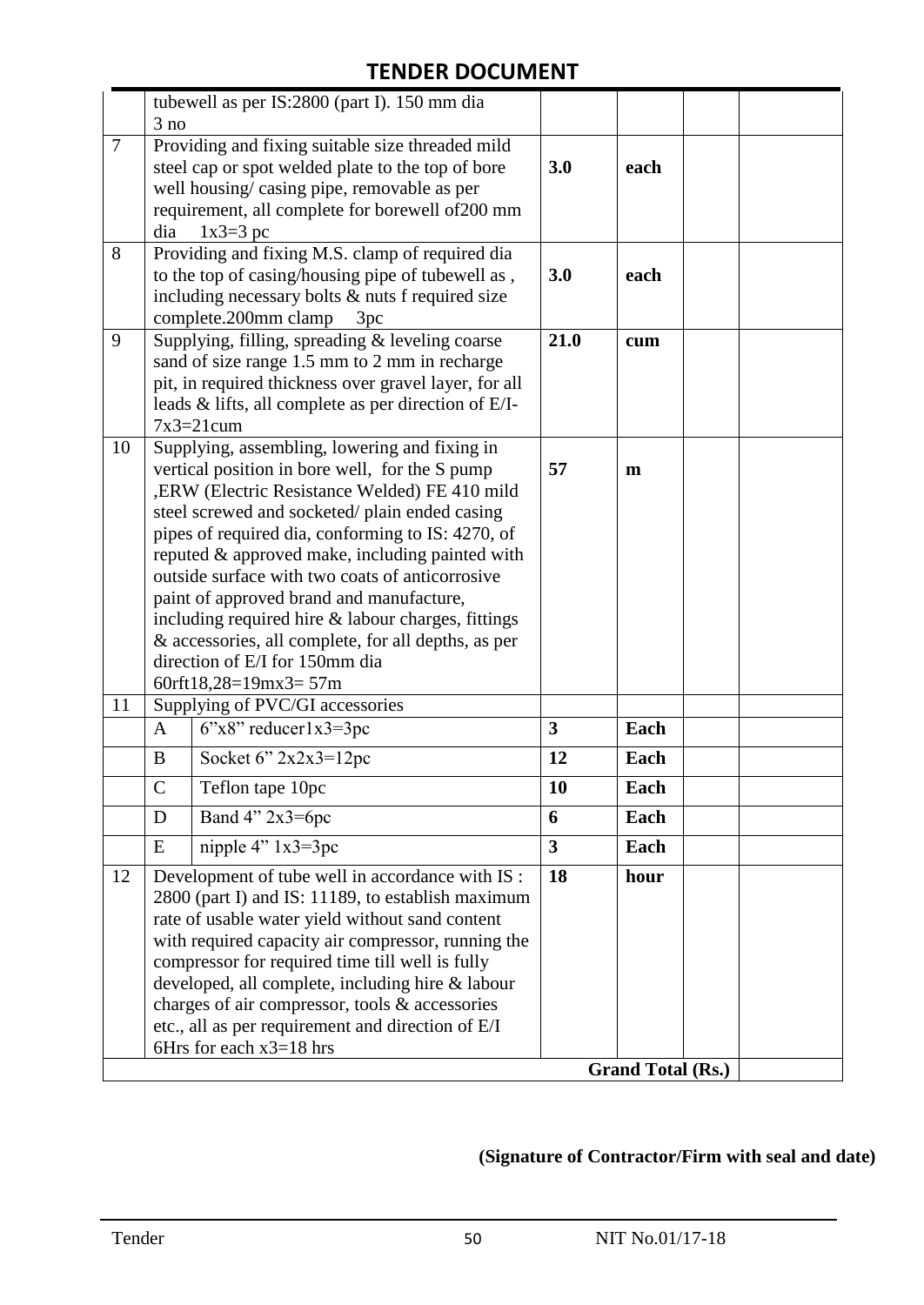#### **CONTRACT FORM**

| This Contract made the |                                                                                                          |
|------------------------|----------------------------------------------------------------------------------------------------------|
|                        | (Month), ____________________(Year) between the <b>Hon'ble President</b> of <b>Indian Council of</b>     |
|                        | Agricultural Research acting through the Director, ICAR Research Complex for Eastern                     |
|                        | <b>Region</b> (Indian Council of Agricultural Research), <b>Patna – 800014</b> (Bihar) (name and address |
|                        |                                                                                                          |
|                        | (name and address of contractor) (hereinafter called "the <b>Contractor</b> " of the other party).       |

WHEREAS the Employer is desirous that the Contractor executes the Work of:-

#### **1. Construction of three numbers of bore wells at different project site one each in villages of Chandrahiya, Jamunia and Chintamanpur at Motihari (East Champaran)**

(Ref. No………………………………….) (name and identification number of contract) (hereinafter called "the **Works**") at ICAR-RCER, Patna -800014 (Bihar) and the **Employer** has accepted the Bid by the **Contractor** for the execution and completion of such works and the remedying of any defects therein, at a contract price of **Rs……………(Rupees …………………………………… only)**

#### NOW, THEREFORE, IT IS HEREBY AGREED BETWEEN THE PARTIES AS FOLLOWS:

- 1. In this Contract, words and expressions shall assume the same meanings as are respectively assigned to them in the conditions of Contract hereinafter referred to and they shall be deemed to form and be read and construed as part of this Agreement.
- 2. In consideration of the payments to be made by the Employer to the Contractor as hereinafter mentioned, the Contractor hereby covenants with the Employer to execute and complete the works and remedy the defects therein in conformity in all aspects with the provisions of the contract.
- 3. The Employer hereby covenants to pay the Contractor in consideration of the execution and completion of the works and in remedying the defects wherein the Contract Price or such other sum as may become payable under the provisions of the Contract at the times and in the manner prescribed by the Contract.
- 4. The following documents shall be deemed to form and be read and construed as part of this Contract, viz.:
	- i) Letter of Acceptance
	- ii) Notice to proceed with the works
	- iii) Contractor"s Bid
	- iv) Bidding data
	- v) General conditions of contract (including special conditions of contract)
	- vi) Specifications
	- vii) Drawings
	- viii) Bill of quantities
	- ix) Any other documents listed in the contract data as forming part of the contract